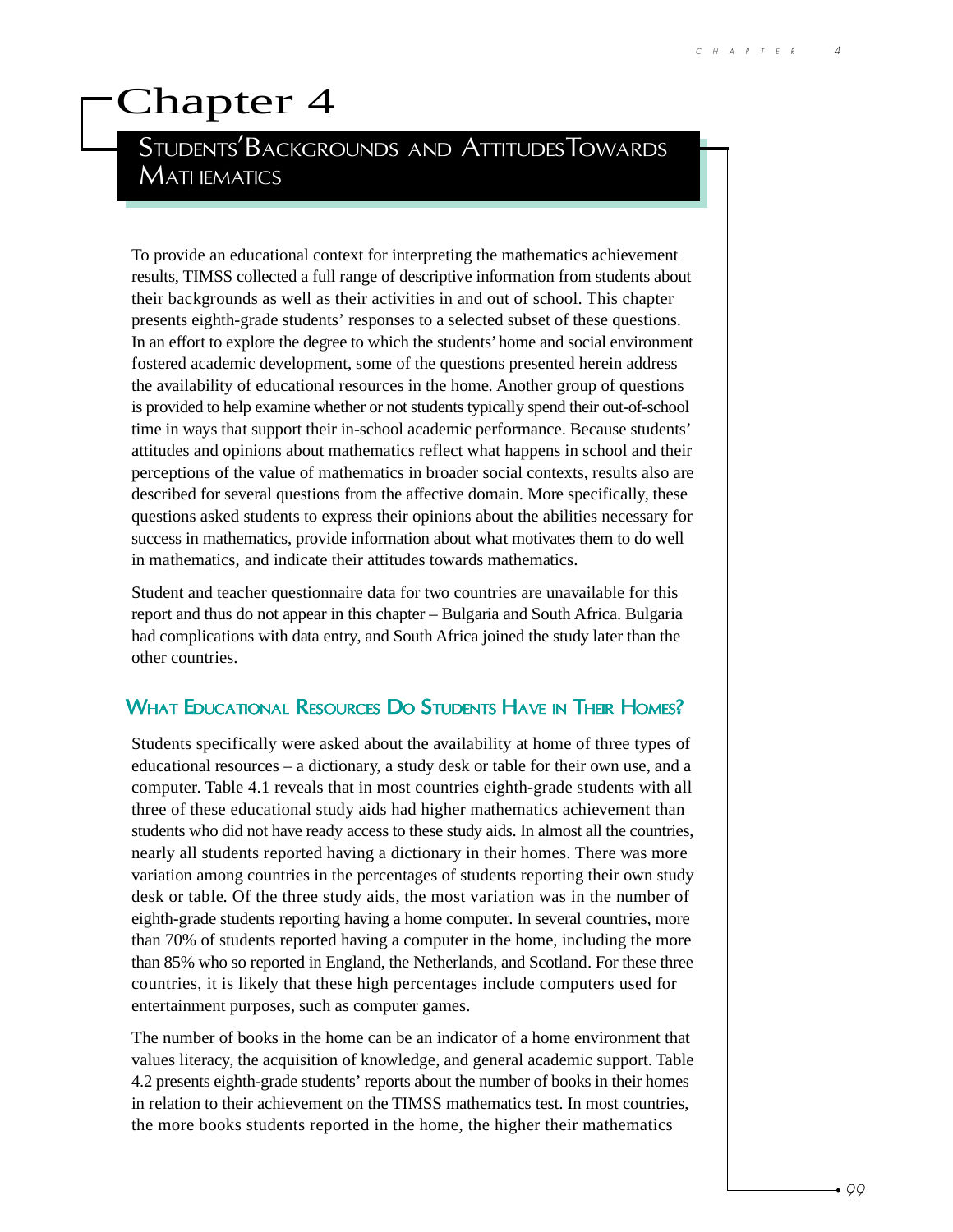#### **Students' Reports on Educational Aids in the Home: Dictionary, Study Desk/Table and Computer - Mathematics - Upper Grade (Eighth Grade\*)**

| <b>Country</b>            | <b>Have All Three</b><br><b>Educational Aids</b> |                                            | <b>Do Not Have All Three</b><br><b>Educational Aids</b>            |                | Have<br><b>Dictionarv</b>            | <b>Have Study</b><br><b>Desk/Table</b><br>for Own Use | <b>Have</b><br><b>Computer</b>       |
|---------------------------|--------------------------------------------------|--------------------------------------------|--------------------------------------------------------------------|----------------|--------------------------------------|-------------------------------------------------------|--------------------------------------|
|                           | <b>Percent of</b><br><b>Students</b>             | <b>Mean</b><br>Achievement                 | <b>Mean</b><br>Percent of<br><b>Students</b><br><b>Achievement</b> |                | <b>Percent of</b><br><b>Students</b> | <b>Percent of</b><br><b>Students</b>                  | <b>Percent of</b><br><b>Students</b> |
| Australia                 | 66                                               | 542                                        | 34                                                                 | 509            | 88                                   | 97                                                    | 73                                   |
|                           | (1.2)                                            | (4.3)                                      | (1.2)                                                              | (4.5)          | (0.7)                                | (0.4)                                                 | (1.2)                                |
| Austria                   | 56                                               | (3.6)                                      | 44                                                                 | (3.9)          | 98                                   | 93                                                    | 59                                   |
|                           | (1.5)                                            | 548                                        | (1.5)                                                              | 530            | (0.3)                                | (0.8)                                                 | (1.5)                                |
| Belgium (FI)              | (1.3)                                            | 577                                        | 36                                                                 | (7.2)          | 99                                   | 96                                                    | 67                                   |
|                           | 64                                               | (4.9)                                      | (1.3)                                                              | 547            | (0.5)                                | (0.5)                                                 | (1.3)                                |
| Belgium (Fr)              | 58<br>(1.4)                                      | 541<br>(3.3)                               | 42 (1.4)                                                           | 510<br>(4.8)   | 97<br>(0.5)                          | 96<br>(0.5)                                           | 60<br>(1.4)                          |
| Canada                    | 57<br>(1.4)                                      | 539<br>(2.4)                               | 43 (1.4)                                                           | 513<br>(3.2)   | (0.4)<br>97                          | 89<br>(0.6)                                           | (1.3)<br>61                          |
| Colombia                  | 10                                               | 407                                        | 90                                                                 | 383            | 96                                   | 84                                                    | (1.2)                                |
|                           | (1.2)                                            | (9.3)                                      | (1.2)                                                              | (3.4)          | (0.5)                                | (1.0)                                                 | 11                                   |
| Cyprus                    | 37                                               | 486                                        | 63                                                                 | 468            | 97                                   | 96                                                    | 39                                   |
|                           | (0.9)                                            | (2.8)                                      | (0.9)                                                              | (2.4)          | (0.3)                                | (0.5)                                                 | (0.9)                                |
| <b>Czech Republic</b>     | 33                                               | (5.8)                                      | 67                                                                 | (5.0)          | 94                                   | 90                                                    | (1.2)                                |
|                           | (1.3)                                            | 583                                        | (1.3)                                                              | 555            | (0.6)                                | (0.6)                                                 | 36                                   |
| Denmark                   | 66                                               | 510                                        | 34                                                                 | 492            | 85                                   | 98                                                    | 76                                   |
|                           | (1.5)                                            | (3.0)                                      | (1.5)                                                              | (4.6)          | (1.1)                                | (0.3)                                                 | (1.2)                                |
| <b>England</b>            | 80                                               | 512                                        | 20                                                                 | 485            | 98                                   | 90                                                    | 89                                   |
|                           | (1.0)                                            | (3.1)                                      | (1.0)                                                              | (5.6)          | (0.4)                                | (0.8)                                                 | (0.8)                                |
| <b>France</b>             | 49                                               | 547                                        | 51                                                                 | (3.6)          | 99                                   | 96                                                    | 50                                   |
|                           | (1.3)                                            | (3.6)                                      | (1.3)                                                              | 531            | (0.2)                                | (0.4)                                                 | (1.3)                                |
| Germany                   | 66                                               | 515                                        | (1.1)                                                              | 500            | 98                                   | 93                                                    | 71                                   |
|                           | (1.1)                                            | (4.3)                                      | 34                                                                 | (5.5)          | (0.4)                                | (0.6)                                                 | (1.0)                                |
| Greece                    | 28                                               | 502                                        | 72                                                                 | 478            | 97                                   | 93                                                    | 29                                   |
|                           | (1.0)                                            | (5.4)                                      | (1.0)                                                              | (2.8)          | (0.3)                                | (0.5)                                                 | (1.0)                                |
| <b>Hong Kong</b>          | 33                                               | 606                                        | 67                                                                 | 582            | 99                                   | 80                                                    | 39                                   |
|                           | (1.8)                                            | (7.3)                                      | (1.8)                                                              | (6.5)          | (0.1)                                | (1.1)                                                 | (1.9)                                |
| Hungary                   | 32                                               | 574                                        | 68                                                                 | 523            | (1.2)                                | 92                                                    | 37                                   |
|                           | (1.2)                                            | (3.7)                                      | (1.2)                                                              | (3.4)          | 77                                   | (0.7)                                                 | (1.2)                                |
| Iceland                   | 72                                               | 490                                        | 28                                                                 | 479            | 95                                   | 96                                                    | 77                                   |
|                           | (1.6)                                            | (5.2)                                      | (1.6)                                                              | (4.5)          | (0.5)                                | (0.6)                                                 | (1.4)                                |
| Iran, Islamic Rep.        | 1<br>(0.3)                                       |                                            | 99 (0.3)                                                           | (2.2)<br>430   | 54<br>(1.5)                          | 40<br>(2.0)                                           | 4<br>(0.4)                           |
| Ireland                   | (1.2)<br>67                                      | 536<br>(5.2)                               | 33 (1.2)                                                           | (6.3)<br>514   | 99<br>(0.3)                          | (0.9)<br>86                                           | 78<br>(1.1)                          |
| <b>Israel</b>             | 75<br>(2.1)                                      | 534<br>(5.8)                               | 25 (2.1)                                                           | 497<br>(8.8)   | 100<br>(0.2)                         | 98<br>(0.4)                                           | (2.1)<br>76                          |
| Japan                     | $\blacksquare$                                   | $\overline{a}$<br>$\overline{\phantom{a}}$ | $ -$                                                               | $\blacksquare$ | $\blacksquare$                       | $\blacksquare$<br>$\overline{\phantom{a}}$            | $\overline{\phantom{a}}$             |
| Korea                     | 38                                               | 635                                        | 62                                                                 | (2.7)          | 98                                   | 95                                                    | 39                                   |
|                           | (1.2)                                            | (3.6)                                      | (1.2)                                                              | 591            | (0.2)                                | (0.4)                                                 | (1.2)                                |
| Kuwait                    | 38<br>(2.0)                                      | 398<br>(3.8)                               | 62 (2.0)                                                           | 389<br>(2.6)   | 84<br>(1.1)                          | 73 (2.0)                                              | 53<br>(2.1)                          |
| Latvia (LSS)              | 13                                               | 492                                        | (0.8)                                                              | (3.1)          | (0.6)                                | 98                                                    | 13                                   |
|                           | (0.8)                                            | (5.4)                                      | 87                                                                 | 495            | 94                                   | (0.3)                                                 | (0.9)                                |
| Lithuania                 | 35                                               | 485                                        | 65                                                                 | (4.0)          | 88                                   | 95                                                    | 42                                   |
|                           | (1.3)                                            | (4.0)                                      | (1.3)                                                              | 474            | (1.0)                                | (0.6)                                                 | (1.4)                                |
| Netherlands               | 83                                               | 545                                        | 17                                                                 | 524            | 100                                  | 99                                                    | 85                                   |
|                           | (1.3)                                            | (8.2)                                      | (1.3)                                                              | (7.7)          | (0.1)                                | (0.2)                                                 | (1.2)                                |
| <b>New Zealand</b>        | 56                                               | 522                                        | (1.4)                                                              | 491            | 99                                   | 91                                                    | 60                                   |
|                           | (1.4)                                            | (5.0)                                      | 44                                                                 | (4.6)          | (0.2)                                | (0.6)                                                 | (1.3)                                |
| Norway                    | 63                                               | 512                                        | (1.1)                                                              | 489            | 97                                   | 98                                                    | 64                                   |
|                           | (1.1)                                            | (2.7)                                      | 37                                                                 | (2.9)          | (0.3)                                | (0.2)                                                 | (1.1)                                |
| Portugal                  | 35                                               | 471                                        | 65                                                                 | (2.2)          | 98                                   | 84                                                    | 39                                   |
|                           | (1.8)                                            | (3.6)                                      | (1.8)                                                              | 446            | (0.4)                                | (0.9)                                                 | (1.8)                                |
| Romania                   | 8<br>(1.0)                                       | (8.5)<br>531                               | 92(1.0)                                                            | 479<br>(3.8)   | 60<br>(1.6)                          | 69<br>(1.3)                                           | (1.2)<br>19                          |
| <b>Russian Federation</b> | 30                                               | 541                                        | 70                                                                 | 534            | 88                                   | 95                                                    | 35                                   |
|                           | (1.4)                                            | (5.5)                                      | (1.4)                                                              | (6.1)          | (1.1)                                | (0.7)                                                 | (1.5)                                |
| Scotland                  | 74                                               | 506                                        | 26                                                                 | 480            | 96                                   | 84                                                    | 90                                   |
|                           | (1.2)                                            | (5.8)                                      | (1.2)                                                              | (6.6)          | (0.5)                                | (1.2)                                                 | (0.6)                                |
| Singapore                 | 47                                               | (5.0)                                      | 53                                                                 | (5.1)          | 99                                   | 92                                                    | 49                                   |
|                           | (1.5)                                            | 657                                        | (1.5)                                                              | 631            | (0.1)                                | (0.5)                                                 | (1.5)                                |
| <b>Slovak Republic</b>    | 27                                               | 570                                        | 73                                                                 | 539            | 96                                   | 86                                                    | 31                                   |
|                           | (1.2)                                            | (4.3)                                      | (1.2)                                                              | (3.6)          | (0.5)                                | (0.9)                                                 | (1.2)                                |
| Slovenia                  | 43<br>(1.4)                                      | 563<br>(3.7)                               | 57 (1.4)                                                           | 525<br>(3.4)   | 94<br>(0.5)                          | 93<br>(0.6)                                           | 47<br>(1.3)                          |
| <b>Spain</b>              | (1.3)<br>40                                      | (2.9)<br>501                               | 60(1.3)                                                            | (2.1)<br>479   | (0.1)<br>99                          | 93<br>(0.5)                                           | 42<br>(1.2)                          |
| Sweden                    | 58                                               | 532                                        | 42                                                                 | (3.5)          | 94                                   | 100                                                   | (1.3)                                |
|                           | (1.3)                                            | (2.9)                                      | (1.3)                                                              | 501            | (0.4)                                | (0.1)                                                 | 60                                   |
| Switzerland               | 63<br>(1.2)                                      | 555<br>(3.2)                               | 37 (1.2)                                                           | 531<br>(3.6)   | 97<br>(0.4)                          | 95<br>(0.4)                                           | 66<br>(1.2)                          |
| Thailand                  | 4                                                | 577                                        | 96                                                                 | (5.4)          | 68                                   | (2.1)                                                 | (0.9)                                |
|                           | (0.8)                                            | (14.9)                                     | (0.8)                                                              | 521            | (2.1)                                | 66                                                    | 4                                    |
| <b>United States</b>      | 56                                               | 521                                        | 44                                                                 | (4.2)          | 97                                   | (0.7)                                                 | 59                                   |
|                           | (1.7)                                            | (4.7)                                      | (1.7)                                                              | 474            | (0.4)                                | 90                                                    | (1.7)                                |

\*Eighth grade in most countries; see Table 2 for more information about the grades tested in each country.

( ) Standard errors appear in parentheses. Because results are rounded to the nearest whole number, some totals may appear inconsistent.

Countries shown in italics did not satisfy one or more guidelines for sample participation rates, age/grade specifications, or classroom

sampling procedures (see Figure A.3). Background data for Bulgaria and South Africa are unavailable.

Because population coverage falls below 65%, Latvia is annotated LSS for Latvian Speaking Schools only.

A dash (-) indicates data are not available. A tilde (~) indicates insufficient data to report achievement.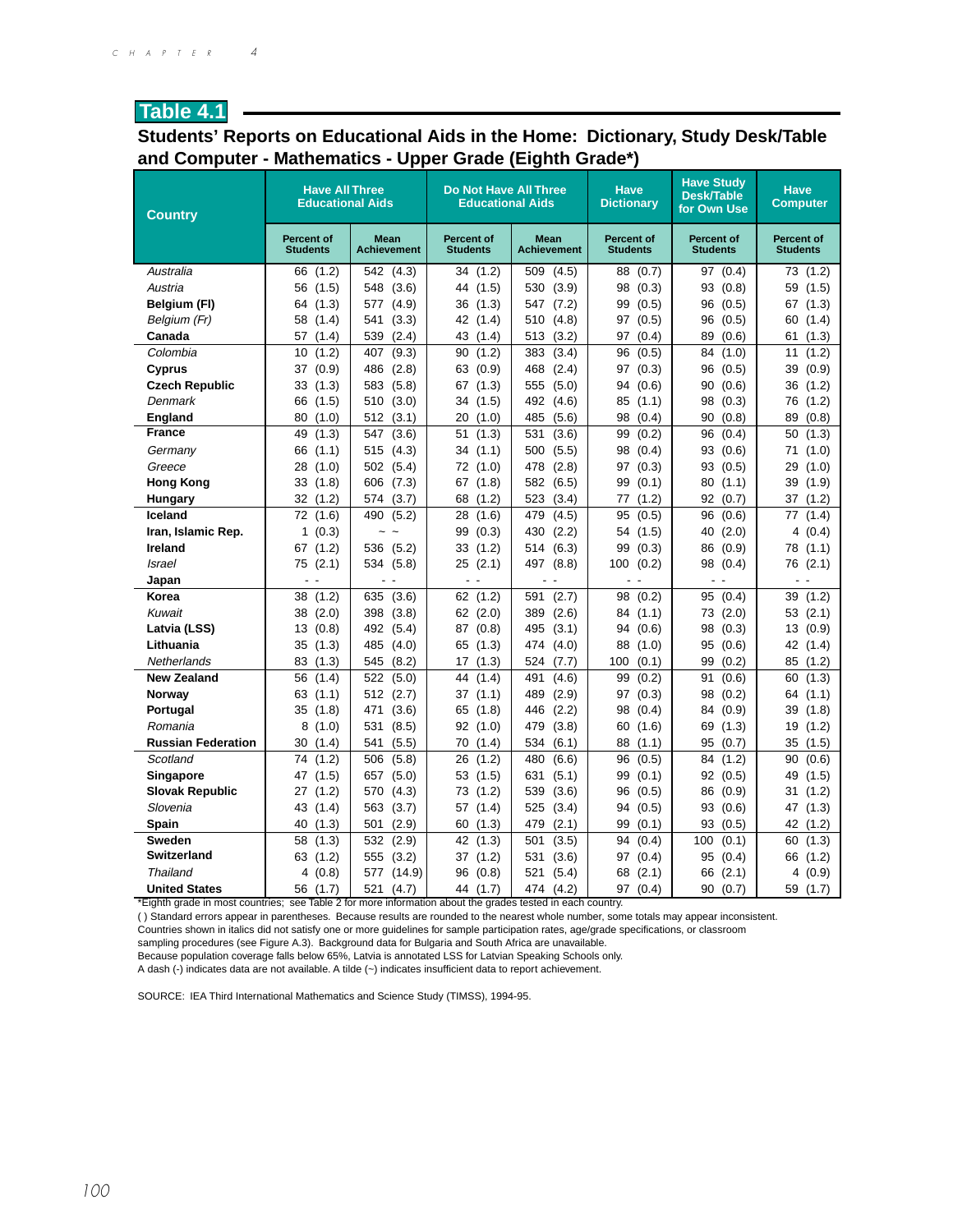#### **Students' Reports on the Number of Books in the Home Mathematics - Upper Grade (Eighth Grade\*)**

| <b>Country</b>            | <b>None or Very Few</b><br>(0-10 Books)                  |                                    |                                      | <b>About One Shelf</b><br>(11-25 Books) |                                     | <b>About One Bookcase</b><br>(26-100 Books) |                               | <b>About Two</b><br><b>Bookcases</b><br>(101-200 Books) |                                      | <b>Three or More</b><br><b>Bookcases</b><br>(More than 200<br><b>Books)</b> |  |
|---------------------------|----------------------------------------------------------|------------------------------------|--------------------------------------|-----------------------------------------|-------------------------------------|---------------------------------------------|-------------------------------|---------------------------------------------------------|--------------------------------------|-----------------------------------------------------------------------------|--|
|                           | <b>Percent of</b><br><b>Students</b>                     | Mean<br><b>Achieve-</b><br>ment    | <b>Percent of</b><br><b>Students</b> | Mean<br><b>Achieve-</b><br>ment         | Percent of<br><b>Students</b>       | Mean<br>Achieve-<br>ment                    | Percent of<br><b>Students</b> | Mean<br>Achieve-<br>ment                                | <b>Percent of</b><br><b>Students</b> | Mean<br>Achieve-<br>ment                                                    |  |
| Australia                 | 3<br>(0.3)                                               | 449<br>(7.2)                       | 7(0.6)                               | 482<br>(5.4)                            | 24<br>(0.8)                         | 512 (3.7)                                   | 25<br>(0.6)                   | 534<br>(4.1)                                            | 42<br>(1.4)                          | 555<br>(4.7)                                                                |  |
| Austria                   | 11<br>(1.0)                                              | 485<br>(5.8)                       | 17<br>(1.1)                          | 505<br>(4.8)                            | 31<br>(1.2)                         | 534<br>(3.9)                                | (0.9)<br>17                   | 567<br>(5.7)                                            | 24<br>(1.4)                          | 579<br>(4.5)                                                                |  |
| Belgium (FI)              | 11<br>(1.2)                                              | 521<br>(11.6)                      | 18<br>(0.8)                          | 549<br>(8.0)                            | 33<br>(1.0)                         | 571<br>(4.9)                                | 18<br>(1.0)                   | 587<br>(4.9)                                            | 21<br>(0.9)                          | 575<br>(7.1)                                                                |  |
| Belgium (Fr)              | 7<br>(0.7)                                               | 461<br>(11.5)                      | 10<br>(0.7)                          | (6.0)<br>484                            | 28<br>(1.1)                         | (4.7)<br>517                                | (0.9)<br>21                   | 537<br>(4.0)                                            | 34<br>(1.5)                          | 555<br>(4.1)                                                                |  |
| Canada                    | 4<br>(0.3)                                               | 505<br>(8.4)                       | 10<br>(0.7)                          | 510<br>(5.7)                            | 28<br>(1.0)                         | 528<br>(3.4)                                | 25<br>(0.8)                   | 532<br>(3.2)                                            | 33<br>(1.4)                          | 534<br>(3.4)                                                                |  |
| Colombia                  | 26<br>(1.5)                                              | 376<br>(5.5)                       | 31<br>(1.1)                          | 375<br>(3.7)                            | (1.3)<br>27                         | 395<br>(3.8)                                | 9<br>(0.7)                    | 404<br>(7.7)                                            | $\overline{7}$<br>(1.0)              | (10.4)<br>402                                                               |  |
| Cyprus                    | 6<br>(0.6)                                               | 428 (7.6)                          | (0.8)<br>18                          | 448<br>(3.4)                            | 34<br>(0.8)                         | (2.9)<br>479                                | 23<br>(0.8)                   | 494<br>(3.8)                                            | 20<br>(0.8)                          | 490<br>(4.0)                                                                |  |
| <b>Czech Republic</b>     | (0.2)<br>1                                               | $\sim$                             | (0.5)<br>4                           | 506<br>(8.1)                            | 30<br>(1.5)                         | 539<br>(4.9)                                | 32<br>(0.9)                   | 569<br>(6.4)                                            | 34 (1.8)                             | 588<br>(5.8)                                                                |  |
| Denmark                   | 3<br>(0.6)                                               | 452 (13.5)                         | (0.8)<br>9                           | (6.8)<br>471                            | (1.2)<br>30                         | 494<br>(3.3)                                | 21<br>(0.9)                   | 506<br>(4.4)                                            | (1.5)<br>37                          | 522<br>(3.8)                                                                |  |
| England                   | 6<br>(0.6)                                               | 431<br>(7.7)                       | 13<br>(1.0)                          | (5.2)<br>463                            | 27<br>(1.3)                         | 495<br>(4.0)                                | 22<br>(0.8)                   | 518<br>(5.1)                                            | 32<br>(1.5)                          | 540<br>(4.3)                                                                |  |
| <b>France</b>             | 5<br>(0.5)                                               | 511<br>(9.1)                       | 17<br>(1.0)                          | 520<br>(3.8)                            | 36<br>(1.1)                         | (3.7)<br>536                                | 21<br>(1.0)                   | 559<br>(4.8)                                            | (1.2)<br>20                          | 547<br>(4.7)                                                                |  |
| Germany                   | 8<br>(0.8)                                               | 447<br>(6.4)                       | (1.1)<br>14                          | 464<br>(4.5)                            | 26<br>(1.0)                         | 499<br>(4.4)                                | 19<br>(0.9)                   | 532<br>(5.8)                                            | 33<br>(1.7)                          | 542<br>(5.4)                                                                |  |
| Greece                    | (0.4)<br>5                                               | 450<br>(5.7)                       | 22<br>(0.9)                          | 454<br>(3.3)                            | 43<br>(0.9)                         | 485<br>(3.4)                                | 18<br>(0.7)                   | 509<br>(5.8)                                            | 12(0.7)                              | 519<br>(5.8)                                                                |  |
| <b>Hong Kong</b>          | 21<br>(1.2)                                              | 559<br>(9.4)                       | 29<br>(1.0)                          | 594<br>(5.9)                            | 29<br>(0.9)                         | 599<br>(7.4)                                | 10<br>(0.7)                   | 602<br>(7.8)                                            | 10<br>(0.9)                          | (9.2)<br>606                                                                |  |
| Hungary                   | 4<br>(0.6)                                               | 455<br>(10.7)                      | 8<br>(0.7)                           | (6.1)<br>479                            | 25<br>(1.0)                         | 517<br>(4.2)                                | 21<br>(1.0)                   | 545<br>(4.1)                                            | 42<br>(1.4)                          | (3.8)<br>569                                                                |  |
| <b>Iceland</b>            | 1<br>(0.2)                                               |                                    | 5<br>(0.8)                           | 465<br>(9.6)                            | 29<br>(1.4)                         | 477<br>(4.9)                                | (1.2)<br>28                   | 486<br>(5.7)                                            | 37<br>(1.7)                          | 501<br>(6.6)                                                                |  |
| Iran, Islamic Rep.        | 37<br>(1.8)                                              | 415<br>(2.9)                       | 32<br>(0.9)                          | 432<br>(2.3)                            | 17<br>(0.9)                         | 438<br>(3.3)                                | 6<br>(0.5)                    | 437<br>(6.8)                                            | 7(0.7)                               | 452<br>(5.3)                                                                |  |
| <b>Ireland</b>            | 7<br>(0.6)                                               | 468<br>(7.6)                       | 16<br>(0.8)                          | 491<br>(5.9)                            | 34<br>(1.0)                         | 530<br>(5.0)                                | 21<br>(0.7)                   | 550<br>(5.1)<br>539                                     | 22 (1.2)                             | 555<br>(6.3)<br>542                                                         |  |
| <b>Israel</b>             | (0.6)<br>4<br>$\overline{a}$<br>$\overline{\phantom{a}}$ | 482 (14.7)                         | 13(1.6)                              | 498<br>(7.7)                            | 31<br>(1.9)<br>$\overline{a}$<br>٠. | 514 (7.1)                                   | 26<br>(1.4)<br>$\overline{a}$ | (8.0)                                                   | 25(2.0)<br>$\overline{a}$            | (7.6)<br>$\overline{a}$                                                     |  |
| Japan<br>Korea            | 10                                                       | 535<br>(6.1)                       | 12<br>(0.8)                          | 560                                     | 33                                  | 599<br>(3.6)                                | 23                            | 634<br>(3.6)                                            | 21<br>(0.9)                          | 652<br>(4.1)                                                                |  |
| Kuwait                    | (0.6)<br>22<br>(1.4)                                     | 382 (3.2)                          | 27<br>(1.5)                          | (6.4)<br>389<br>(3.4)                   | (0.9)<br>28                         | 400<br>(3.9)                                | (0.8)<br>10<br>(1.0)          | 404<br>(5.4)                                            | 13(0.9)                              | 402<br>(4.7)                                                                |  |
| Latvia (LSS)              | 1<br>(0.3)                                               | $\overline{\phantom{0}}$           | (0.6)<br>4                           | 448<br>(7.9)                            | (1.6)<br>(1.0)<br>17                | 471<br>(4.3)                                | 21<br>(1.1)                   | 484<br>(5.0)                                            | 57<br>(1.4)                          | 509<br>(3.5)                                                                |  |
| Lithuania                 | 3<br>(0.4)                                               | 415 (7.1)                          | (0.9)<br>17                          | 442<br>(4.5)                            | 35<br>(1.2)                         | 470<br>(4.1)                                | 21<br>(0.9)                   | 496<br>(4.6)                                            | 24 (1.1)                             | 507<br>(5.2)                                                                |  |
| Netherlands               | (1.0)<br>8                                               | 488<br>(10.7)                      | 16<br>(1.3)                          | 507<br>(10.1)                           | 34<br>(1.3)                         | 538<br>(7.3)                                | 19<br>(0.9)                   | 558<br>(7.7)                                            | 22 (1.7)                             | 577<br>(7.4)                                                                |  |
| <b>New Zealand</b>        | 3<br>(0.4)                                               | (8.2)<br>441                       | $\overline{7}$<br>(0.6)              | 452<br>(6.5)                            | 24<br>(0.8)                         | 488<br>(4.7)                                | 25<br>(0.7)                   | 516<br>(4.8)                                            | 41<br>(1.4)                          | 531<br>(5.2)                                                                |  |
| Norway                    | 2<br>(0.3)                                               | $\sim$                             | 6<br>(0.4)                           | 467<br>(5.2)                            | 25<br>(0.9)                         | 483<br>(3.0)                                | 22<br>(0.7)                   | 504<br>(3.2)                                            | 45 (1.2)                             | 524<br>(3.1)                                                                |  |
| Portugal                  | (0.8)<br>10                                              | 428<br>(2.9)                       | 26<br>(1.3)                          | 443<br>(2.7)                            | 32<br>(1.0)                         | 454<br>(2.6)                                | (0.8)<br>15                   | 472<br>(3.4)                                            | 17<br>(1.4)                          | 475<br>(4.3)                                                                |  |
| Romania                   | 24<br>(1.3)                                              | 459<br>(7.0)                       | 22<br>(1.3)                          | 466<br>(5.2)                            | 19<br>(1.0)                         | 476<br>(4.8)                                | (0.7)<br>11                   | 498<br>(5.5)                                            | 24<br>(1.7)                          | 523<br>(5.4)                                                                |  |
| <b>Russian Federation</b> | 2<br>(0.3)                                               |                                    | 11<br>(0.8)                          | (10.6)<br>495                           | 36<br>(1.3)                         | 523<br>(5.2)                                | 24<br>(0.8)                   | 550<br>(4.4)                                            | 26<br>(1.3)                          | 562<br>(4.8)                                                                |  |
| Scotland                  | 11<br>(1.2)                                              | 441<br>(4.8)                       | 17<br>(1.1)                          | 468<br>(4.7)                            | 28<br>(1.0)                         | 490<br>(4.5)                                | 19<br>(1.0)                   | 525<br>(5.9)                                            | (2.0)<br>25                          | 540<br>(8.0)                                                                |  |
| Singapore                 | 11<br>(0.8)                                              | 611 (4.8)                          | 22<br>(0.9)                          | 622<br>(5.5)                            | 41<br>(0.8)                         | 648<br>(4.8)                                | (0.7)<br>14                   | 665<br>(6.8)                                            | 12(1.0)                              | (6.1)<br>674                                                                |  |
| <b>Slovak Republic</b>    | (0.3)<br>2                                               |                                    | 11<br>(0.6)                          | 497<br>(6.8)                            | 45<br>(1.1)                         | (3.2)<br>541                                | 23<br>(0.9)                   | 562<br>(4.3)                                            | 18(1.0)                              | 581<br>(5.9)                                                                |  |
| Slovenia                  | 2<br>(0.4)                                               | $\sim$<br>$\overline{\phantom{0}}$ | 15<br>(0.9)                          | 500<br>(4.8)                            | 38<br>(1.2)                         | (3.5)<br>532                                | 22<br>(0.9)                   | 560<br>(4.7)                                            | 22 (1.1)                             | 571<br>(4.4)                                                                |  |
| Spain                     | 4<br>(0.4)                                               | 443<br>(6.1)                       | 18<br>(1.1)                          | (3.1)<br>460                            | 33<br>(1.0)                         | 482<br>(2.6)                                | 20<br>(0.8)                   | 498<br>(3.2)                                            | 26<br>(1.2)                          | (3.0)<br>513                                                                |  |
| Sweden                    | 3<br>(0.3)                                               | 468<br>(8.3)                       | (0.7)<br>8                           | (5.0)<br>464                            | 24<br>(1.0)                         | 503<br>(4.3)                                | 24<br>(0.8)                   | 524<br>(3.3)                                            | 41<br>(1.5)                          | 541<br>(3.5)                                                                |  |
| <b>Switzerland</b>        | 8<br>(1.0)                                               | 480<br>(6.9)                       | 16<br>(0.9)                          | 511<br>(4.7)                            | 30<br>(1.0)                         | 542<br>(3.1)                                | 20<br>(0.9)                   | 568<br>(3.7)                                            | (1.2)<br>26                          | 579<br>(4.7)                                                                |  |
| Thailand                  | 19<br>(1.2)                                              | 507<br>(4.8)                       | (1.0)<br>30                          | 514<br>(5.1)                            | 33<br>(1.2)                         | 528<br>(6.5)                                | 9<br>(0.6)                    | 537<br>(8.1)                                            | 9<br>(1.0)                           | 552<br>(9.2)                                                                |  |
| <b>United States</b>      | 8<br>(0.8)                                               | 435<br>(4.5)                       | (0.8)<br>13                          | (5.2)<br>462                            | (0.9)<br>28                         | 491<br>(3.5)                                | (0.6)<br>21                   | 517<br>(5.2)                                            | 31<br>(1.5)                          | 531<br>(5.1)                                                                |  |

\*Eighth grade in most countries; see Table 2 for more information about the grades tested in each country.

( ) Standard errors appear in parentheses. Because results are rounded to the nearest whole number, some totals may appear inconsistent.

Countries shown in italics did not satisfy one or more guidelines for sample participation rates, age/grade specifications, or classroom

sampling procedures (see Figure A.3). Background data for Bulgaria and South Africa are unavailable.

Because population coverage falls below 65%, Latvia is annotated LSS for Latvian Speaking Schools only.

A dash (-) indicates data are not available. A tilde (~) indicates insufficient data to report achievement.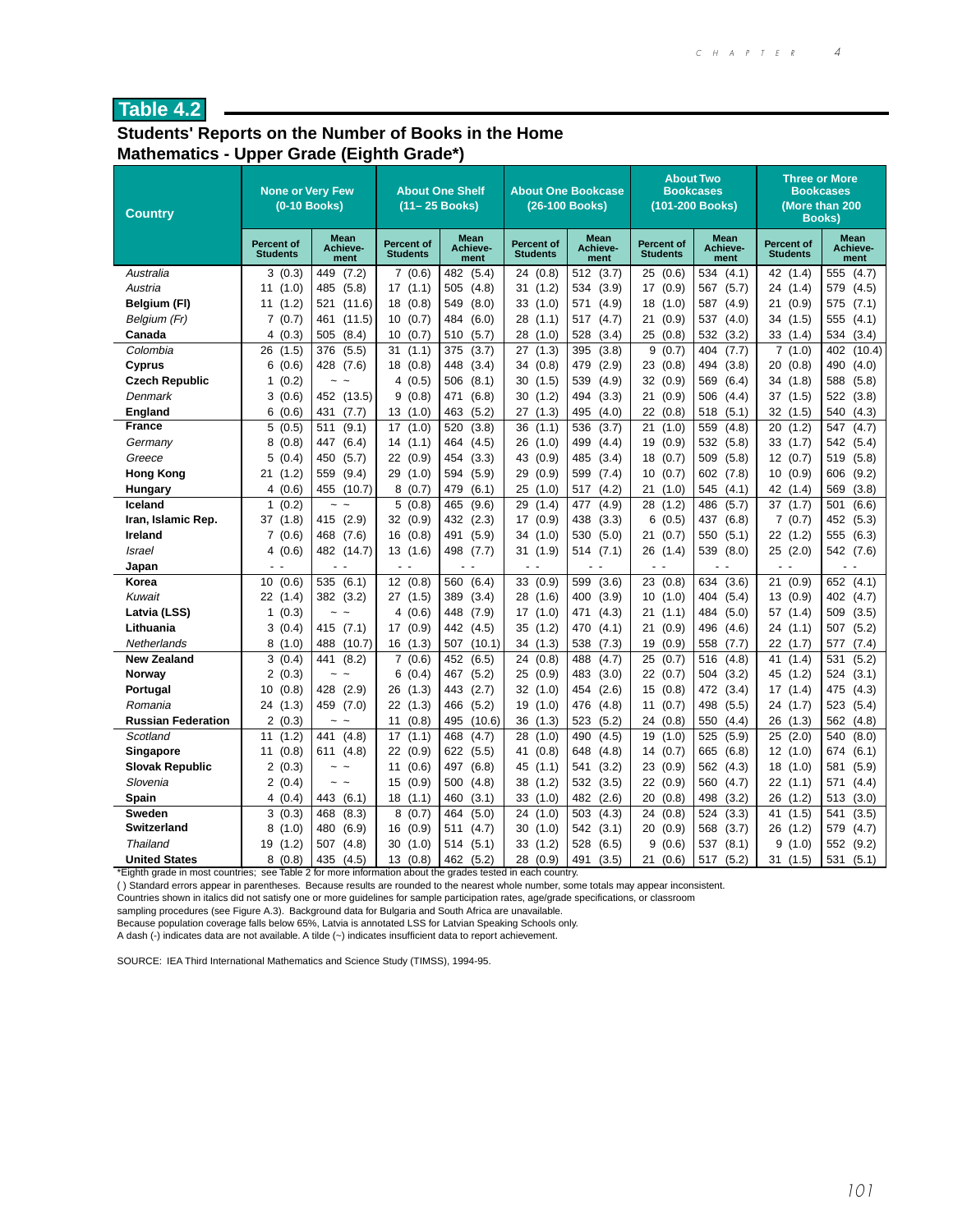achievement. Although the main purpose of the question was to gain some information about the relative importance of academic pursuits in the students' home environments rather than to determine the actual number of books in students' homes, there was a substantial amount of variation from country to country in eighth-grade students' reports about the number of books in their homes. In Colombia, Hong Kong, Iran, Kuwait, Romania, and Thailand, 40% or more of the students reported 25 or fewer books in the home. Conversely, 40% or more of the students in Australia, Hungary, Latvia (LSS), New Zealand, Norway, and Sweden reported more than 200 books in their homes.

Information about their parents' educational levels was gathered by asking students to indicate the highest level of education completed by their fathers and mothers. Table 4.3 presents the relationship between eighth-grade students' mathematics achievement and their reports of the highest level of education of either parent. Results are presented at three educational levels: finished university, finished upper secondary school but not university, and finished primary school but not upper secondary school. These three educational levels are based on internationally-defined categories, which may not be strictly comparable across countries due to differences in national education systems. Although the majority of countries translated and defined the educational categories used in their questionnaires to be comparable to the internationally-defined levels, some countries used modified response options to conform to their national education systems. Also, for a few countries, the percentages of students responding to this question fell below 85%. When this happened, the percentages shown in the table are annotated with an "r" for a response rate of 70% to 84% or an "s" if the response rate was from 50% to 69%.

Despite the different educational approaches, structures, and organizations across the TIMSS countries, it is clear from the data in Table 4.3 that parents' education is positively related to students' mathematics achievement. In every country, the pattern was for those eighth-grade students whose parents had more education to also be those who had higher achievement in mathematics. Once again, the purpose of this question was not to ascertain precisely the educational levels of students' parents, but to gain further understanding about the relative importance of schooling in their home environments. As indicated by the results, there was variation among countries in the percentages of students reporting that they did not know their parents' educational levels, as well as in the percentages of students reporting that their parents had completed successively higher educational levels. For example, in Canada, Israel, Lithuania, the Russian Federation, and the United States, more than 30% of the students reported that at least one of their parents had finished university, and only relatively small percentages (fewer than 12%) reported that they did not know the educational levels of their parents. In contrast, almost all students (90% or more) in Hong Kong, Iran, Kuwait, Portugal, and Thailand also reported knowing their parents' educational levels, but for these countries, fewer than 10% of students reported that either parent had finished university.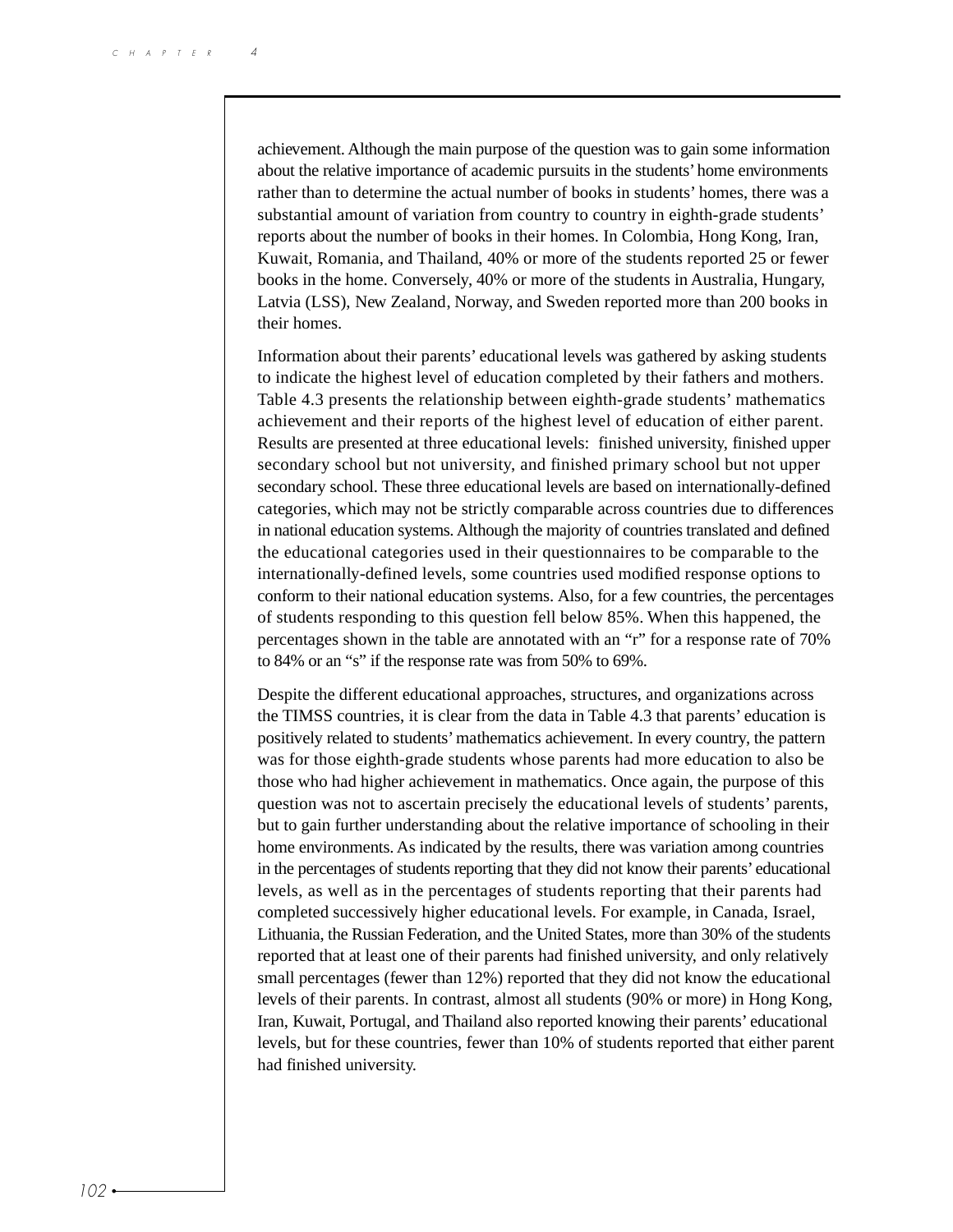#### **Students' Reports on the Highest Level of Education of Either Parent<sup>1</sup> Mathematics - Upper Grade (Eighth Grade\*)**

| <b>Country</b>            |                                      | <b>Finished University 2</b> | <b>Finished Upper</b><br><b>Secondary School But</b><br>Not University <sup>3</sup> |                            | <b>Finished Primarv</b><br><b>School But Not Upper</b><br><b>Secondary School 4</b> |                            | <b>Do Not Know</b>            |                            |
|---------------------------|--------------------------------------|------------------------------|-------------------------------------------------------------------------------------|----------------------------|-------------------------------------------------------------------------------------|----------------------------|-------------------------------|----------------------------|
|                           | <b>Percent of</b><br><b>Students</b> | Mean<br><b>Achievement</b>   | <b>Percent of</b><br><b>Students</b>                                                | Mean<br><b>Achievement</b> | Percent of<br><b>Students</b>                                                       | Mean<br><b>Achievement</b> | Percent of<br><b>Students</b> | Mean<br><b>Achievement</b> |
| Australia                 | 28<br>(1.4)                          | 572<br>(4.4)                 | 37<br>(0.9)                                                                         | 528<br>(4.4)               | 24<br>(0.9)                                                                         | 510<br>(3.6)               | (0.6)<br>11                   | 494<br>(4.9)               |
| Austria                   | 10<br>(0.7)                          | (7.2)<br>574                 | 70<br>(1.1)                                                                         | 547<br>(3.7)               | 8<br>(0.9)                                                                          | 496<br>(7.4)               | 12<br>(0.9)                   | 513<br>(6.1)               |
| Belgium (FI)              | 20<br>(1.6)                          | 599<br>(6.0)                 | 34<br>(1.3)                                                                         | 572 (5.3)                  | (2.4)<br>21                                                                         | 538<br>(10.3)              | 25<br>(1.4)                   | (5.9)<br>548               |
| Belgium (Fr)              | 27<br>(1.6)                          | 557<br>(3.9)                 | (1.3)<br>34                                                                         | 537<br>(3.9)               | (1.3)<br>11                                                                         | 491<br>(6.2)               | 27<br>(1.6)                   | 501<br>(7.4)               |
| Canada                    | 37<br>(1.3)                          | (3.4)<br>544                 | 39<br>(1.2)                                                                         | (2.9)<br>526               | 13<br>(0.9)                                                                         | (5.1)<br>510               | 10<br>(0.5)                   | (4.2)<br>504               |
| Colombia                  | 15<br>(1.6)                          | 410<br>(8.2)                 | 28<br>(1.6)                                                                         | 396<br>(4.3)               | 47<br>(2.3)                                                                         | 378<br>(4.1)               | 10<br>(0.9)                   | 371<br>(6.8)               |
| Cyprus                    | 15<br>(0.9)<br>r                     | 521<br>(4.8)                 | 29<br>(1.1)                                                                         | 502 (4.0)                  | 52 (1.4)                                                                            | 455<br>(2.9)               | 4<br>(0.5)                    | 454<br>(8.8)               |
| <b>Czech Republic</b>     | 21<br>(1.7)                          | 604<br>(7.5)                 | 47<br>(1.5)                                                                         | 571<br>(4.9)               | 25 (1.5)                                                                            | (4.1)<br>532               | 7(0.8)                        | 516<br>(7.8)               |
| Denmark                   | 13(1.0)                              | 528<br>(5.5)                 | 46 (1.5)                                                                            | 512 (3.5)                  | 8 (0.7)                                                                             | 488 (8.0)                  | 33 (1.7)                      | 498 (4.0)                  |
| <b>England</b>            | $\overline{\phantom{a}}$<br>$\sim$   | ÷<br>÷.                      | $\sim$ $\sim$                                                                       | $\sim$ $\sim$              | $\blacksquare$<br><b>.</b>                                                          | $\blacksquare$<br>÷        | ÷<br>÷.                       | ÷<br>÷.                    |
| <b>France</b>             | 13<br>r<br>(1.2)                     | 576<br>(5.8)                 | 36<br>(1.3)                                                                         | 549<br>(3.6)               | 19<br>(1.2)                                                                         | 530<br>(4.1)               | 31<br>(1.3)                   | 529<br>(3.8)               |
| Germany                   | 11<br>(1.0)                          | (8.5)<br>553                 | 32<br>(1.3)                                                                         | (5.0)<br>526               | (1.6)<br>38                                                                         | 504<br>(4.2)               | 19<br>(1.3)                   | (6.7)<br>488               |
| Greece                    | 18<br>(1.1)                          | 537<br>(6.3)                 | 39<br>(1.3)                                                                         | 492 (4.5)                  | 40<br>(1.8)                                                                         | 462 (2.9)                  | 3(0.3)                        | 457<br>(8.1)               |
| <b>Hong Kong</b>          | 7(1.0)                               | 638<br>(8.6)                 | 30<br>(1.2)                                                                         | 607<br>(6.6)               | (1.8)<br>55                                                                         | 584<br>(5.9)               | 7(0.7)                        | (12.6)<br>554              |
| <b>Hungary</b>            | (1.8)<br>ŕ<br>24                     | 594<br>(4.9)                 | 66<br>(1.7)                                                                         | 539<br>(3.2)               | (0.9)<br>11                                                                         | 492 (6.0)                  | $\overline{a}$                |                            |
| <b>Iceland</b>            | 25<br>(2.8)                          | (7.0)<br>505                 | 44<br>(2.0)                                                                         | 495<br>(4.7)               | 15<br>(1.4)                                                                         | 467<br>(6.8)               | 15<br>(1.0)                   | (6.5)<br>472               |
| Iran, Islamic Rep.        | 3<br>(0.6)<br>r                      | 468<br>(7.1)                 | 21<br>(1.8)                                                                         | (2.5)<br>447               | (2.2)<br>68                                                                         | (2.5)<br>426               | 7(1.0)                        | 424<br>(5.6)               |
| <b>Ireland</b>            | 17<br>(1.3)                          | (7.6)<br>564                 | (1.0)<br>46                                                                         | 535<br>(4.7)               | 26<br>(1.2)                                                                         | (5.7)<br>510               | 10<br>(0.7)                   | 499<br>(6.6)               |
| <b>Israel</b>             | 37<br>(2.5)                          | 552<br>(7.8)                 | 45 (2.2)                                                                            | 518 (5.8)                  | 10(1.3)                                                                             | 486 (5.9)                  | 8(0.9)                        | 506 (8.5)                  |
| Japan                     |                                      |                              |                                                                                     |                            |                                                                                     |                            |                               |                            |
| Korea                     | 22<br>(1.3)                          | (5.1)<br>654                 | 47<br>(1.3)                                                                         | (2.8)<br>607               | 26<br>(1.1)                                                                         | 575<br>(4.2)               | 5<br>(0.5)                    | 573<br>(9.3)               |
| Kuwait                    | 3(1.2)<br>s                          | 429<br>(11.6)                | 3(0.9)                                                                              | 387 (13.2)                 | 92(2.1)                                                                             | 390<br>(2.9)               | 1<br>(0.7)                    |                            |
| Latvia (LSS)              | 27<br>r<br>(1.5)                     | 528<br>(5.5)                 | 49<br>(1.4)                                                                         | 493<br>(3.7)               | 13 (1.0)                                                                            | (6.2)<br>470               | 11<br>(1.0)                   | 473<br>(6.4)               |
| Lithuania                 | 37<br>(1.6)<br>s                     | 508<br>(4.4)                 | (1.6)<br>44                                                                         | 474<br>(4.1)               | (1.0)<br>7                                                                          | 449<br>(6.3)               | 12<br>(1.2)                   | 472<br>(6.4)               |
| Netherlands               | 12<br>(1.4)                          | 570<br>(10.6)                | 55<br>(1.8)                                                                         | 549<br>(7.7)               | 10<br>(0.7)                                                                         | (9.2)<br>524               | 23<br>(1.4)                   | 522<br>(7.8)               |
| <b>New Zealand</b>        | 25<br>(1.3)                          | 543<br>(6.0)                 | 38<br>(1.1)                                                                         | (4.4)<br>504               | (0.8)<br>15                                                                         | (5.7)<br>491               | 21<br>(1.1)                   | 494<br>(5.4)               |
| Norway                    | 25<br>(1.2)                          | 524<br>(4.5)                 | 38<br>(1.1)                                                                         | 505<br>(3.1)               | 9<br>(0.6)                                                                          | 487<br>(4.6)               | 27<br>(1.2)                   | 495<br>(3.2)               |
| Portugal                  | 9<br>(1.2)                           | 494<br>(4.6)                 | 13(1.0)                                                                             | 473<br>(4.0)               | 73<br>(2.0)                                                                         | 447<br>(2.1)               | 5<br>(0.4)                    | 452<br>(5.8)               |
| Romania                   | (1.3)<br>10                          | 517<br>(8.7)                 | 47<br>(1.5)                                                                         | 497<br>(4.9)               | 33<br>(1.9)                                                                         | (7.2)<br>467               | 10<br>(0.9)                   | 460<br>(6.5)               |
| <b>Russian Federation</b> | 34<br>(1.8)                          | 565<br>(4.9)                 | (1.6)<br>54                                                                         | 526<br>(6.4)               | 5<br>(0.5)                                                                          | 484<br>(8.0)               | 6<br>(0.8)                    | 519<br>(10.8)              |
| Scotland                  | 14<br>(1.4)                          | 559<br>(8.4)                 | 33<br>(1.4)                                                                         | 499<br>(5.3)               | 14<br>(0.8)                                                                         | 485<br>(5.5)               | 39<br>(1.3)                   | 487<br>(5.6)               |
| Singapore                 | 8<br>(1.0)                           | 692<br>(7.5)                 | 69<br>(1.0)                                                                         | (5.0)<br>645               | 23<br>(1.2)                                                                         | 623<br>(4.9)               |                               |                            |
| <b>Slovak Republic</b>    | 20<br>(1.4)                          | 588<br>(5.4)                 | (1.1)<br>50                                                                         | 551<br>(3.2)               | 23<br>(1.2)                                                                         | (4.5)<br>517               | 6<br>(0.5)                    | 521<br>(7.5)               |
| Slovenia                  | 19<br>(1.1)                          | 583<br>(4.4)                 | 59<br>(1.4)                                                                         | 542 (3.4)                  | (1.3)<br>18                                                                         | 503<br>(4.6)               | 4 (0.4)                       | 522<br>(9.0)               |
| Spain                     | 15<br>(1.2)                          | 517<br>(3.6)                 | 21<br>(0.9)                                                                         | 502 (3.3)                  | (1.8)<br>54                                                                         | 479<br>(2.3)               | 10<br>(0.8)                   | 478<br>(3.5)               |
| <b>Sweden</b>             | 22<br>(1.2)                          | 544<br>(3.9)                 | (1.1)<br>34                                                                         | (3.4)<br>524               | 9<br>(0.6)                                                                          | (4.6)<br>494               | 35<br>(1.1)                   | 511<br>(3.4)               |
| <b>Switzerland</b>        | 11<br>(0.8)                          | (5.4)<br>588                 | 61<br>(1.3)                                                                         | 552 (2.6)                  | 13<br>(0.9)                                                                         | 520<br>(5.1)               | 15<br>(1.0)                   | 534<br>(4.7)               |
| Thailand                  | 9<br>(1.4)                           | (9.5)<br>571                 | 14<br>(1.4)                                                                         | 543<br>(8.9)               | (2.6)<br>73                                                                         | 513<br>(4.4)               | 3<br>(0.5)                    | (12.3)<br>524              |
| <b>United States</b>      | 33<br>(1.4)                          | 527<br>(5.9)                 | 54<br>(1.3)                                                                         | 494<br>(4.0)               | 7(0.8)                                                                              | 455<br>(4.8)               | 5(0.4)                        | 489<br>(8.5)               |

\*Eighth grade in most countries; see Table 2 for more information about the grades tested in each country.

1 The response categories were defined by each country to conform to their own educational system and may not be strictly comparable across countries. See Figure 4.1 for country modifications to the definitions of educational levels. Also, no response category was provided for students whose parents had no formal education or did not finish primary school, except in France where a small percentage of students in this category are included in the missing responses.

2 In most countries, defined as completion of at least a 4-year degree program at a university or an equivalent institute of higher education. 3 Finished upper secondary school with or without some tertiary education not equivalent to a university degree. In most countries, finished

secondary corresponds to completion of an upper-secondary track terminating after 11 to 13 years of schooling.

4 Finished primary school or some secondary school not equivalent to completion of upper secondary.

( ) Standard errors appear in parentheses. Because results are rounded to the nearest whole number, some totals may appear inconsistent.

Countries shown in italics did not satisfy one or more guidelines for sample participation rates, age/grade specifications, or classroom

sampling procedures (see Figure A.3). Background data for Bulgaria and South Africa are unavailable.

Because population coverage falls below 65%, Latvia is annotated LSS for Latvian Speaking Schools only.

A dash (-) indicates data are not available. A tilde (~) indicates insufficient data to report achievement.

An "r" indicates a 70-84% student response rate. An "s" indicates a 50-69% student response rate.

Data for Singapore not obtained from students; entered at ministry level.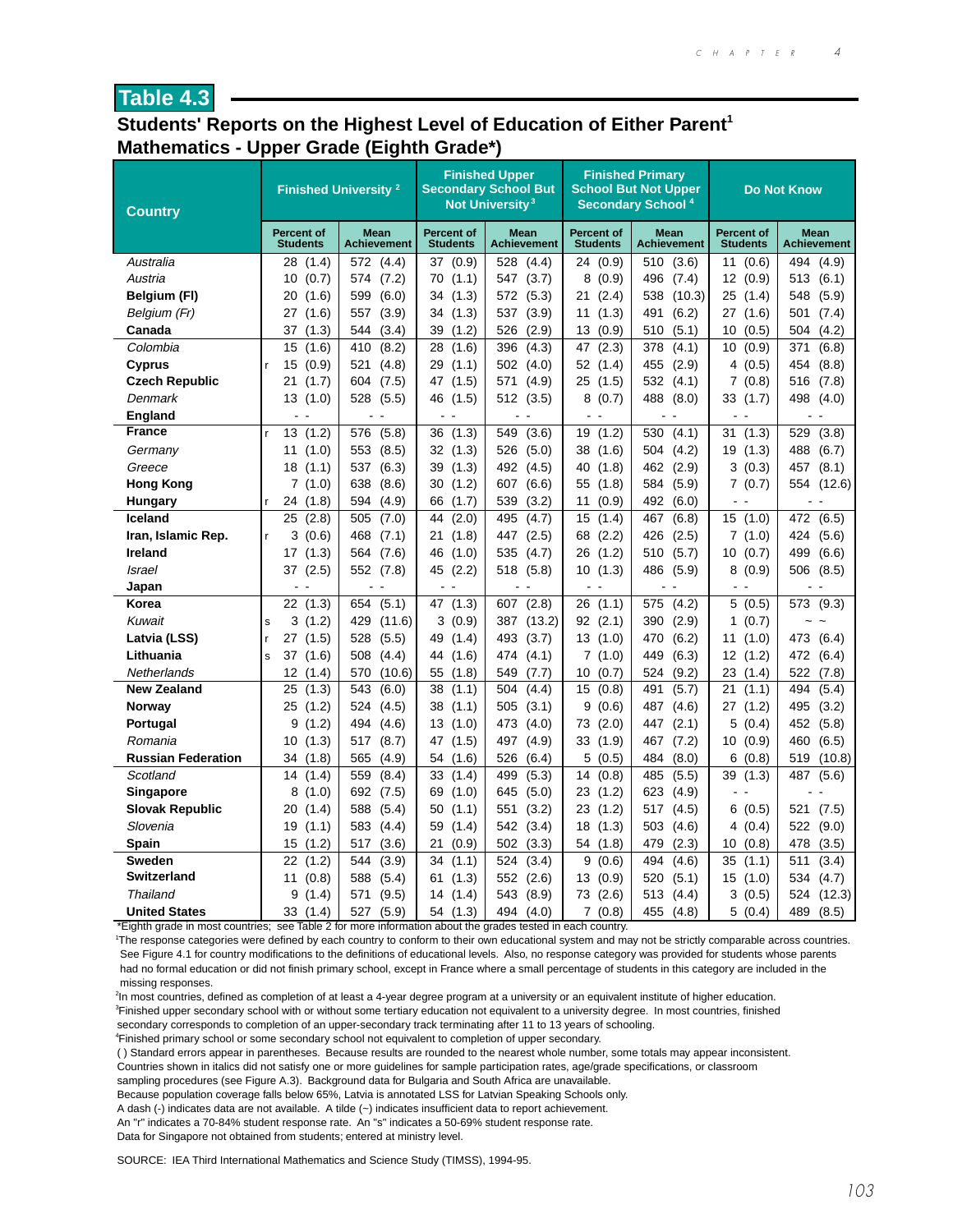# **Figure 4.1**

#### **Country Modifications to the Definitions of Educational Levels for Parents' Highest Level of Education**<sup>1</sup>

|              | <b>Finished Primary School But Not Upper Secondary School</b>                                                                                               |  |  |  |  |  |  |
|--------------|-------------------------------------------------------------------------------------------------------------------------------------------------------------|--|--|--|--|--|--|
|              | <b>Internationally-Defined Levels:</b><br><b>Finished Primary School or</b><br><b>Finished Some Secondary School</b>                                        |  |  |  |  |  |  |
|              | <b>Countries with Modified Nationally-Defined Levels:</b>                                                                                                   |  |  |  |  |  |  |
| Austria:     | Compulsory (Pflichtschulabschluß; 9 grades)                                                                                                                 |  |  |  |  |  |  |
| Denmark:     | Basic school (Folkeskolen, Realeksamen; 9 or 10 grades)                                                                                                     |  |  |  |  |  |  |
| France:      | Lower Secondary (Collége, CAP)                                                                                                                              |  |  |  |  |  |  |
| Germany:     | Lower secondary (Hauptschulabschluß; 9 or 10 grades) or<br>Medium secondary (Fachoberschulreife, Realschulabschluß or Polytechnische Oberschule; 10 grades) |  |  |  |  |  |  |
| Hungary:     | Some or all of general school (8 grades)                                                                                                                    |  |  |  |  |  |  |
| Norway:      | Compulsory (9 grades) or some upper secondary                                                                                                               |  |  |  |  |  |  |
| Scotland:    | Some secondary school                                                                                                                                       |  |  |  |  |  |  |
| Singapore:   | Primary school                                                                                                                                              |  |  |  |  |  |  |
| Sweden:      | Compulsory (9 grades) or started upper secondary                                                                                                            |  |  |  |  |  |  |
| Switzerland: | Compulsory (9 grades)                                                                                                                                       |  |  |  |  |  |  |

|              | Finished Upper Secondary School <sup>2</sup> But Not University                                                                                                                                         |  |  |  |  |
|--------------|---------------------------------------------------------------------------------------------------------------------------------------------------------------------------------------------------------|--|--|--|--|
|              | <b>Internationally-Defined Levels:</b><br>Finished Secondary School or<br>Some Vocational/Technical Education After Secondary School or<br>Some University                                              |  |  |  |  |
|              | <b>Countries with Modified Nationally-Defined Levels:</b>                                                                                                                                               |  |  |  |  |
| Austria:     | Upper-secondary tracks: apprenticeship (Berufsschul-/Lehrabschluß), medium vocational (Handelsschule, Fachschule),<br>higher vocational (HAK, HTL, etc.), or higher academic (Gymnasium, Realgymnasium) |  |  |  |  |
| Cyprus:      | Upper-secondary tracks: academic or vocational/technical or                                                                                                                                             |  |  |  |  |
|              | Post-Secondary: Finished college                                                                                                                                                                        |  |  |  |  |
| Denmark:     | Upper-secondary tracks: academic or general/vocational (gymnasium, hf, htx, hhx)<br>vocational training (erhvervsfaglig uddannelse)                                                                     |  |  |  |  |
|              | Post-Secondary: Medium-cycle higher education (mellemlang uddannselse)                                                                                                                                  |  |  |  |  |
| France:      | Upper-secondary tracks: BEP (11 grades) or baccalauréat (général, technologique or professionnel; 12 or 13 grades)                                                                                      |  |  |  |  |
|              | Post-Secondary: 2 or 3 years study after baccalauréat (BTS, DUT, Licence)                                                                                                                               |  |  |  |  |
| Germany:     | Upper-secondary tracks: general/academic or apprenticeship/vocational training (Lehrabschluß, Berufsfachschule)                                                                                         |  |  |  |  |
|              | Post-Secondary: Higher vocational schools (Fachhochschulabschluß)                                                                                                                                       |  |  |  |  |
| Hungary:     | Upper-secondary tracks: apprenticeship (general + 3 years) or final exam in secondary (general + 4 years)                                                                                               |  |  |  |  |
| Sweden:      | Upper-secondary tracks: academic or vocational (gymnasieutbildning or yrkesinriktad utbildning)                                                                                                         |  |  |  |  |
|              | Post-Secondary: Less than 3 years of university studies                                                                                                                                                 |  |  |  |  |
| Switzerland: | Upper-secondary tracks: occupational (apprentissage, école professionnelle),<br>academic (gymnase, baccalauréat, maturité cantonale), or teacher training (école normale, formation d'enseignant)       |  |  |  |  |
|              | Post-Secondary: Applied science university (haute école professionnelle ou commerciale)                                                                                                                 |  |  |  |  |

#### **Finished University**

|          | <b>Internationally-Defined Level:</b>                     | <b>Finished University</b> |                |                                            |  |  |  |  |  |
|----------|-----------------------------------------------------------|----------------------------|----------------|--------------------------------------------|--|--|--|--|--|
|          | <b>Countries with Modified Nationally-Defined Levels:</b> |                            |                |                                            |  |  |  |  |  |
| Austria: | University (master's degree)                              |                            | New Zealand:   | University or Teachers' College            |  |  |  |  |  |
| Canada:  | University or college                                     |                            | Norway:        | University or college                      |  |  |  |  |  |
| Cyprus:  | University degree or post-graduate studies                |                            | Portugal:      | University or polytechnic                  |  |  |  |  |  |
| France:  | 4 years of study after baccalauréat                       |                            | Sweden:        | 3 years university studies or more         |  |  |  |  |  |
| Germany: | University, Technical University or Pedagogical Institute |                            | Switzerland:   | University or insitute of technology       |  |  |  |  |  |
| Hungary: | University or college diploma                             |                            | United States: | Bachelor's degree at college or university |  |  |  |  |  |

<sup>1</sup>Educational levels were translated and defined in most countries to be comparable to the internationally-defined levels. Countries that used modified response options to conform<br>to their national education systems are i

2Upper-secondary corresponds to ISCED level 3 tracks terminating after 11 to 13 years in most countries. (Education at a Glance, OECD, 1995)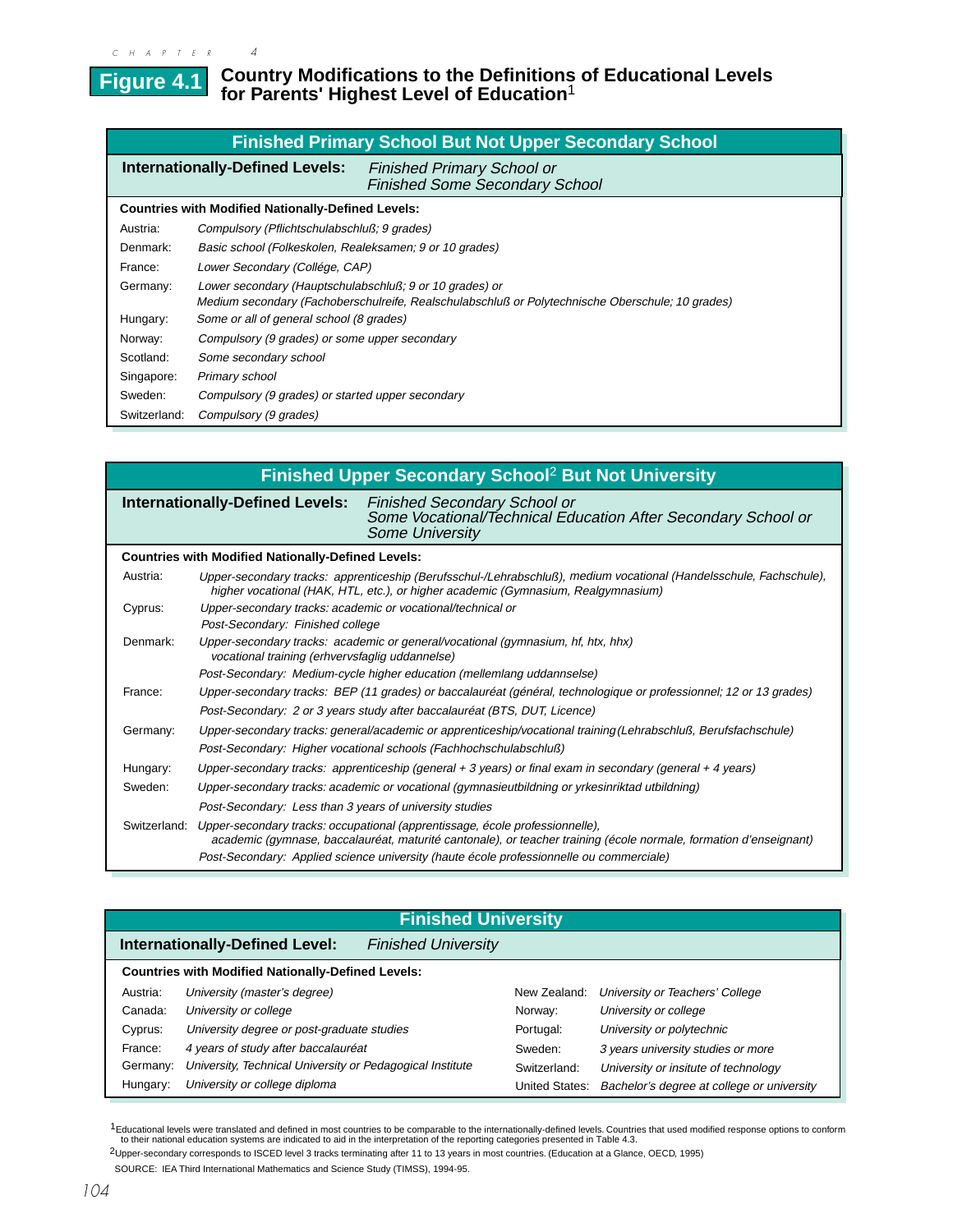Figure 4.1 shows the definitions of the educational categories used by TIMSS and the modifications made to them by some countries. In several countries, the finished primary school but not upper secondary school category included only a single level corresponding to finishing compulsory education (8 to 10 grades) and did not include finishing only primary school. In addition, in Germany, the completion of medium secondary education was considered part of this category, while in Austria, which has an educational system similar to Germany's, the medium-level vocational education was included in the second category reporting upper-secondary education.

The second reporting category (finished upper secondary school but not university) was complicated because, in many countries, particularly in Europe, there are several upper-secondary tracks leading to university or other tertiary institutions as well as vocational/apprenticeship programs. In most countries, finishing upper secondary means completion of 11 to 13 years of education. In some systems, however, the general secondary education may be completed after 9 or 10 years, followed by 2 to 4 years of full- or part-time vocational/apprenticeship training that may be either included as part of the secondary educational system or considered as post-secondary. All of the upper-secondary tracks and any upper-secondary or post-secondary vocational education programs included as response options are combined in the second reporting category.

Several countries also differed in their interpretation of what is included in the category of finished university. For example, degrees obtained from technical institutes and other non-university institutions of higher education are considered equivalent to a university degree in some countries but not in others. Completion of a degree at one of these institutions, therefore, may have been included in either the finished university or the finished upper secondary school but not university categories. In countries such as Canada, New Zealand, Portugal, and the United States, the finished university category includes the completion of the equivalent of a bachelor's degree at either a university, college, or polytechnic, while in Austria and France, this category corresponds to the equivalent of a master's degree received at a university.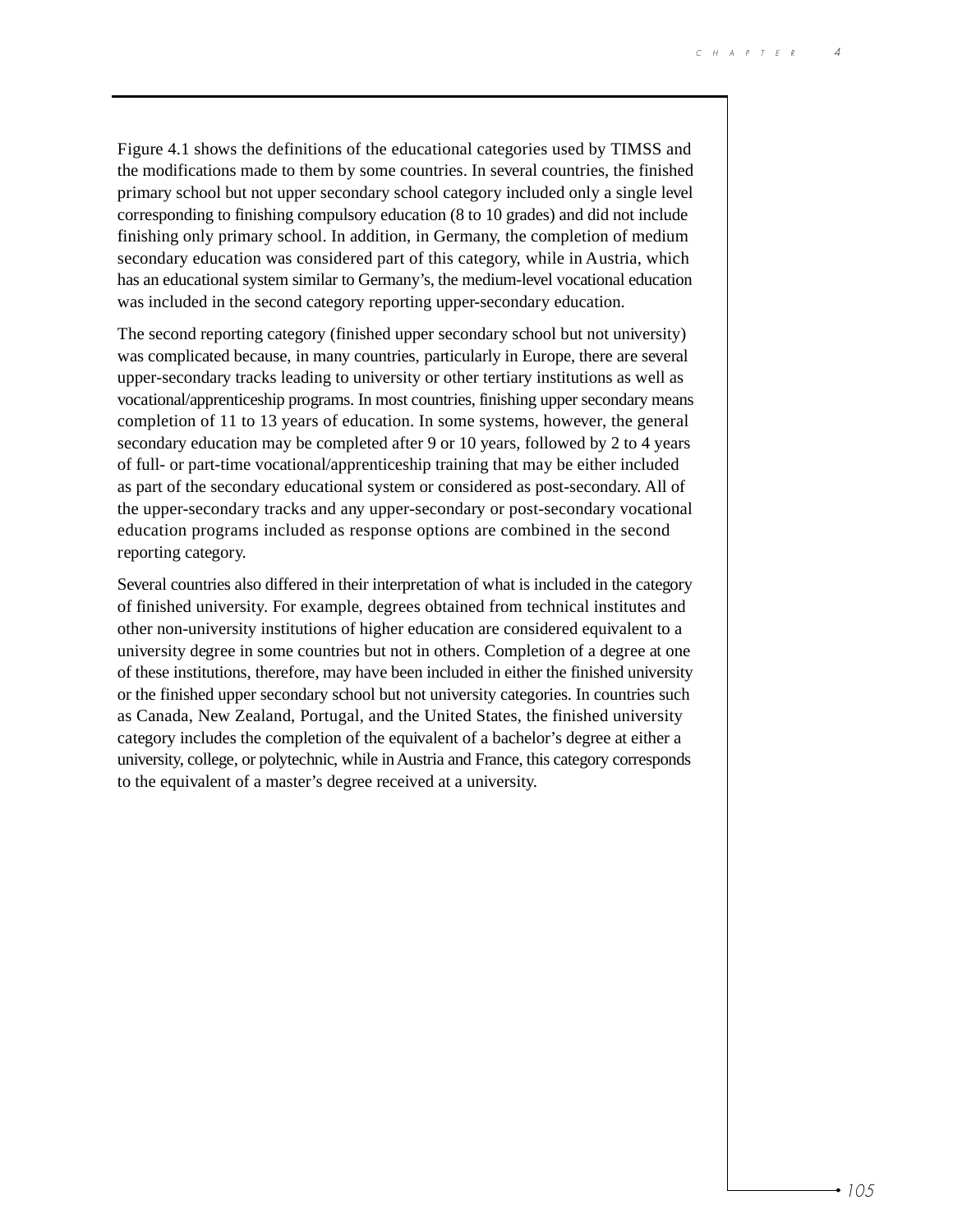# WHAT ARE THE ACADEMIC EXPECTATIONS OF STUDENTS, THEIR FAMILIES, AND THEIR FRIENDS?

Tables 4.4, 4.5, and 4.6 present eighth-grade students' reports about how they themselves, their mothers, and their friends feel about the importance of doing well in various academic and non-academic activities. The first three questions asked about the degree of agreement with the importance of doing well in the academic subjects of mathematics, science, and language, respectively. In almost every country, nearly all eighth-graders agreed or strongly agreed that it was important to do well in mathematics. The percentages were in the high 90s for many countries and exceeded 90% in all countries except one, and that was Romania, with 88% agreement. Similarly, approximately the same high percentages of students were in agreement with the importance of doing well in language. In many countries, somewhat fewer eighth-grade students agreed with the importance of doing well in science. Still, the percentages were relatively high, ranging from more than 90% agreement in a number of countries to a low of 68% in Switzerland and 72% in Germany.

For the most part, eighth-grade students indicated that their mothers' opinions about the importance of these academic activities corresponded very closely to their own feelings. In contrast, however, students reported that their friends were not in as much agreement about the importance of academic success. Although students' friends purportedly were in general agreement with the importance of doing well in mathematics, the percentages were generally in the 80s rather than the 90s. According to students, their friends were in the lowest degree of agreement about doing well in mathematics in Germany and Sweden (70% for both countries).

As with the students' reports about their own feelings and those of their mothers, students indicated a close alignment in their friends' degree of agreement about the importance of academic success in mathematics and that in language. Apparently, even though the relative importance varies from group to group, students, their mothers, and their friends find it very nearly equally important to do well in mathematics and language. According to students in some countries, however, their friends do not have nearly the same positive feeling about the importance of doing well in science. Countries where fewer than two-thirds of eighth-graders reported that their friends agreed or strongly agreed it was important to do well in science included Australia (64%), Austria (45%), the Czech Republic (61%), France (53%), Germany (35%), Hungary (66%), Iceland (65%), Ireland (59%), Israel (56%), Latvia (LSS) (53%), Lithuania (55%), New Zealand (66%), the Slovak Republic (60%), Slovenia (56%), Sweden (61%), and Switzerland (40%).

For purposes of comparison, eighth-grade students also were asked about the importance of two non-academic activities – having time to have fun and being good at sports. In most countries, very high percentages of the students (more than 95%) felt it was important to have time to have fun. The percentages in agreement were similar to those agreeing that it was important to do well in mathematics and language. Generally, there was less agreement about the importance of being good at sports which was rather similar to the level of agreement about the importance of doing well in science.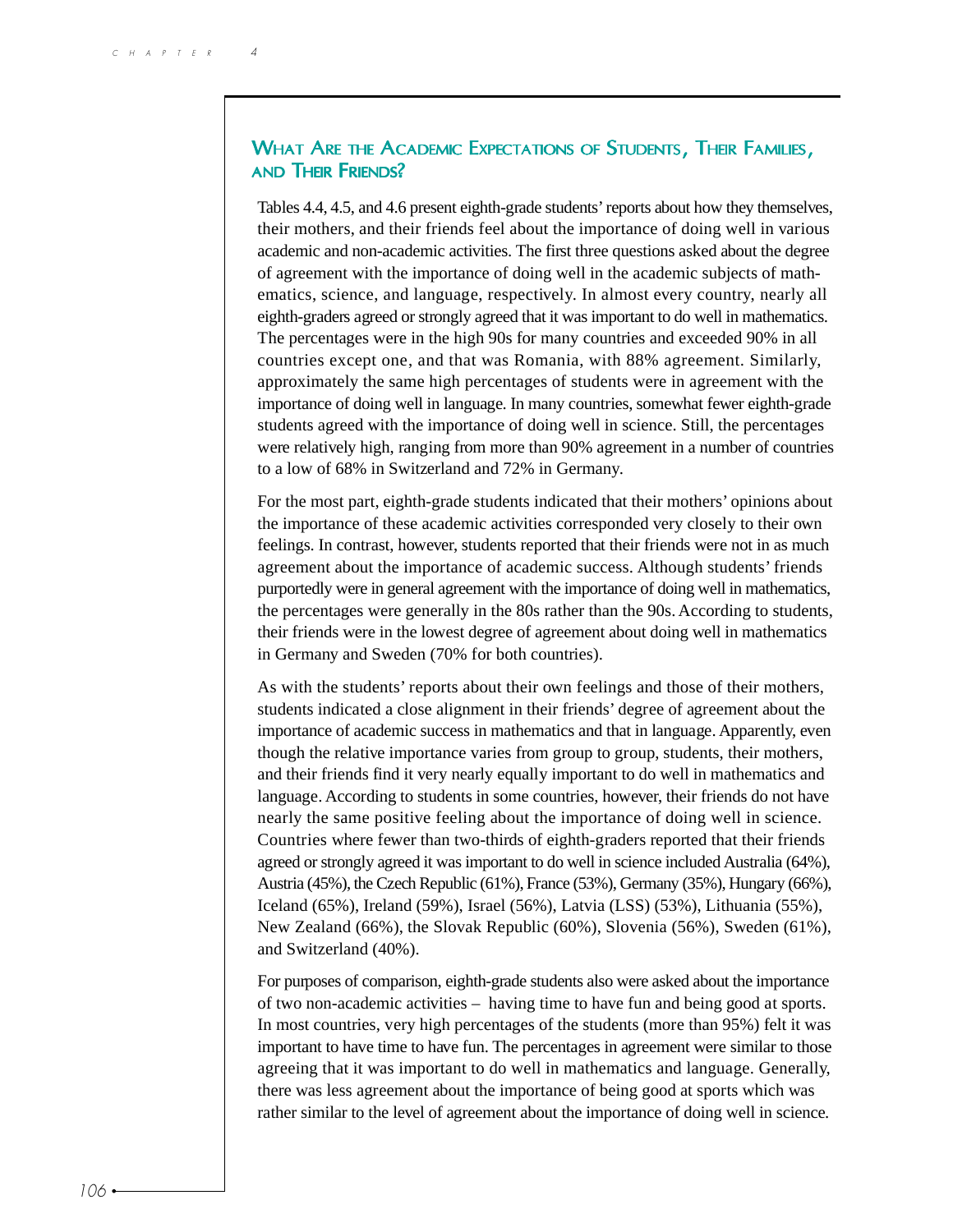It needs to be emphasized, however, that the relative rankings given to the five activities by students varied from country to country.

In nearly all countries, 80% or more of the eighth-grade students reported that their mothers agreed that it was important to have time to have fun. The exceptions were Hong Kong (74%), Iran (79%), Korea (58%), Kuwait (63%), and Singapore (79%), where students reported from 8% to 29% lower agreement for their mothers than for themselves. According to students, their mothers give a moderate to high degree of support to the importance of being good at sports. In nearly all countries, the percentages of students' reporting such agreement were in the 70s, 80s, and 90s, except in Austria (56%), Germany (48%), Kuwait (69%), the Netherlands (63%), and Switzerland (59%).

As might be anticipated, students reported that most of their friends agreed that it was important to have fun – more than 90% in all countries except Iran (87%), Korea (88%), Kuwait (77%), and Romania (86%). Internationally, eighth-graders reported that their friends generally were in moderate agreement that it was important to do well in sports. The percentages of their friends' agreement as reported by students ranged from a low of 64% in Germany to a high of 96% in Colombia.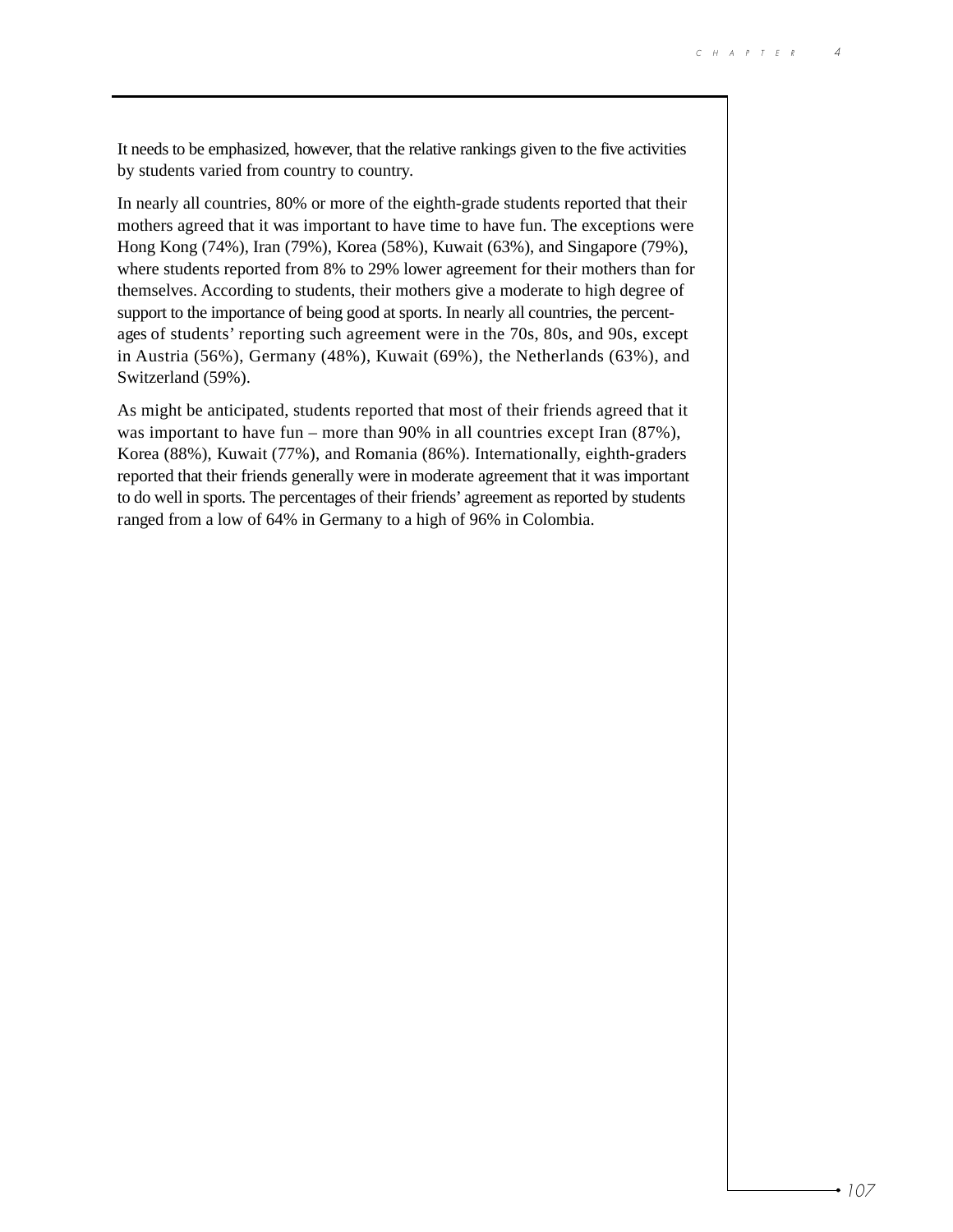#### **Students' Reports on Whether They Agree or Strongly Agree That It Is Important to Do Various Activities - Mathematics - Upper Grade (Eighth Grade\*)**

|                                                                        |                     |                               | <b>Percent of Students</b>                     |                     |                   |
|------------------------------------------------------------------------|---------------------|-------------------------------|------------------------------------------------|---------------------|-------------------|
| <b>Country</b>                                                         | Do Well in          | Do Well in                    | Do Well in                                     | <b>Have Time to</b> | <b>Be Good at</b> |
|                                                                        | <b>Mathematics</b>  | <b>Science</b>                | Language                                       | <b>Have Fun</b>     | <b>Sports</b>     |
| Australia                                                              | 96 (0.4)            | 89<br>(0.6)                   | (0.4)<br>95                                    | 98<br>(0.2)         | 85<br>(0.6)       |
| Austria                                                                | (0.5)<br>94         | 82<br>(1.2)                   | 93 (0.6)                                       | (0.3)<br>98         | 82<br>(0.9)       |
| Belgium (FI)                                                           | 98                  | 93                            | 98                                             | 98                  | 80                |
|                                                                        | (0.3)               | (0.6)                         | (0.4)                                          | (0.3)               | (1.0)             |
| Belgium (Fr)                                                           | 98                  | 94                            | 98                                             | 98                  | 87                |
|                                                                        | (0.3)               | (0.7)                         | (0.3)                                          | (0.4)               | (0.8)             |
| Canada                                                                 | 98                  | (0.7)                         | 97                                             | 99                  | (0.6)             |
|                                                                        | (0.2)               | 94                            | (0.3)                                          | (0.2)               | 86                |
| Colombia                                                               | 99                  | (0.2)                         | (0.2)                                          | (0.3)               | (0.3)             |
|                                                                        | (0.2)               | 99                            | 99                                             | 98                  | 97                |
| <b>Cyprus</b>                                                          | (0.5)               | 86                            | (0.6)                                          | 94                  | 85                |
|                                                                        | 94                  | (1.0)                         | 94                                             | (0.5)               | (1.0)             |
| <b>Czech Republic</b>                                                  | 98                  | 88                            | 98                                             | 98                  | 84                |
|                                                                        | (0.5)               | (1.0)                         | (0.3)                                          | (0.3)               | (0.9)             |
| <b>Denmark</b>                                                         | (0.4)               | (1.0)                         | 97                                             | 99                  | 83                |
|                                                                        | 97                  | 87                            | (0.4)                                          | (0.3)               | (0.8)             |
| England                                                                | 99                  | 96                            | 99                                             | 99                  | 80                |
|                                                                        | (0.2)               | (0.5)                         | (0.3)                                          | (0.3)               | (1.1)             |
| <b>France</b>                                                          | 97                  | 83                            | 97                                             | 97                  | 80                |
|                                                                        | (0.4)               | (1.2)                         | (0.5)                                          | (0.4)               | (0.8)             |
| Germany                                                                | 93 (0.6)            | 72 (1.0)                      | 91<br>(0.6)                                    | 97<br>(0.4)         | 72 (1.1)          |
| Greece                                                                 | 96                  | 93                            | (0.4)                                          | 96                  | (0.6)             |
|                                                                        | (0.4)               | (0.5)                         | 96                                             | (0.4)               | 91                |
| <b>Hong Kong</b>                                                       | 96                  | 90                            | 96                                             | 94                  | 83                |
|                                                                        | (0.5)               | (0.9)                         | (0.5)                                          | (0.5)               | (0.9)             |
| <b>Hungary</b>                                                         | 95                  | (0.8)                         | 95                                             | (0.5)               | 78                |
|                                                                        | (0.5)               | 86                            | (0.5)                                          | 96                  | (0.9)             |
| <b>Iceland</b>                                                         | 97                  | 90                            | 97                                             | 98                  | 90                |
|                                                                        | (1.0)               | (1.2)                         | (1.0)                                          | (0.4)               | (1.6)             |
| Iran, Islamic Rep.                                                     | 97                  | (0.4)                         | 96                                             | 87                  | 95                |
|                                                                        | (0.4)               | 98                            | (0.6)                                          | (1.1)               | (0.7)             |
| <b>Ireland</b>                                                         | 97                  | 86                            | 96                                             | 99                  | 85                |
|                                                                        | (0.3)               | (1.1)                         | (0.4)                                          | (0.2)               | (0.8)             |
| Israel                                                                 | 98 (0.5)            | 85 (1.0)                      | (1.5)<br>89                                    | (0.5)<br>98         | (1.3)<br>84       |
| Japan                                                                  | 92                  | 87                            | 91                                             | 99                  | 83                |
|                                                                        | (0.4)               | (0.6)                         | (0.5)                                          | (0.1)               | (0.7)             |
| Korea                                                                  | 94                  | 91                            | 93                                             | 87                  | 86                |
|                                                                        | (0.5)               | (0.6)                         | (0.6)                                          | (0.8)               | (0.8)             |
| Kuwait                                                                 | 96                  | 96                            | 96                                             | 85                  | 81                |
|                                                                        | (0.6)               | (0.6)                         | (0.5)                                          | (2.0)               | (1.2)             |
| Latvia (LSS)                                                           | 97                  | 84                            | 97                                             | (0.4)               | (0.8)             |
|                                                                        | (0.4)               | (1.0)                         | (0.3)                                          | 97                  | 87                |
| Lithuania                                                              | 93                  | 78                            | 96                                             | (0.6)               | 93                |
|                                                                        | (0.6)               | (1.1)                         | (0.4)                                          | 94                  | (0.5)             |
| Netherlands                                                            | 97                  | 95                            | 99                                             | 98                  | 78                |
|                                                                        | (0.6)               | (0.7)                         | (0.3)                                          | (0.6)               | (1.2)             |
| <b>New Zealand</b>                                                     | 97                  | (0.6)                         | (0.5)                                          | (0.3)               | 86                |
|                                                                        | (0.3)               | 92                            | 96                                             | 99                  | (0.7)             |
| Norway                                                                 | 96                  | 92                            | 96                                             | 99                  | (0.9)             |
|                                                                        | (0.5)               | (0.6)                         | (0.5)                                          | (0.1)               | 79                |
| Portugal                                                               | 97                  | 97                            | 99                                             | (0.5)               | 94                |
|                                                                        | (0.3)               | (0.3)                         | (0.2)                                          | 93                  | (0.5)             |
| Romania                                                                | 88                  | 86                            | 88                                             | 86                  | 80                |
|                                                                        | (0.8)               | (0.8)                         | (0.8)                                          | (1.0)               | (1.1)             |
| <b>Russian Federation</b>                                              | 97                  | 95                            | 97                                             | (0.4)               | (0.9)             |
|                                                                        | (0.4)               | (0.6)                         | (0.5)                                          | 98                  | 88                |
| Scotland                                                               | 98                  | 92                            | 98                                             | 98                  | 82                |
|                                                                        | (0.4)               | (0.7)                         | (0.3)                                          | (0.3)               | (0.9)             |
| <b>Singapore</b>                                                       | 99                  | 99                            | 100                                            | 96                  | 89                |
|                                                                        | (0.2)               | (0.2)                         | (0.1)                                          | (0.3)               | (0.6)             |
| <b>Slovak Republic</b>                                                 | 96 (0.4)            | 86<br>(0.8)                   | 96<br>(0.4)                                    | (0.2)<br>98         | (0.5)<br>91       |
| Slovenia                                                               | 96                  | 86                            | 96                                             | (0.5)               | 87                |
|                                                                        | (0.5)               | (0.9)                         | (0.4)                                          | 95                  | (0.7)             |
| <b>Spain</b>                                                           | 99                  | 99                            | 99                                             | 99                  | 95                |
| <b>Sweden</b>                                                          | (0.2)               | (0.2)                         | (0.2)                                          | (0.1)               | (0.3)             |
| <b>Switzerland</b>                                                     | 92                  | 84                            | 90                                             | 99                  | 84                |
|                                                                        | (0.6)               | (0.8)                         | (0.6)                                          | (0.2)               | (0.7)             |
|                                                                        | 96                  | 68                            | 94                                             | 95                  | 78                |
|                                                                        | (0.4)               | (1.1)                         | (0.4)                                          | (0.6)               | (0.9)             |
| Thailand                                                               | 93 (0.5)            | 94<br>(0.5)                   | 96<br>(0.4)                                    | (0.3)<br>95         | 91<br>(0.5)       |
| <b>United States</b><br>$*$ Eighth grodo in<br>moot oountrioo: ooo Tob | 97 (0.3)<br>nara ir | 96 (0.5)<br>formation<br>$+4$ | 96 (0.3)<br>$aradaa$ tootoo<br>$n \cdot m + m$ | 99<br>(0.2)         | 88 (0.6)          |

\*Eighth grade in most countries; see Table 2 for more information about the grades tested in each country.

( ) Standard errors appear in parentheses. Because results are rounded to the nearest whole number, some totals may appear inconsistent.

Countries shown in italics did not satisfy one or more guidelines for sample participation rates, age/grade specifications, or classroom

sampling procedures (see Figure A.3). Background data for Bulgaria and South Africa are unavailable.

Because population coverage falls below 65%, Latvia is annotated LSS for Latvian Speaking Schools only.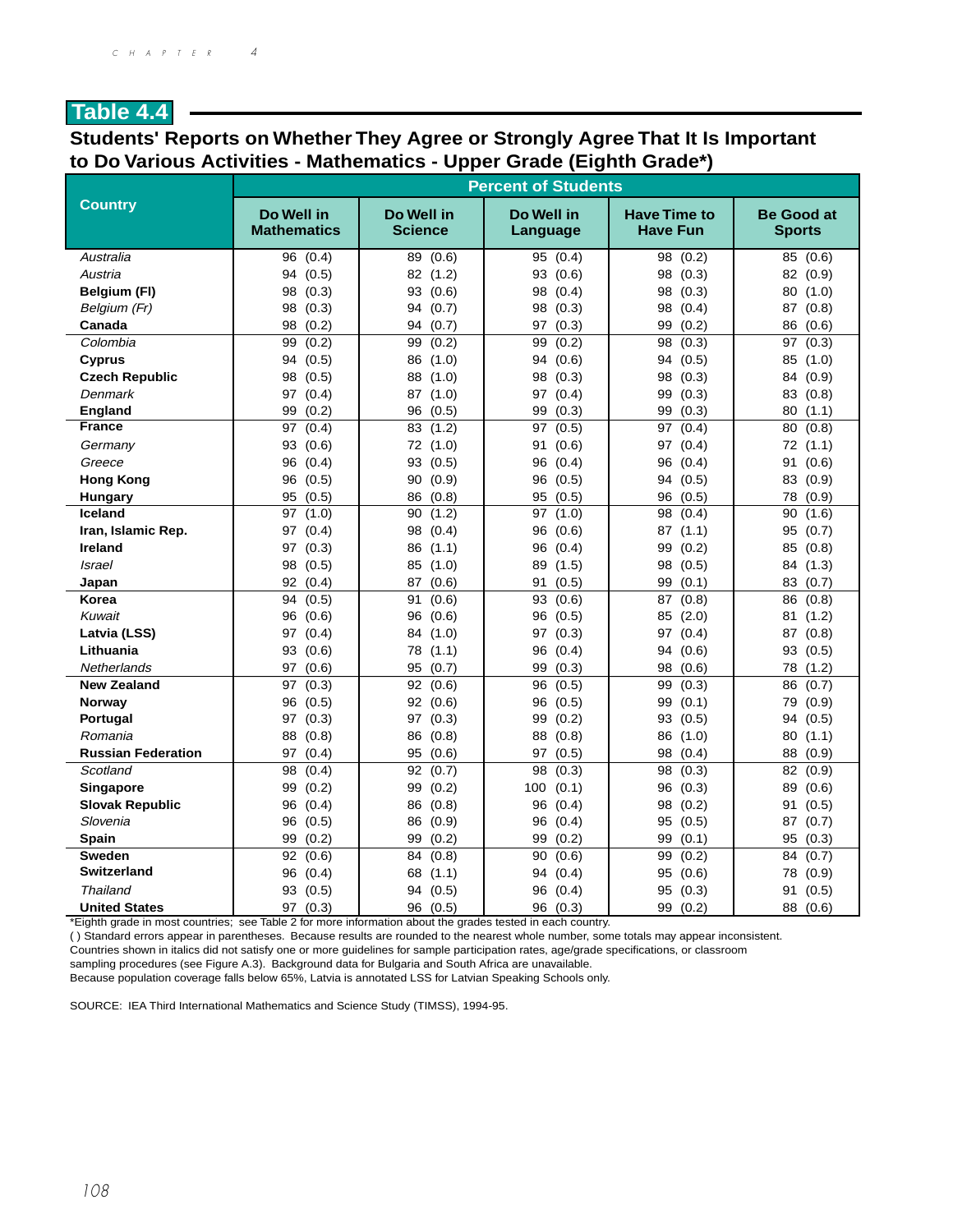#### **Students' Reports on Whether Their Mothers Agree or Strongly Agree That It Is Important to Do Various Activities - Mathematics - Upper Grade (Eighth Grade\*)**

|                           | <b>Percent of Students</b> |                  |                  |                     |                   |  |  |  |
|---------------------------|----------------------------|------------------|------------------|---------------------|-------------------|--|--|--|
| <b>Country</b>            | Do Well in                 | Do Well in       | Do Well in       | <b>Have Time to</b> | <b>Be Good at</b> |  |  |  |
|                           | <b>Mathematics</b>         | <b>Science</b>   | Language         | <b>Have Fun</b>     | <b>Sports</b>     |  |  |  |
| Australia                 | (0.2)                      | (0.4)            | 98               | (0.4)               | (0.7)             |  |  |  |
|                           | 98                         | 94               | (0.2)            | 94                  | 83                |  |  |  |
| Austria                   | 96                         | (1.0)            | 95               | 90                  | 56                |  |  |  |
|                           | (0.4)                      | 81               | (0.5)            | (0.7)               | (1.1)             |  |  |  |
| Belgium (FI)              | 97<br>(0.4)                | 93<br>(0.8)      | 98<br>(0.4)      | 94<br>(0.5)         | 73 (1.2)          |  |  |  |
| Belgium (Fr)              | 99                         | 98               | 99               | 95                  | (0.7)             |  |  |  |
|                           | (0.3)                      | (0.3)            | (0.3)            | (0.6)               | 85                |  |  |  |
| Canada                    | 99                         | 98               | 99               | (0.4)               | 83                |  |  |  |
|                           | (0.1)                      | (0.3)            | (0.1)            | 96                  | (0.7)             |  |  |  |
| Colombia                  | 99                         | 99               | (0.2)            | 93                  | 94                |  |  |  |
|                           | (0.4)                      | (0.3)            | 99               | (0.6)               | (1.0)             |  |  |  |
| <b>Cyprus</b>             | 95                         | 89               | 95               | 91                  | 80                |  |  |  |
|                           | (0.4)                      | (0.8)            | (0.5)            | (0.6)               | (0.8)             |  |  |  |
| <b>Czech Republic</b>     | 99<br>(0.2)                | 93<br>(0.8)      | 98<br>(0.3)      | 90<br>(0.7)         | 74 (1.1)          |  |  |  |
| Denmark                   | 99                         | (0.6)            | 99               | 98                  | 81                |  |  |  |
|                           | (0.3)                      | 95               | (0.3)            | (0.3)               | (1.0)             |  |  |  |
| <b>England</b>            | (0.3)<br>99                | 96<br>(0.5)      | 99<br>(0.3)      | 94<br>(0.6)         | 74 (1.2)          |  |  |  |
| <b>France</b>             | 98                         | 88               | (0.3)            | 91                  | 74                |  |  |  |
|                           | (0.3)                      | (0.9)            | 99               | (0.7)               | (1.0)             |  |  |  |
| Germany                   | 94                         | 71               | 93               | 88                  | 48                |  |  |  |
|                           | (0.8)                      | (1.4)            | (0.7)            | (0.7)               | (1.2)             |  |  |  |
| Greece                    | (0.3)                      | 94               | 96               | 89                  | 83                |  |  |  |
|                           | 96                         | (0.5)            | (0.4)            | (0.6)               | (0.7)             |  |  |  |
| <b>Hong Kong</b>          | 93<br>(0.6)                | 86<br>(0.7)      | (0.6)<br>93      | 74 (0.9)            | 71<br>(1.3)       |  |  |  |
| Hungary                   | 96                         | 85               | 96               | 96                  | 73                |  |  |  |
|                           | (0.4)                      | (0.8)            | (0.4)            | (0.4)               | (1.1)             |  |  |  |
| <b>Iceland</b>            | 97                         | (1.3)            | 98               | 95                  | 87                |  |  |  |
|                           | (0.8)                      | 95               | (0.5)            | (0.7)               | (1.6)             |  |  |  |
| Iran, Islamic Rep.        | 96<br>(0.5)                | 96 (0.5)         | 95 (0.5)         | 79<br>(1.8)         | 90 (1.5)          |  |  |  |
| <b>Ireland</b>            | 98<br>(0.3)                | 89 (1.0)         | 98 (0.2)         | 94<br>(0.5)         | 83 (0.8)          |  |  |  |
| <b>Israel</b>             | 99<br>(0.4)                | (0.9)<br>89      | 93 (0.6)         | 95 (0.7)            | 79 (1.4)          |  |  |  |
| Japan                     | ÷.                         | $\sim$ $\sim$    | $\sim$ $\sim$    | $\sim$ $\sim$       | $\sim$ $\sim$     |  |  |  |
| Korea                     | 96<br>(0.4)                | 92 (0.5)         | 94<br>(0.5)      | (1.1)<br>58         | 72 (0.9)          |  |  |  |
| Kuwait                    | 91<br>(1.0)                | 91<br>(0.9)<br>r | 91<br>(0.8)<br>r | 63<br>(2.2)<br>r    | 69<br>(2.0)<br>r  |  |  |  |
| Latvia (LSS)              | 97<br>(0.4)                | 85<br>(1.1)      | 97<br>(0.5)      | (0.8)<br>90         | 82 (0.9)          |  |  |  |
| Lithuania                 | 91<br>(0.6)                | 77<br>(1.1)      | 95<br>(0.5)      | 86<br>(0.8)         | 87 (0.9)          |  |  |  |
| Netherlands               | 96                         | 94               | 97               | 96                  | (1.4)             |  |  |  |
|                           | (0.5)                      | (0.7)            | (0.4)            | (0.4)               | 63                |  |  |  |
| <b>New Zealand</b>        | 98                         | 95               | 97               | 95                  | 86                |  |  |  |
|                           | (0.3)                      | (0.4)            | (0.3)            | (0.5)               | (0.8)             |  |  |  |
| Norway                    | 97<br>(0.4)                | (0.5)<br>95      | 97 (0.4)         | 97 (0.3)            | 71 (1.1)          |  |  |  |
| Portugal                  | 96                         | (0.3)            | 98               | (0.7)               | 91                |  |  |  |
|                           | (0.4)                      | 98               | (0.3)            | 87                  | (0.6)             |  |  |  |
| Romania                   | 93                         | (0.6)            | 90               | 83                  | 76                |  |  |  |
|                           | (0.5)                      | 94               | (0.7)            | (1.0)               | (1.0)             |  |  |  |
| <b>Russian Federation</b> | 96<br>(0.3)                | 95<br>(0.4)      | 97<br>(0.4)      | 92<br>(0.6)         | 84 (0.7)          |  |  |  |
| Scotland                  | 98                         | 93               | 99               | 94                  | 77                |  |  |  |
|                           | (0.3)                      | (0.6)            | (0.2)            | (0.5)               | (1.0)             |  |  |  |
| <b>Singapore</b>          | 99                         | 99               | 99               | 79                  | 84                |  |  |  |
|                           | (0.2)                      | (0.2)            | (0.1)            | (0.8)               | (0.8)             |  |  |  |
| <b>Slovak Republic</b>    | (0.2)                      | (0.5)            | 99               | 95                  | 88                |  |  |  |
|                           | 99                         | 94               | (0.2)            | (0.4)               | (0.6)             |  |  |  |
| Slovenia                  | 91<br>(0.7)                | 85<br>(0.7)      | 92(0.6)          | 88<br>(0.7)         | 81<br>(0.9)       |  |  |  |
| Spain                     | (0.2)                      | (0.2)            | 99               | (0.4)               | (0.5)             |  |  |  |
|                           | 99                         | 99               | (0.2)            | 96                  | 93                |  |  |  |
| <b>Sweden</b>             | 96                         | 92               | 95               | (0.3)               | 83                |  |  |  |
|                           | (0.4)                      | (0.5)            | (0.4)            | 97                  | (0.7)             |  |  |  |
| <b>Switzerland</b>        | (0.3)                      | (1.0)            | 95               | 83                  | 59                |  |  |  |
|                           | 96                         | 69               | (0.4)            | (0.9)               | (1.1)             |  |  |  |
| Thailand                  | 94                         | 95               | 96               | 84                  | 90                |  |  |  |
|                           | (0.5)                      | (0.4)            | (0.4)            | (0.9)               | (0.5)             |  |  |  |
| <b>United States</b>      | 98<br>(0.2)                | 97 (0.2)         | 98 (0.2)         | 93 (0.4)            | 81<br>(0.8)       |  |  |  |

\*Eighth grade in most countries; see Table 2 for more information about the grades tested in each country.

Data are reported as percent of students.

( ) Standard errors appear in parentheses. Because results are rounded to the nearest whole number, some totals may appear inconsistent. Countries shown in italics did not satisfy one or more guidelines for sample participation rates, age/grade specifications, or classroom sampling procedures (see Figure A.3). Background data for Bulgaria and South Africa are unavailable.

Because population coverage falls below 65%, Latvia is annotated LSS for Latvian Speaking Schools only.

A dash (-) indicates data are not available.

An "r" indicates a 70-84% student response rate.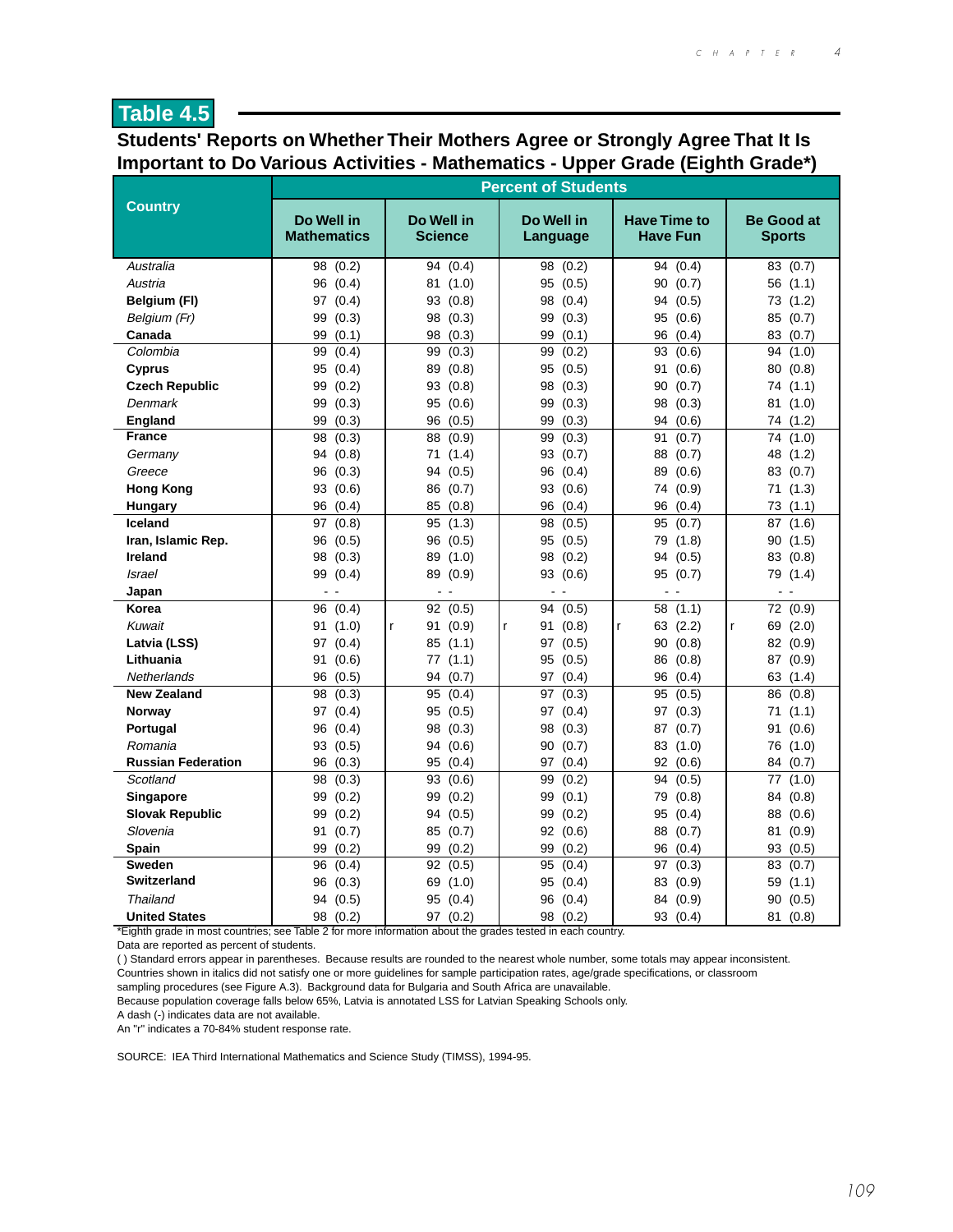**Students' Reports on Whether Their Friends Agree or Strongly Agree That It Is Important to Do Various Activities - Mathematics - Upper Grade (Eighth Grade\*)**

|                           | <b>Percent of Students</b>       |                              |                        |                                        |                                    |  |  |  |
|---------------------------|----------------------------------|------------------------------|------------------------|----------------------------------------|------------------------------------|--|--|--|
| <b>Country</b>            | Do Well in<br><b>Mathematics</b> | Do Well in<br><b>Science</b> | Do Well in<br>Language | <b>Have Time to</b><br><b>Have Fun</b> | <b>Be Good at</b><br><b>Sports</b> |  |  |  |
| Australia                 | 78<br>(0.8)                      | 64 (1.0)                     | 76<br>(0.8)            | 98<br>(0.2)                            | 83 (0.8)                           |  |  |  |
| Austria                   | (1.2)<br>77                      | 45 (1.8)                     | 74 (1.1)               | 97<br>(0.4)                            | 79 (1.2)                           |  |  |  |
| Belgium (FI)              | 84<br>(1.7)                      | 70 (1.6)                     | 83<br>(1.8)            | 98<br>(0.4)                            | 76 (1.5)                           |  |  |  |
| Belgium (Fr)              | 86<br>(1.1)                      | 78 (1.3)                     | 87 (0.9)               | 97 (0.4)                               | 84 (1.2)                           |  |  |  |
| Canada                    | 80<br>(0.8)                      | 68<br>(1.3)                  | (0.8)<br>78            | 99<br>(0.2)                            | 87 (0.6)                           |  |  |  |
| Colombia                  | 95<br>(0.5)                      | 93<br>(0.6)                  | 95<br>(0.5)            | 97<br>(0.4)                            | 96<br>(0.4)                        |  |  |  |
| Cyprus                    | 85<br>(0.8)                      | 71 (1.1)                     | 85 (0.9)               | 91<br>(0.6)                            | 82 (1.0)                           |  |  |  |
| <b>Czech Republic</b>     | (1.3)<br>84                      | 61<br>(1.5)                  | 84<br>(1.2)            | 98<br>(0.3)                            | 82 (1.1)                           |  |  |  |
| Denmark                   | 94<br>(0.6)                      | 82 (1.0)                     | 95<br>(0.6)            | 99<br>(0.2)                            | 92 (0.7)                           |  |  |  |
| England                   | 88<br>(0.9)                      | 80(1.1)                      | 88<br>(0.9)            | 99<br>(0.3)                            | 79 (1.2)                           |  |  |  |
| <b>France</b>             | 85<br>(1.3)                      | 53<br>(1.5)                  | 88<br>(1.1)            | 97<br>(0.4)                            | (1.0)<br>80                        |  |  |  |
| Germany                   | 70<br>(1.3)                      | 35 (1.4)                     | 68<br>(1.3)            | 94<br>(0.5)                            | 64 (1.3)                           |  |  |  |
| Greece                    | 87<br>(0.7)                      | 82 (0.8)                     | 89<br>(0.6)            | 96<br>(0.3)                            | 85 (0.8)                           |  |  |  |
| <b>Hong Kong</b>          | (0.9)<br>86                      | 74 (1.3)                     | 87 (0.9)               | 93 (0.5)                               | 76 (1.0)                           |  |  |  |
| <b>Hungary</b>            | 81<br>(0.9)                      | 66<br>(1.2)                  | 83<br>(0.8)            | 94<br>(0.5)                            | 74 (1.1)                           |  |  |  |
| <b>Iceland</b>            | 85<br>(1.4)                      | 65<br>(2.0)                  | 85<br>(1.1)            | 98<br>(0.4)                            | 89<br>(1.2)                        |  |  |  |
| Iran, Islamic Rep.        | 95<br>(0.5)                      | 95 (0.9)                     | 93<br>(0.6)            | 87 (1.3)                               | 93 (0.9)                           |  |  |  |
| <b>Ireland</b>            | 80<br>(0.9)                      | 59<br>(1.4)                  | (0.8)<br>78            | (0.2)<br>99                            | 85 (0.7)                           |  |  |  |
| Israel                    | 93<br>(1.1)                      | 56 (2.5)                     | 75<br>(2.0)            | 98<br>(0.5)                            | (1.9)<br>79                        |  |  |  |
| Japan                     | 90<br>(0.5)                      | (0.7)<br>83                  | 88<br>(0.6)            | 99<br>(0.2)                            | 81<br>(0.7)                        |  |  |  |
| Korea                     | 86<br>(0.8)                      | 79<br>(0.9)                  | 81<br>(0.8)            | (0.7)<br>88                            | 78<br>(1.0)                        |  |  |  |
| Kuwait                    | 90<br>(0.8)                      | 90<br>(0.6)                  | 86<br>(0.9)            | (2.4)<br>77                            | 78<br>(1.5)                        |  |  |  |
| Latvia (LSS)              | 86<br>(0.9)                      | 53 (1.3)                     | (1.0)<br>87            | 97<br>(0.4)                            | 87 (0.8)                           |  |  |  |
| Lithuania                 | 83<br>(0.9)                      | 55 (1.3)                     | 88<br>(0.9)            | 95 (0.5)                               | 90 (0.7)                           |  |  |  |
| Netherlands               | 87<br>(0.9)                      | 82 (1.2)                     | 90<br>(0.7)            | (0.6)<br>97                            | 66<br>(1.2)                        |  |  |  |
| <b>New Zealand</b>        | 77<br>(1.0)                      | (1.2)<br>66                  | 76<br>(1.0)            | 98<br>(0.3)                            | 87<br>(0.8)                        |  |  |  |
| Norway                    | 84<br>(0.8)                      | 72 (1.2)                     | 83<br>(0.9)            | (0.2)<br>99                            | 83 (1.0)                           |  |  |  |
| Portugal                  | 89<br>(0.7)                      | 88<br>(0.8)                  | 93<br>(0.4)            | 92 (0.6)                               | 94 (0.5)                           |  |  |  |
| Romania                   | 87<br>(0.8)                      | 80<br>(1.0)                  | 88<br>(0.8)            | 86<br>(1.0)                            | 81<br>(1.0)                        |  |  |  |
| <b>Russian Federation</b> | 88<br>(0.8)                      | 81<br>(0.8)                  | 88<br>(0.8)            | (0.4)<br>97                            | 84 (0.8)                           |  |  |  |
| Scotland                  | 81<br>(1.2)                      | (1.3)<br>70                  | (1.0)<br>82            | (0.3)<br>98                            | (0.8)<br>84                        |  |  |  |
| Singapore                 | 97<br>(0.4)                      | (0.5)<br>96                  | 98<br>(0.2)            | 96 (0.3)                               | 86 (0.8)                           |  |  |  |
| <b>Slovak Republic</b>    | 83<br>(0.7)                      | 60<br>(1.3)                  | 84<br>(0.7)            | (0.2)<br>98                            | 92 (0.5)                           |  |  |  |
| Slovenia                  | (1.2)<br>77                      | 56 (1.6)                     | 78 (1.1)               | 95 (0.5)                               | 81 (0.9)                           |  |  |  |
| Spain                     | 91<br>(0.6)                      | 89<br>(0.7)                  | (0.5)<br>91            | (0.2)<br>99                            | 94 (0.4)                           |  |  |  |
| <b>Sweden</b>             | 70<br>(1.2)                      | 61<br>(1.4)                  | 68<br>(1.2)            | 97<br>(0.3)                            | 75<br>(0.8)                        |  |  |  |
| <b>Switzerland</b>        | 85<br>(0.8)                      | 40 (1.4)                     | 82 (1.0)               | (0.8)<br>93                            | 75 (1.1)                           |  |  |  |
| Thailand                  | 93<br>(0.6)                      | (0.5)<br>94                  | 95<br>(0.4)            | 95<br>(0.4)                            | 91<br>(0.4)                        |  |  |  |
| <b>United States</b>      | 75<br>(1.0)                      | 69 (1.2)                     | 73 (0.9)               | 98 (0.2)                               | 90(0.7)                            |  |  |  |

\*Eighth grade in most countries; see Table 2 for more information about the grades tested in each country.

Data are reported as percent of students.

( ) Standard errors appear in parentheses. Because results are rounded to the nearest whole number, some totals may appear inconsistent.

Countries shown in italics did not satisfy one or more guidelines for sample participation rates, age/grade specifications, or classroom

sampling procedures (see Figure A.3). Background data for Bulgaria and South Africa are unavailable. Because population coverage falls below 65%, Latvia is annotated LSS for Latvian Speaking Schools only.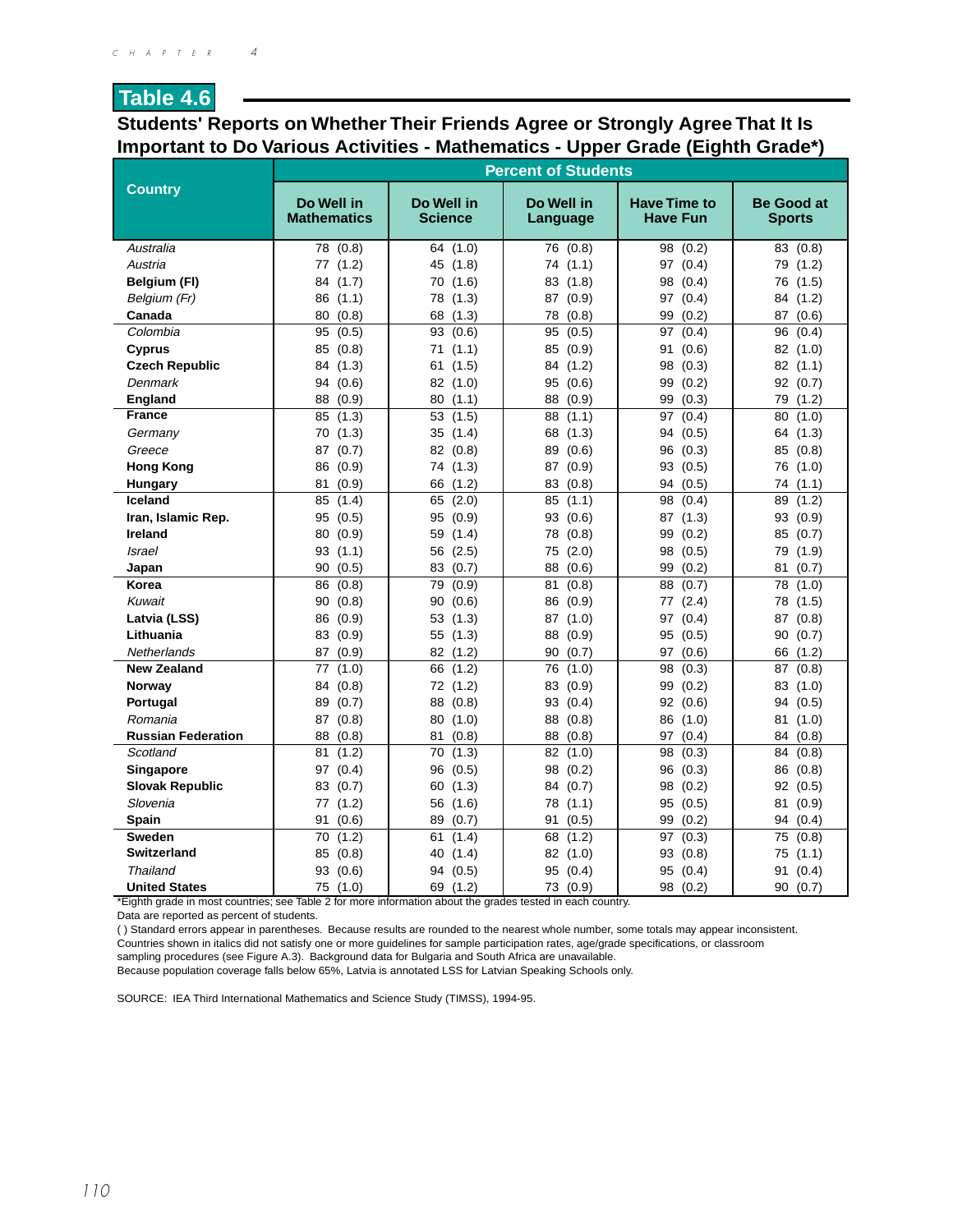#### HOW DO STUDENTS SPEND THEIR OUT-OF-SCHOOL TIME DURING THE SCHOOL WEEK?

Even though education may be thought to be the dominant activity of school-aged children, young people actually spend much more of their time outside of school. Some of this out-of-school time is spent at furthering academic development – for example, in studying or doing homework in school subjects. Table 4.7 presents eighth-grade students' reports about the average number of hours per day they spend studying or doing homework in mathematics, science, and other subjects. Students in many countries reported spending roughly an hour per day studying mathematics. Eighth-graders in the Czech Republic, Denmark, Germany, the Netherlands, and Scotland were at the lower end of the range, reporting an average of about one-half hour per day (.5 to .6 of an hour). Those in Iran and Romania were at the top end, reporting about two hours mathematics homework per day (2.0 and 1.8 hours, respectively). On average, students in nearly all countries reported spending somewhat less time per day studying science.

Participating countries showed some variation in the amount of time students spent doing homework each day across all school subjects. The most common response about the amount of homework done, reported by eighth-graders in about half the countries, was an average of two to three hours per day, but there was a range. Students in Iran, Kuwait, and Romania reported spending the most time on homework, more than five hours per day. Students in the Czech Republic, Denmark, and Scotland reported spending the least amount of time per day on homework, less than two hours.

The students also were asked about a variety of other ways they could spend their time out of school. Eighth-graders were asked about watching television, playing computer games, playing or talking with friends, doing jobs at home, playing sports, and reading books for enjoyment. Their reports about the amount of time spent daily in each of these activities are shown in Table 4.8. Granted, some television programming and some computer games are targeted at developing children's academic abilities, and leisure reading also can be related to higher academic achievement. Still, much fare on television is not educationally related, and eighth-grade students in many countries reported spending nearly as much time each day watching television – an average of two to three hours per day – as they did doing homework. Eighth-graders in many countries also appear to spend several hours per day playing or talking with friends, and nearly two hours playing sports. The time spent on leisure activities is not additive, because students often do these activities simultaneously (e.g., talk with friends and watch television). Nevertheless, it does appear that in most countries at least as much time is spent in these largely non-academic activities as in studying and doing homework, and probably more time.

Table 4.9 shows the relationship between time spent doing homework in all subjects and students' average mathematics achievement. The relationship was curvilinear in many countries, with the highest achievement being associated with a moderate amount of homework per day (one to three hours). This pattern suggests that, compared to their higher-achieving counterparts, the lower-performing students may do less homework, either because they do not do it or because their teachers do not assign it, or more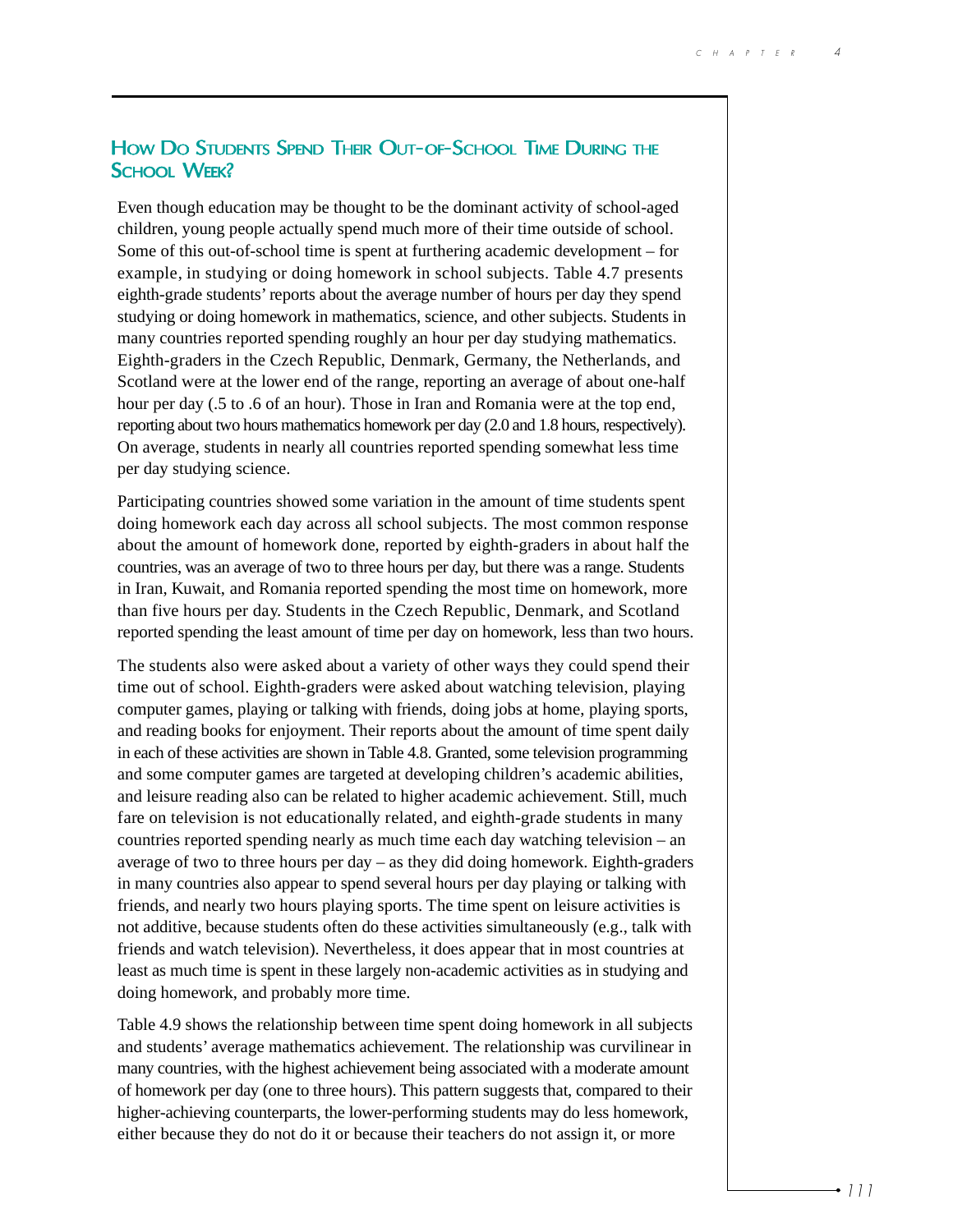## **Students' Reports on How They Spend Their Daily Out-of School Study Time1 Mathematics - Upper Grade (Eighth Grade\*)**

| <b>Country</b>            | <b>Average Hours Each</b><br><b>Day Studying</b><br><b>Mathematics or Doing</b><br><b>Mathematics</b><br><b>Homework After School</b> | <b>Average Hours Each</b><br><b>Day Studying Science</b><br>or Doing Science<br><b>Homework After School</b> | <b>Average Hours Each</b><br><b>Day Studying or Doing</b><br><b>Homework in Other</b><br><b>School Subjects</b> | <b>Total Hours Each Day</b><br>on Average |
|---------------------------|---------------------------------------------------------------------------------------------------------------------------------------|--------------------------------------------------------------------------------------------------------------|-----------------------------------------------------------------------------------------------------------------|-------------------------------------------|
| Australia                 | $0.7$ $(0.02)$                                                                                                                        | $0.5$ $(0.01)$                                                                                               | $0.9$ $(0.02)$                                                                                                  | (0.04)<br>2.0                             |
| Austria                   | $0.8$ $(0.02)$                                                                                                                        | $0.7$ $(0.03)$                                                                                               | (0.02)<br>0.8                                                                                                   | (0.07)<br>2.4                             |
| Belgium (FI)              | $1.1$ (0.03)                                                                                                                          | (0.02)<br>0.8                                                                                                | 1.5<br>(0.03)                                                                                                   | 3.4(0.07)                                 |
| Belgium (Fr)              | $1.0$ $(0.02)$                                                                                                                        | $0.8$ $(0.02)$                                                                                               | $1.2$ $(0.03)$                                                                                                  | 3.0 (0.07)                                |
| Canada                    | $0.7$ $(0.02)$                                                                                                                        | $0.6$ $(0.02)$                                                                                               | 0.9<br>(0.03)                                                                                                   | $2.2$ (0.07)                              |
| Colombia                  | 1.3<br>(0.06)                                                                                                                         | 1.2<br>(0.06)                                                                                                | 2.0<br>(0.07)                                                                                                   | 4.6<br>(0.15)                             |
| Cyprus                    | $1.2$ $(0.02)$                                                                                                                        | $0.9$ $(0.02)$                                                                                               | $1.5$ $(0.03)$                                                                                                  | 3.6(0.06)                                 |
| <b>Czech Republic</b>     | $0.6$ $(0.02)$                                                                                                                        | $0.6$ $(0.02)$                                                                                               | $0.6$ $(0.02)$                                                                                                  | $1.8$ $(0.05)$                            |
| <b>Denmark</b>            | $0.5$ $(0.02)$                                                                                                                        | $0.3$ $(0.02)$                                                                                               | $0.5$ $(0.02)$                                                                                                  | $1.4$ $(0.05)$                            |
| <b>England</b>            | $ -$                                                                                                                                  | $\sim$                                                                                                       | $\sim$ $\sim$                                                                                                   | $\overline{\phantom{a}}$ .                |
| <b>France</b>             | 0.9<br>(0.02)                                                                                                                         | $0.6$ $(0.01)$                                                                                               | (0.03)<br>1.2                                                                                                   | 2.7<br>(0.05)                             |
| Germany                   | $0.6$ $(0.02)$                                                                                                                        | $0.6$ $(0.02)$                                                                                               | 0.8<br>(0.02)                                                                                                   | 2.0<br>(0.05)                             |
| Greece                    | $1.2$ $(0.03)$                                                                                                                        | $1.2$ $(0.03)$                                                                                               | (0.05)<br>2.0                                                                                                   | (0.08)<br>4.4                             |
| <b>Hong Kong</b>          | (0.02)<br>0.9                                                                                                                         | $0.6$ $(0.02)$                                                                                               | $1.1$ $(0.03)$                                                                                                  | 2.5(0.06)                                 |
| <b>Hungary</b>            | $0.8$ $(0.02)$                                                                                                                        | $1.1$ $(0.02)$                                                                                               | $1.2$ $(0.03)$                                                                                                  | 3.1<br>(0.06)                             |
| Iceland                   | 0.9<br>(0.03)                                                                                                                         | 0.6<br>(0.03)                                                                                                | 0.9<br>(0.03)                                                                                                   | 2.4<br>(0.07)                             |
| Iran, Islamic Rep.        | (0.05)<br>2.0                                                                                                                         | (0.05)<br>1.9                                                                                                | (0.05)<br>2.5                                                                                                   | 6.4<br>(0.13)                             |
| <b>Ireland</b>            | 0.7<br>(0.02)                                                                                                                         | 0.6<br>(0.01)                                                                                                | 1.4<br>(0.03)                                                                                                   | 2.7<br>(0.05)                             |
| <b>Israel</b>             | (0.04)<br>1.0                                                                                                                         | (0.03)<br>0.6                                                                                                | 1.2<br>(0.05)                                                                                                   | 2.8<br>(0.10)                             |
| Japan                     | (0.01)<br>0.8                                                                                                                         | $0.6$ $(0.01)$                                                                                               | (0.02)<br>1.0                                                                                                   | (0.04)<br>2.3                             |
| Korea                     | (0.02)<br>0.8                                                                                                                         | (0.02)<br>0.6                                                                                                | 1.1<br>(0.02)                                                                                                   | 2.5<br>(0.05)                             |
| Kuwait                    | 1.6<br>(0.04)                                                                                                                         | (0.05)<br>1.5                                                                                                | (0.07)<br>2.3                                                                                                   | 5.3<br>(0.12)                             |
| Latvia (LSS)              | (0.02)<br>0.9                                                                                                                         | $0.6$ $(0.02)$                                                                                               | $1.2$ $(0.03)$                                                                                                  | 2.7<br>(0.05)                             |
| Lithuania                 | 0.8<br>(0.02)                                                                                                                         | $0.7$ $(0.02)$                                                                                               | $1.2$ $(0.04)$                                                                                                  | 2.7<br>(0.06)                             |
| Netherlands               | (0.01)<br>0.6                                                                                                                         | (0.01)<br>0.6                                                                                                | (0.03)<br>1.0                                                                                                   | (0.04)<br>2.2                             |
| <b>New Zealand</b>        | 0.7<br>(0.02)                                                                                                                         | 0.6<br>(0.01)                                                                                                | 0.9<br>(0.02)                                                                                                   | 2.1<br>(0.05)                             |
| Norway                    | $0.7$ $(0.02)$                                                                                                                        | $0.6$ $(0.01)$                                                                                               | (0.02)<br>1.0                                                                                                   | 2.3<br>(0.04)                             |
| Portugal                  | (0.02)<br>1.0                                                                                                                         | (0.02)<br>0.9                                                                                                | (0.02)<br>1.1                                                                                                   | 3.0<br>(0.05)                             |
| Romania                   | 1.8<br>(0.07)                                                                                                                         | (0.06)<br>1.6                                                                                                | (0.06)<br>1.6                                                                                                   | 5.0<br>(0.18)                             |
| <b>Russian Federation</b> | 0.9<br>(0.02)                                                                                                                         | (0.02)<br>1.0                                                                                                | 1.0<br>(0.02)                                                                                                   | (0.05)<br>2.9                             |
| Scotland                  | 0.6<br>(0.02)                                                                                                                         | 0.5<br>(0.01)                                                                                                | 0.7<br>(0.02)                                                                                                   | 1.8<br>(0.04)                             |
| <b>Singapore</b>          | (0.02)<br>1.4                                                                                                                         | 1.3<br>(0.02)                                                                                                | 1.9<br>(0.03)                                                                                                   | 4.6<br>(0.04)                             |
| <b>Slovak Republic</b>    | $0.7$ $(0.01)$                                                                                                                        | 0.8<br>(0.02)                                                                                                | (0.02)<br>0.9                                                                                                   | 2.4<br>(0.04)                             |
| Slovenia                  | 0.9<br>(0.02)                                                                                                                         | (0.02)<br>1.0                                                                                                | (0.02)<br>0.9                                                                                                   | 2.9<br>(0.05)                             |
| <b>Spain</b>              | $1.2$ $(0.02)$                                                                                                                        | (0.02)<br>1.0                                                                                                | 1.4<br>(0.03)                                                                                                   | (0.06)<br>3.6                             |
| <b>Sweden</b>             | 0.7<br>(0.01)                                                                                                                         | (0.01)<br>0.7                                                                                                | (0.02)<br>0.9                                                                                                   | 2.3<br>(0.04)                             |
| <b>Switzerland</b>        | 0.9<br>(0.02)                                                                                                                         | 0.7<br>(0.01)                                                                                                | 1.0<br>(0.02)                                                                                                   | 2.7<br>(0.04)                             |
| Thailand                  | 1.2<br>(0.03)                                                                                                                         | (0.02)<br>1.0                                                                                                | 1.3<br>(0.02)                                                                                                   | 3.5<br>(0.06)                             |
| <b>United States</b>      | $0.8$ $(0.02)$                                                                                                                        | $0.6$ $(0.01)$                                                                                               | $0.9$ $(0.02)$                                                                                                  | $2.3$ $(0.04)$                            |

1 Average hours based on: No Time = 0; Less Than 1 Hour = .5; 1-2 Hours =1.5; 3-5 Hours = 4; More Than 5 Hours = 7.

\*Eighth grade in most countries; see Table 2 for more information about the grades tested in each country.

( ) Standard errors appear in parentheses. Because results are rounded to the nearest whole number, some totals may appear inconsistent.

Countries shown in italics did not satisfy one or more guidelines for sample participation rates, age/grade specifications, or classroom

sampling procedures (see Figure A.3). Background data for Bulgaria and South Africa are unavailable.

Because population coverage falls below 65%, Latvia is annotated LSS for Latvian Speaking Schools only.

A dash (-) indicates data are not available.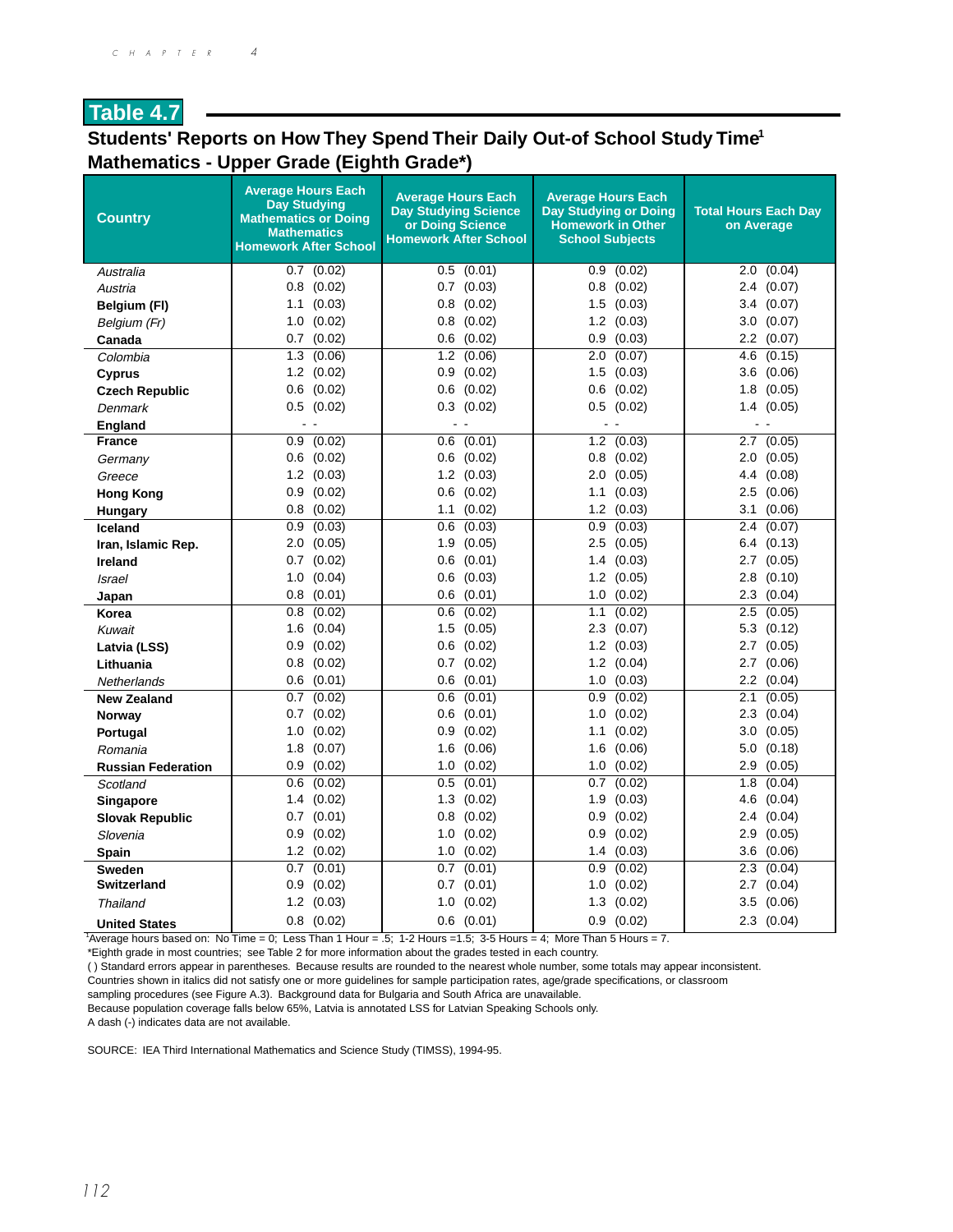#### **Students' Reports on How They Spend Their Daily Leisure Time1 Mathematics - Upper Grade (Eighth Grade\*)**

| <b>Country</b>                                                                                                                                          | Average<br><b>Hours Each</b><br><b>Day Watching</b><br><b>Television or</b><br><b>Videos</b> | Average<br><b>Hours Each</b><br><b>Day Playing</b><br><b>Computer</b><br><b>Games</b> | <b>Average</b><br><b>Hours Each</b><br><b>Day Playing</b><br>or Talking<br>with Friends | <b>Average</b><br><b>Hours Each</b><br><b>Day Doing</b><br><b>Jobs at Home</b> | Average<br><b>Hours Each</b><br><b>Day Playing</b><br><b>Sports</b> | <b>Average</b><br><b>Hours Each</b><br><b>Day Reading</b><br>a Book for<br><b>Enjoyment</b> |
|---------------------------------------------------------------------------------------------------------------------------------------------------------|----------------------------------------------------------------------------------------------|---------------------------------------------------------------------------------------|-----------------------------------------------------------------------------------------|--------------------------------------------------------------------------------|---------------------------------------------------------------------|---------------------------------------------------------------------------------------------|
| Australia                                                                                                                                               | (0.05)                                                                                       | 0.6                                                                                   | 1.4                                                                                     | 0.9                                                                            | 1.6                                                                 | 0.6                                                                                         |
|                                                                                                                                                         | 2.4                                                                                          | (0.02)                                                                                | (0.03)                                                                                  | (0.02)                                                                         | (0.03)                                                              | (0.02)                                                                                      |
| Austria                                                                                                                                                 | 1.9                                                                                          | (0.03)                                                                                | 2.9                                                                                     | (0.03)                                                                         | 1.9                                                                 | 0.8                                                                                         |
|                                                                                                                                                         | (0.06)                                                                                       | 0.6                                                                                   | (0.08)                                                                                  | 0.8                                                                            | (0.07)                                                              | (0.03)                                                                                      |
| Belgium (FI)                                                                                                                                            | 2.0                                                                                          | 0.5                                                                                   | 1.6                                                                                     | (0.03)                                                                         | 1.8                                                                 | 0.7                                                                                         |
|                                                                                                                                                         | (0.05)                                                                                       | (0.06)                                                                                | (0.05)                                                                                  | 1.1                                                                            | (0.07)                                                              | (0.03)                                                                                      |
| Belgium (Fr)                                                                                                                                            | (0.08)                                                                                       | (0.03)                                                                                | 1.7                                                                                     | (0.03)                                                                         | (0.04)                                                              | 0.8                                                                                         |
|                                                                                                                                                         | 1.9                                                                                          | 0.7                                                                                   | (0.10)                                                                                  | 0.8                                                                            | 1.8                                                                 | (0.03)                                                                                      |
| Canada                                                                                                                                                  | (0.04)                                                                                       | $0.5\,$                                                                               | 2.2                                                                                     | (0.02)                                                                         | 1.9                                                                 | 0.8                                                                                         |
|                                                                                                                                                         | 2.3                                                                                          | (0.02)                                                                                | (0.05)                                                                                  | 1.0                                                                            | (0.03)                                                              | (0.02)                                                                                      |
| Colombia                                                                                                                                                | 2.2<br>(0.07)                                                                                | 0.4<br>(0.06)<br>$\mathsf{r}$                                                         | 1.9<br>(0.06)                                                                           | 2.3<br>(0.07)                                                                  | 1.9<br>(0.06)                                                       | 0.9<br>(0.05)                                                                               |
| <b>Cyprus</b>                                                                                                                                           | 2.3                                                                                          | 0.8                                                                                   | 1.7                                                                                     | (0.03)                                                                         | (0.04)                                                              | 0.8                                                                                         |
|                                                                                                                                                         | (0.04)                                                                                       | (0.03)                                                                                | (0.04)                                                                                  | 1.0                                                                            | 1.4                                                                 | (0.02)                                                                                      |
| <b>Czech Republic</b>                                                                                                                                   | (0.05)<br>2.6                                                                                | $0.6$ $(0.03)$                                                                        | 2.9<br>(0.09)                                                                           | 1.3<br>(0.04)                                                                  | (0.06)<br>1.9                                                       | 1.0<br>(0.03)                                                                               |
| Denmark                                                                                                                                                 | 2.2                                                                                          | 0.7                                                                                   | 2.8                                                                                     | 1.1                                                                            | (0.06)                                                              | 0.7                                                                                         |
|                                                                                                                                                         | (0.06)                                                                                       | (0.03)                                                                                | (0.07)                                                                                  | (0.04)                                                                         | 1.7                                                                 | (0.03)                                                                                      |
| England                                                                                                                                                 | 2.7                                                                                          | (0.05)                                                                                | 2.5                                                                                     | (0.03)                                                                         | (0.05)                                                              | 0.7                                                                                         |
|                                                                                                                                                         | (0.07)                                                                                       | 0.9                                                                                   | (0.06)                                                                                  | 0.8                                                                            | 1.5                                                                 | (0.03)                                                                                      |
| <b>France</b>                                                                                                                                           | 1.5                                                                                          | 0.5                                                                                   | 1.5                                                                                     | 0.9                                                                            | (0.04)                                                              | 0.8                                                                                         |
|                                                                                                                                                         | (0.04)                                                                                       | (0.02)                                                                                | (0.05)                                                                                  | (0.03)                                                                         | 1.7                                                                 | (0.03)                                                                                      |
| Germany                                                                                                                                                 | (0.04)                                                                                       | $0.8\,$                                                                               | 3.5                                                                                     | (0.02)                                                                         | 1.7                                                                 | (0.02)                                                                                      |
|                                                                                                                                                         | 1.9                                                                                          | (0.04)                                                                                | (0.07)                                                                                  | 0.9                                                                            | (0.04)                                                              | 0.7                                                                                         |
| Greece                                                                                                                                                  | 2.1                                                                                          | (0.03)                                                                                | 1.5                                                                                     | 0.9                                                                            | 1.8                                                                 | 1.0                                                                                         |
|                                                                                                                                                         | (0.04)                                                                                       | 0.7                                                                                   | (0.04)                                                                                  | (0.03)                                                                         | (0.04)                                                              | (0.03)                                                                                      |
| <b>Hong Kong</b>                                                                                                                                        | 2.6                                                                                          | 0.8                                                                                   | 1.2                                                                                     | (0.02)                                                                         | (0.03)                                                              | 0.9                                                                                         |
|                                                                                                                                                         | (0.05)                                                                                       | (0.03)                                                                                | (0.04)                                                                                  | 0.7                                                                            | 0.9                                                                 | (0.02)                                                                                      |
| Hungary                                                                                                                                                 | 3.0                                                                                          | (0.03)                                                                                | 2.3                                                                                     | (0.04)                                                                         | (0.04)                                                              | 1.2                                                                                         |
|                                                                                                                                                         | (0.06)                                                                                       | 0.7                                                                                   | (0.05)                                                                                  | 2.0                                                                            | 1.7                                                                 | (0.04)                                                                                      |
| Iceland                                                                                                                                                 | 2.2                                                                                          | 0.7                                                                                   | 3.1                                                                                     | 0.8                                                                            | 1.8                                                                 | 0.9                                                                                         |
|                                                                                                                                                         | (0.05)                                                                                       | (0.06)                                                                                | (0.06)                                                                                  | (0.03)                                                                         | (0.06)                                                              | (0.06)                                                                                      |
| Iran, Islamic Rep.                                                                                                                                      | 1.8<br>(0.06)                                                                                | 0.2<br>(0.02)<br>r                                                                    | 1.2<br>(0.04)                                                                           | (0.06)<br>1.8                                                                  | $1.2$ $(0.09)$                                                      | 1.1<br>(0.04)                                                                               |
| <b>Ireland</b>                                                                                                                                          | (0.03)<br>2.1                                                                                | $0.5$ $(0.03)$                                                                        | 1.5<br>(0.06)                                                                           | (0.03)<br>0.9                                                                  | (0.05)<br>1.4                                                       | (0.02)<br>0.6                                                                               |
| <b>Israel</b>                                                                                                                                           | 3.3                                                                                          | 0.9                                                                                   | 2.4                                                                                     | 1.2                                                                            | 1.9                                                                 | 1.0                                                                                         |
|                                                                                                                                                         | (0.10)                                                                                       | (0.04)                                                                                | (0.08)                                                                                  | (0.05)                                                                         | (0.09)                                                              | (0.04)                                                                                      |
| Japan                                                                                                                                                   | (0.04)                                                                                       | 0.6                                                                                   | 1.9                                                                                     | (0.01)                                                                         | 1.3                                                                 | (0.02)                                                                                      |
|                                                                                                                                                         | 2.6                                                                                          | (0.02)                                                                                | (0.04)                                                                                  | 0.6                                                                            | (0.03)                                                              | 0.9                                                                                         |
| Korea                                                                                                                                                   | 2.0                                                                                          | (0.02)                                                                                | 0.9                                                                                     | 0.5                                                                            | 0.5                                                                 | 0.8                                                                                         |
|                                                                                                                                                         | (0.04)                                                                                       | 0.3                                                                                   | (0.03)                                                                                  | (0.02)                                                                         | (0.02)                                                              | (0.03)                                                                                      |
| Kuwait                                                                                                                                                  | 1.9                                                                                          | (0.05)                                                                                | 1.5                                                                                     | 1.2                                                                            | 1.5                                                                 | 1.0                                                                                         |
|                                                                                                                                                         | (0.07)                                                                                       | 0.7                                                                                   | (0.11)                                                                                  | (0.08)                                                                         | (0.10)                                                              | (0.04)                                                                                      |
| Latvia (LSS)                                                                                                                                            | 2.6                                                                                          | (0.04)                                                                                | 2.1                                                                                     | (0.04)                                                                         | 1.2                                                                 | (0.03)                                                                                      |
|                                                                                                                                                         | (0.05)                                                                                       | 0.7                                                                                   | (0.06)                                                                                  | 1.5                                                                            | (0.04)                                                              | 1.1                                                                                         |
| Lithuania                                                                                                                                               | (0.05)                                                                                       | 0.9                                                                                   | (0.06)                                                                                  | (0.03)                                                                         | (0.04)                                                              | (0.03)                                                                                      |
|                                                                                                                                                         | 2.8                                                                                          | (0.04)                                                                                | 2.7                                                                                     | 1.2                                                                            | 1.2                                                                 | 1.0                                                                                         |
| Netherlands                                                                                                                                             | 2.5                                                                                          | (0.04)                                                                                | 2.8                                                                                     | 0.9                                                                            | 1.8                                                                 | (0.03)                                                                                      |
|                                                                                                                                                         | (0.09)                                                                                       | 0.7                                                                                   | (0.08)                                                                                  | (0.04)                                                                         | (0.06)                                                              | 0.6                                                                                         |
| <b>New Zealand</b>                                                                                                                                      | 2.5                                                                                          | 0.7                                                                                   | 1.5                                                                                     | 0.9                                                                            | 1.5                                                                 | 0.8                                                                                         |
|                                                                                                                                                         | (0.05)                                                                                       | (0.03)                                                                                | (0.04)                                                                                  | (0.02)                                                                         | (0.04)                                                              | (0.02)                                                                                      |
| Norway                                                                                                                                                  | 2.5                                                                                          | 0.8                                                                                   | 3.2                                                                                     | (0.03)                                                                         | 1.9                                                                 | 0.7                                                                                         |
|                                                                                                                                                         | (0.04)                                                                                       | (0.03)                                                                                | (0.06)                                                                                  | 1.1                                                                            | (0.05)                                                              | (0.02)                                                                                      |
| Portugal                                                                                                                                                | 2.0                                                                                          | (0.03)                                                                                | 1.7                                                                                     | (0.04)                                                                         | (0.04)                                                              | 0.7                                                                                         |
|                                                                                                                                                         | (0.04)                                                                                       | 0.7                                                                                   | (0.05)                                                                                  | 1.0                                                                            | 1.7                                                                 | (0.02)                                                                                      |
| Romania                                                                                                                                                 | (0.06)                                                                                       | 0.6                                                                                   | 1.5                                                                                     | (0.08)                                                                         | 1.3                                                                 | 1.3                                                                                         |
|                                                                                                                                                         | 1.9                                                                                          | (0.05)                                                                                | (0.06)                                                                                  | 1.9                                                                            | (0.05)                                                              | (0.07)                                                                                      |
| <b>Russian Federation</b>                                                                                                                               | (0.05)                                                                                       | 1.0                                                                                   | (0.05)                                                                                  | 1.5                                                                            | 1.0                                                                 | 1.3                                                                                         |
|                                                                                                                                                         | 2.9                                                                                          | (0.04)                                                                                | 2.9                                                                                     | (0.03)                                                                         | (0.03)                                                              | (0.04)                                                                                      |
| Scotland                                                                                                                                                | 2.7                                                                                          | (0.04)                                                                                | 2.8                                                                                     | (0.02)                                                                         | 1.9                                                                 | (0.02)                                                                                      |
|                                                                                                                                                         | (0.05)                                                                                       | 1.0                                                                                   | (0.08)                                                                                  | 0.7                                                                            | (0.05)                                                              | 0.7                                                                                         |
| Singapore                                                                                                                                               | 2.7                                                                                          | 0.6                                                                                   | 1.5                                                                                     | (0.03)                                                                         | (0.03)                                                              | 1.1                                                                                         |
|                                                                                                                                                         | (0.05)                                                                                       | (0.03)                                                                                | (0.04)                                                                                  | 1.0                                                                            | 0.7                                                                 | (0.02)                                                                                      |
| <b>Slovak Republic</b>                                                                                                                                  | 2.7                                                                                          | 0.6                                                                                   | 2.9                                                                                     | (0.05)                                                                         | 1.8                                                                 | (0.03)                                                                                      |
|                                                                                                                                                         | (0.05)                                                                                       | (0.03)                                                                                | (0.07)                                                                                  | 1.5                                                                            | (0.04)                                                              | 1.0                                                                                         |
| Slovenia                                                                                                                                                | 2.0                                                                                          | 0.6                                                                                   | 1.7                                                                                     | (0.05)                                                                         | (0.03)                                                              | 0.9                                                                                         |
|                                                                                                                                                         | (0.04)                                                                                       | (0.02)                                                                                | (0.05)                                                                                  | 1.6                                                                            | 1.6                                                                 | (0.02)                                                                                      |
| <b>Spain</b>                                                                                                                                            | (0.05)                                                                                       | (0.02)                                                                                | 1.8                                                                                     | (0.03)                                                                         | 1.7                                                                 | (0.02)                                                                                      |
|                                                                                                                                                         | 1.8                                                                                          | 0.3                                                                                   | (0.06)                                                                                  | 1.1                                                                            | (0.04)                                                              | 0.6                                                                                         |
| <b>Sweden</b>                                                                                                                                           | 2.3                                                                                          | 0.6                                                                                   | 2.3                                                                                     | 0.9                                                                            | 1.6                                                                 | 0.7                                                                                         |
|                                                                                                                                                         | (0.04)                                                                                       | (0.02)                                                                                | (0.05)                                                                                  | (0.02)                                                                         | (0.04)                                                              | (0.02)                                                                                      |
| <b>Switzerland</b>                                                                                                                                      | 1.3                                                                                          | 0.4                                                                                   | (0.05)                                                                                  | (0.03)                                                                         | 1.8                                                                 | (0.02)                                                                                      |
|                                                                                                                                                         | (0.03)                                                                                       | (0.02)                                                                                | 2.4                                                                                     | 1.0                                                                            | (0.03)                                                              | 0.8                                                                                         |
| <b>Thailand</b>                                                                                                                                         | 2.1                                                                                          | 0.3                                                                                   | 1.2                                                                                     | (0.03)                                                                         | 1.1                                                                 | (0.02)                                                                                      |
|                                                                                                                                                         | (0.07)                                                                                       | (0.02)                                                                                | (0.03)                                                                                  | 1.6                                                                            | (0.02)                                                              | 1.0                                                                                         |
| <b>United States</b><br><sup>1</sup> Average hours based on: No Time = 0; Less Than 1 Hour = .5; 1-2 Hours = 1.5; 3-5 Hours = 4; More Than 5 Hours = 7. | $2.6$ $(0.07)$                                                                               | $0.7$ $(0.03)$                                                                        | $2.5$ $(0.06)$                                                                          | $1.2$ $(0.04)$                                                                 | $2.2$ $(0.05)$                                                      | 0.7<br>(0.02)                                                                               |

\*Eighth grade in most countries; see Table 2 for more information about the grades tested in each country.

( ) Standard errors appear in parentheses. Because results are rounded to the nearest whole number, some totals may appear inconsistent.

Countries shown in italics did not satisfy one or more guidelines for sample participation rates, age/grade specifications, or classroom

sampling procedures (see Figure A.3). Background data for Bulgaria and South Africa are unavailable.

Because population coverage falls below 65%, Latvia is annotated LSS for Latvian Speaking Schools only.

An "r" indicates a 70 - 84% student response rate.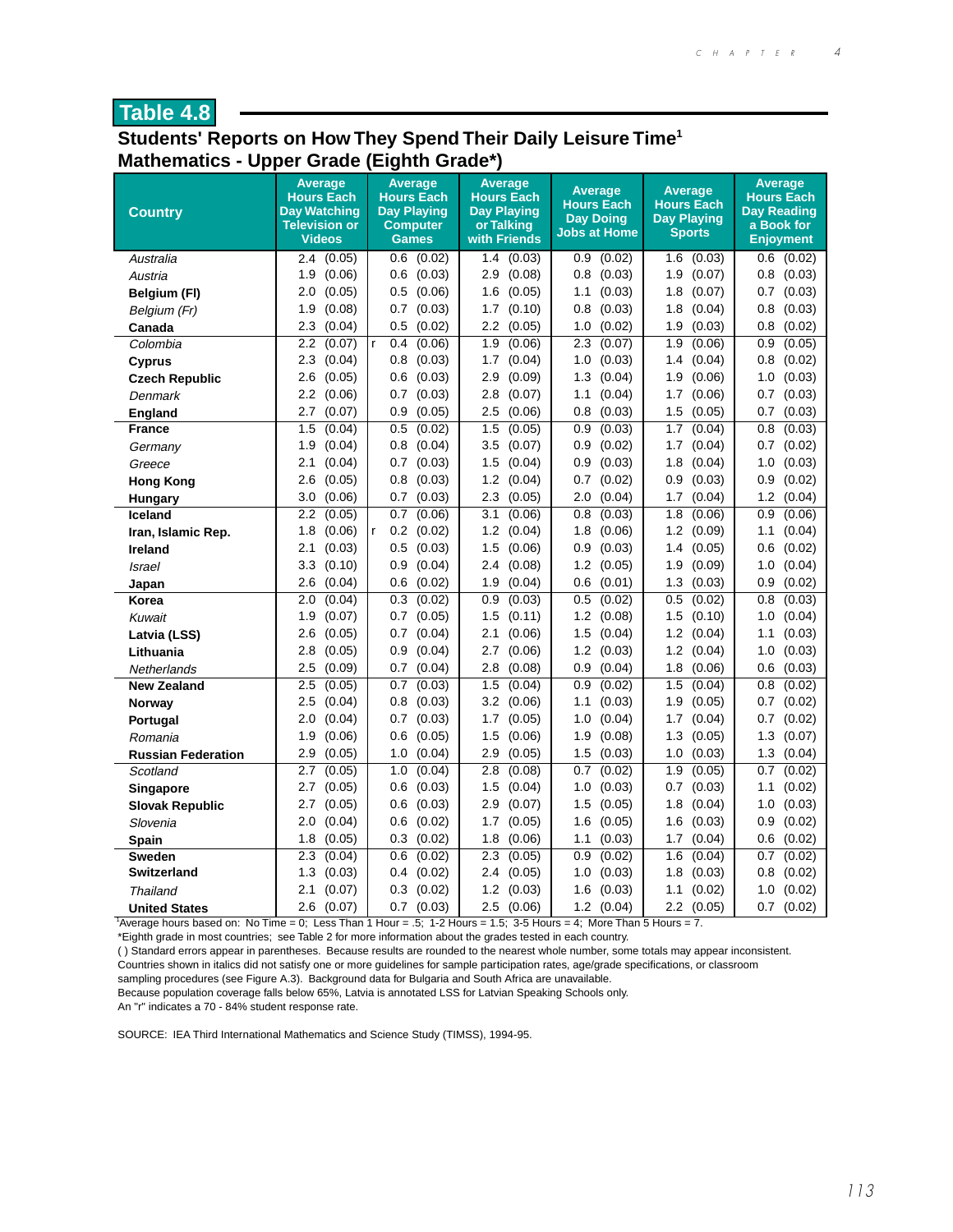#### **Students' Reports on Total Amount of Daily Out-of-School Study Time1 Mathematics - Upper Grade (Eighth Grade\*)**

| <b>Country</b>            | <b>Less than 1 Hour</b> |                          |                               | 1 to $<$ 2 Hours             |                      | 2 to 3 Hours          |                            | <b>More than 3 Hours</b> |  |
|---------------------------|-------------------------|--------------------------|-------------------------------|------------------------------|----------------------|-----------------------|----------------------------|--------------------------|--|
|                           | Percent of              | Mean                     | Percent of                    | Mean                         | Percent of           | Mean                  | Percent of                 | Mean                     |  |
|                           | <b>Students</b>         | <b>Achievement</b>       | <b>Students</b>               | <b>Achievement</b>           | <b>Students</b>      | <b>Achievement</b>    | <b>Students</b>            | Achievement              |  |
| Australia                 | 15                      | 486                      | 46                            | 541                          | 22                   | 543                   | 17                         | 532                      |  |
|                           | (0.9)                   | (5.7)                    | (1.0)                         | (4.4)                        | (0.6)                | (5.2)                 | (0.7)                      | (4.8)                    |  |
| Austria                   | 9<br>(0.8)              | 524 (6.7)                | 46<br>(1.3)                   | 551<br>(4.1)                 | 21<br>(0.9)          | 544<br>(4.5)          | (1.2)<br>24                | 528<br>(5.3)             |  |
| Belgium (FI)              | 2<br>(0.4)              | $\overline{ }$           | 25<br>(1.3)                   | 552<br>(8.9)                 | 28<br>(1.1)          | 592<br>(5.9)          | 45<br>(1.6)                | 560<br>(4.6)             |  |
| Belgium (Fr)              | (0.8)<br>7              | 466 (7.4)                | 32<br>(1.0)                   | 543<br>(4.6)                 | 21<br>(1.3)          | (5.5)<br>544          | (1.5)<br>40                | 519<br>(4.5)             |  |
| Canada                    | 14<br>(1.2)             | 514 (5.6)                | 47<br>(1.1)                   | (2.8)<br>538                 | 18<br>(0.7)          | 534<br>(3.7)          | 21<br>(1.1)                | 511<br>(3.6)             |  |
| Colombia                  | 2                       | $\sim$                   | (1.1)                         | (5.2)                        | 20                   | 389                   | 61                         | 390                      |  |
|                           | (0.4)                   | $\sim$                   | 17                            | 394                          | (1.2)                | (3.6)                 | (1.9)                      | (3.5)                    |  |
| Cyprus                    | 9<br>(0.5)              | 442 (5.8)                | 19<br>(0.7)                   | 475<br>(3.9)                 | 26<br>(0.8)          | 491<br>(4.0)          | 46<br>(0.9)                | 475<br>(2.9)             |  |
| <b>Czech Republic</b>     | 13                      | 551                      | 57                            | (5.1)                        | 17                   | (8.2)                 | 13                         | 542                      |  |
|                           | (1.1)                   | (7.1)                    | (1.1)                         | 571                          | (0.9)                | 568                   | (0.8)                      | (7.6)                    |  |
| Denmark                   | 39<br>(1.6)             | 517 (4.4)                | 39<br>(1.4)                   | 508<br>(3.8)                 | (0.8)<br>13          | 479<br>(4.1)          | 9<br>(0.7)                 | 468 (6.9)                |  |
| <b>England</b>            | $\mathbf{r}$            |                          | ٠<br>$\overline{\phantom{a}}$ |                              | $\sim$               |                       |                            |                          |  |
| <b>France</b>             | 8                       | (8.0)                    | 33                            | 545                          | 28                   | 547                   | 31                         | 537                      |  |
|                           | (0.7)                   | 505                      | (1.2)                         | (3.6)                        | (1.0)                | (4.5)                 | (1.2)                      | (3.7)                    |  |
| Germany                   | 14                      | (6.7)                    | 51                            | 521                          | 18                   | 524                   | 17                         | 498                      |  |
|                           | (1.1)                   | 476                      | (1.2)                         | (4.3)                        | (1.0)                | (7.0)                 | (0.9)                      | (5.0)                    |  |
| Greece                    | 6                       | 450                      | (0.7)                         | 483                          | 21                   | 485                   | 59                         | (3.3)                    |  |
|                           | (0.6)                   | (7.4)                    | 14                            | (5.2)                        | (0.7)                | (3.9)                 | (1.2)                      | 491                      |  |
| <b>Hong Kong</b>          | 13                      | (9.3)                    | 32                            | 586                          | (0.9)                | (6.1)                 | 30                         | 604                      |  |
|                           | (1.0)                   | 539                      | (0.9)                         | (6.6)                        | 25                   | 607                   | (1.1)                      | (7.2)                    |  |
| <b>Hungary</b>            | 4                       | 483                      | 33                            | 536                          | 22                   | 541                   | 41                         | (3.7)                    |  |
|                           | (0.4)                   | (11.3)                   | (1.1)                         | (5.0)                        | (0.9)                | (5.2)                 | (1.3)                      | 545                      |  |
| <b>Iceland</b>            | 5                       | (12.0)                   | (1.7)                         | (5.1)                        | 25                   | 489                   | 23                         | (7.3)                    |  |
|                           | (1.0)                   | 450                      | 46                            | 501                          | (1.3)                | (5.4)                 | (1.4)                      | 477                      |  |
| Iran, Islamic Rep.        | 1<br>(0.2)              | $\overline{\phantom{0}}$ | 5<br>(0.5)                    | 428<br>(5.6)                 | 12<br>(1.0)          | 436<br>(4.8)          | 82<br>(1.3)                | 431<br>(2.4)             |  |
| <b>Ireland</b>            | 5                       | 465                      | 29                            | 517                          | 40                   | 547                   | 26                         | 533                      |  |
|                           | (0.6)                   | (8.8)                    | (1.0)                         | (5.3)                        | (1.1)                | (5.5)                 | (1.2)                      | (5.7)                    |  |
| Israel                    | 5                       | 539                      | 36                            | (6.3)                        | 26                   | (6.8)                 | 33                         | 502                      |  |
|                           | (0.6)                   | (10.9)                   | (2.2)                         | 546                          | (1.5)                | 521                   | (2.1)                      | (6.3)                    |  |
| Japan                     | 13                      | 578                      | 39                            | (2.6)                        | 20                   | 609                   | 28                         | 612                      |  |
|                           | (0.8)                   | (5.3)                    | (0.8)                         | 607                          | (0.6)                | (4.0)                 | (1.0)                      | (2.7)                    |  |
| Korea                     | 15                      | 582                      | 32                            | (3.5)                        | 25                   | 607                   | 29                         | 628                      |  |
|                           | (0.9)                   | (4.9)                    | (1.1)                         | 604                          | (0.8)                | (4.0)                 | (1.2)                      | (4.3)                    |  |
| Kuwait                    | 3<br>(0.6)              | (10.3)<br>358            | (1.5)<br>13                   | (5.5)<br>401                 | (1.3)<br>19          | 397<br>(5.1)          | 65<br>(1.8)                | 392 (2.0)                |  |
| Latvia (LSS)              | 4                       | 467                      | 35                            | 507                          | 32                   | (4.9)                 | 29                         | (3.4)                    |  |
|                           | (0.5)                   | (9.4)                    | (1.1)                         | (4.4)                        | (1.2)                | 497                   | (1.2)                      | 487                      |  |
| Lithuania<br>Netherlands  | 5<br>(0.6)<br>3         | (9.4)<br>453<br>492      | 39<br>(1.4)                   | 487<br>(3.9)<br>539<br>(9.0) | 28<br>(1.0)          | (4.6)<br>481<br>562   | 28<br>(1.4)                | (5.4)<br>474             |  |
| <b>New Zealand</b>        | (0.9)<br>12<br>(0.9)    | (16.2)<br>472            | (1.7)<br>54<br>51<br>(1.2)    | 519<br>(4.7)                 | 27<br>(1.7)<br>21    | (7.0)<br>518<br>(6.1) | (0.8)<br>16<br>(0.9)<br>17 | 524<br>(6.0)<br>495      |  |
| Norway                    | 6<br>(0.5)              | (5.6)<br>481<br>(6.8)    | 50<br>(1.2)                   | 514<br>(2.9)                 | (1.0)<br>24<br>(0.9) | 510<br>(3.6)          | 21<br>(0.9)                | (5.6)<br>483             |  |
| <b>Portugal</b>           | 3<br>(0.3)              | (8.1)<br>458             | 41<br>(1.1)                   | 463<br>(3.1)                 | 18<br>(0.7)          | 455<br>(3.3)          | 38<br>(1.2)                | (3.6)<br>(3.0)<br>448    |  |
| Romania                   | 9                       | 459                      | 16                            | 464                          | 15                   | 481                   | 60                         | 494                      |  |
|                           | (0.7)                   | (10.4)                   | (1.0)                         | (7.0)                        | (0.7)                | (5.4)                 | (1.6)                      | (4.2)                    |  |
| <b>Russian Federation</b> | 4                       | 493                      | 33                            | (5.3)                        | 25                   | 538                   | 38                         | 544                      |  |
|                           | (0.5)                   | (10.3)                   | (1.1)                         | 538                          | (1.0)                | (5.2)                 | (1.4)                      | (6.9)                    |  |
| Scotland                  | 17                      | 461                      | (1.2)                         | (5.7)                        | 17                   | (8.6)                 | 12                         | 503                      |  |
|                           | (1.4)                   | (4.8)                    | 54                            | 506                          | (1.0)                | 517                   | (0.8)                      | (7.4)                    |  |
| Singapore                 | 2<br>(0.3)              | $\overline{ }$           | 7<br>(0.4)                    | 642<br>(8.0)                 | 13<br>(0.6)          | 652<br>(6.6)          | 78<br>(0.9)                | 643<br>(4.9)             |  |
| <b>Slovak Republic</b>    | 6                       | 549                      | 46                            | 556                          | 25                   | 548                   | 23                         | 532                      |  |
|                           | (0.5)                   | (8.3)                    | (0.9)                         | (3.9)                        | (0.7)                | (4.4)                 | (1.0)                      | (4.1)                    |  |
| Slovenia                  | 5                       | 551                      | 36                            | 561                          | 21                   | 537                   | 37                         | 523                      |  |
|                           | (0.5)                   | (9.8)                    | (1.0)                         | (4.1)                        | (0.8)                | (4.8)                 | (1.1)                      | (3.4)                    |  |
| Spain                     | 3                       | (5.5)                    | 26                            | (3.1)                        | 18                   | (3.3)                 | 53                         | (2.4)                    |  |
|                           | (0.4)                   | 443                      | (1.0)                         | 490                          | (0.9)                | 495                   | (1.3)                      | 487                      |  |
| <b>Sweden</b>             | 7                       | 496                      | (1.2)                         | 528                          | 17                   | 525                   | (0.9)                      | 503                      |  |
|                           | (0.6)                   | (6.9)                    | 55                            | (3.1)                        | (0.8)                | (4.3)                 | 21                         | (4.2)                    |  |
| <b>Switzerland</b>        | 4                       | 523                      | 44                            | (3.4)                        | 19                   | 548                   | 33                         | 536                      |  |
|                           | (0.3)                   | (7.9)                    | (1.2)                         | 556                          | (0.8)                | (5.1)                 | (1.1)                      | (4.0)                    |  |
| Thailand                  | 3                       | 495                      | 26                            | (5.4)                        | 18                   | 515                   | 54                         | (6.6)                    |  |
|                           | (0.3)                   | (11.9)                   | (1.0)                         | 514                          | (0.7)                | (5.7)                 | (1.5)                      | 531                      |  |
| <b>United States</b>      | 17<br>(1.1)             | (7.2)<br>471             | 42 (0.9)                      | 514<br>(4.2)                 | (0.7)<br>17          | 507<br>(5.5)          | 24<br>(0.8)                | (5.9)<br>498             |  |

1 Sum of time reported spent studying or doing homework in mathematics, science, and other subjects.

\*Eighth grade in most countries; see Table 2 for more information about the grades tested in each country.

( ) Standard errors appear in parentheses. Because results are rounded to the nearest whole number, some totals may appear inconsistent.

Countries shown in italics did not satisfy one or more guidelines for sample participation rates, age/grade specifications, or classroom

sampling procedures (see Figure A.3). Background data for Bulgaria and South Africa are unavailable.

Because population coverage falls below 65%, Latvia is annotated LSS for Latvian Speaking Schools only.

A dash (-) indicates data are not available. A tilde (~) indicates insufficient data to report achievement.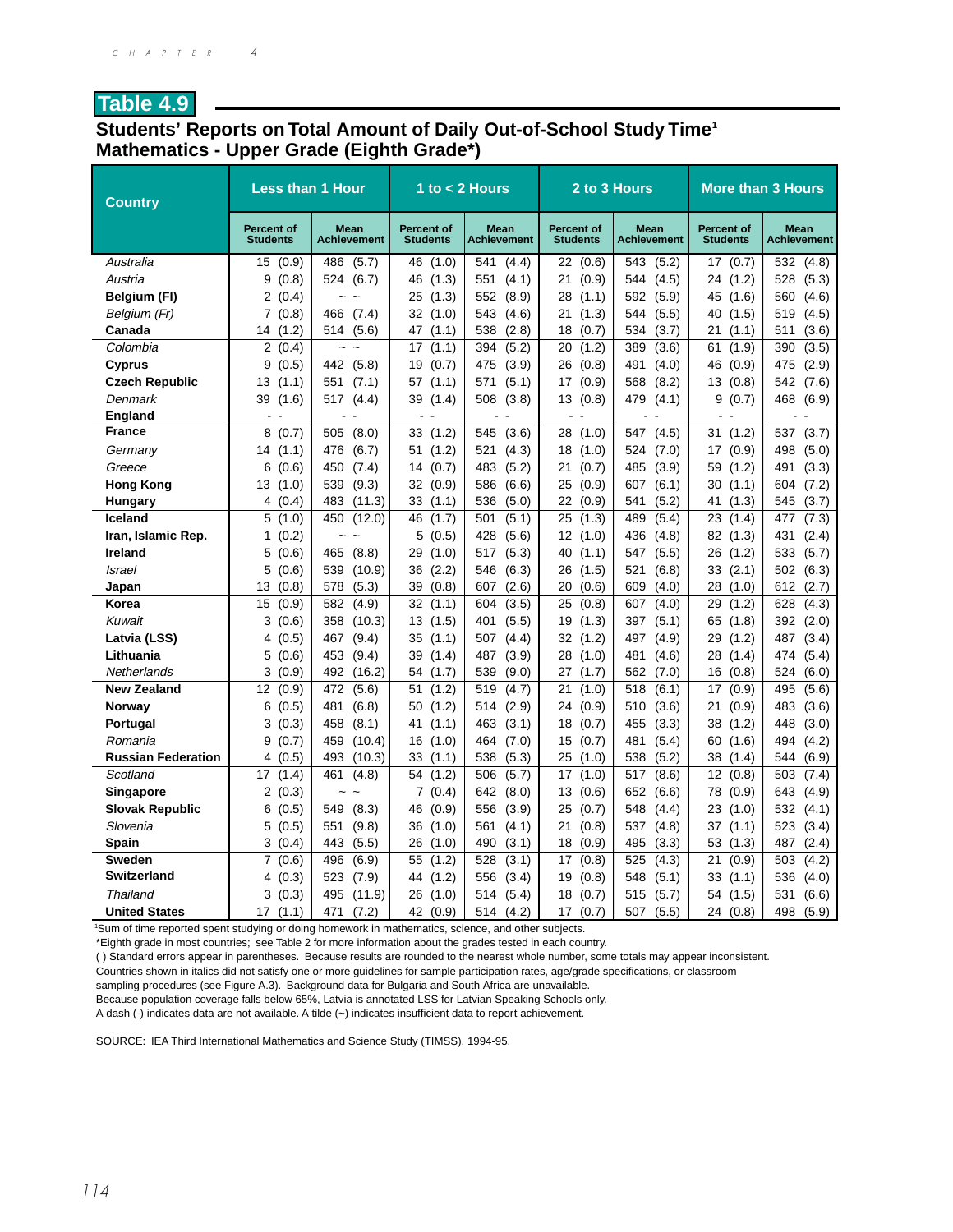homework, perhaps because they need to spend the extra time to keep up academically. In some countries, students doing one hour a day of homework or more had higher average mathematics achievement than students doing less than one hour a day (e.g., Greece, Japan, the Russian Federation, and Spain), although in these countries there was little difference in achievement as the time spent increased from at least one hour to more than three hours. A direct positive relationship between time spent doing homework and mathematics achievement was found in other countries, such as Korea and Romania. The only inverse relationship was noted for Denmark. Clearly, different countries have different policies and practices about assigning homework.

The relationship between mathematics achievement and amount of time spent watching television each day was more consistent across countries than that with doing homework (see Table 4.10). In about half the TIMSS countries, the highest mathematics achievement was associated with watching from one to two hours of television per day. This was the most common response, reflecting from 33% to 54% of the students for all countries. That watching less than one hour of television per day generally was associated with lower average mathematics achievement than watching one to two hours in many countries most likely has little to do with the influence of television viewing on mathematics achievement. For these students, low television viewing may be a surrogate socio-economic indicator, suggesting something about children's access to television sets across countries. Because students with fewer socio-economic advantages generally perform less well than their counterparts academically, it may be that students who reported less than one hour watching television each day simply do not have television sets in their homes, or come from homes with only one television set where they have less opportunity to spend a lot of time watching their choice of programming.

In general, beyond one to two hours of television viewing per day, the more television eighth-graders reported watching, the lower their mathematics achievement, although there were several countries where students watching three to five hours of television did not have lower achievement than those watching one to two hours. In all countries, however, students watching more than five hours of television per day had the lowest average mathematics achievement. Countries where 10% or more of the students reported watching more than five hours of television each day included Colombia, England, Hong Kong, Hungary, Israel, Latvia (LSS), Lithuania, New Zealand, the Russian Federation, Scotland, the Slovak Republic, and the United States.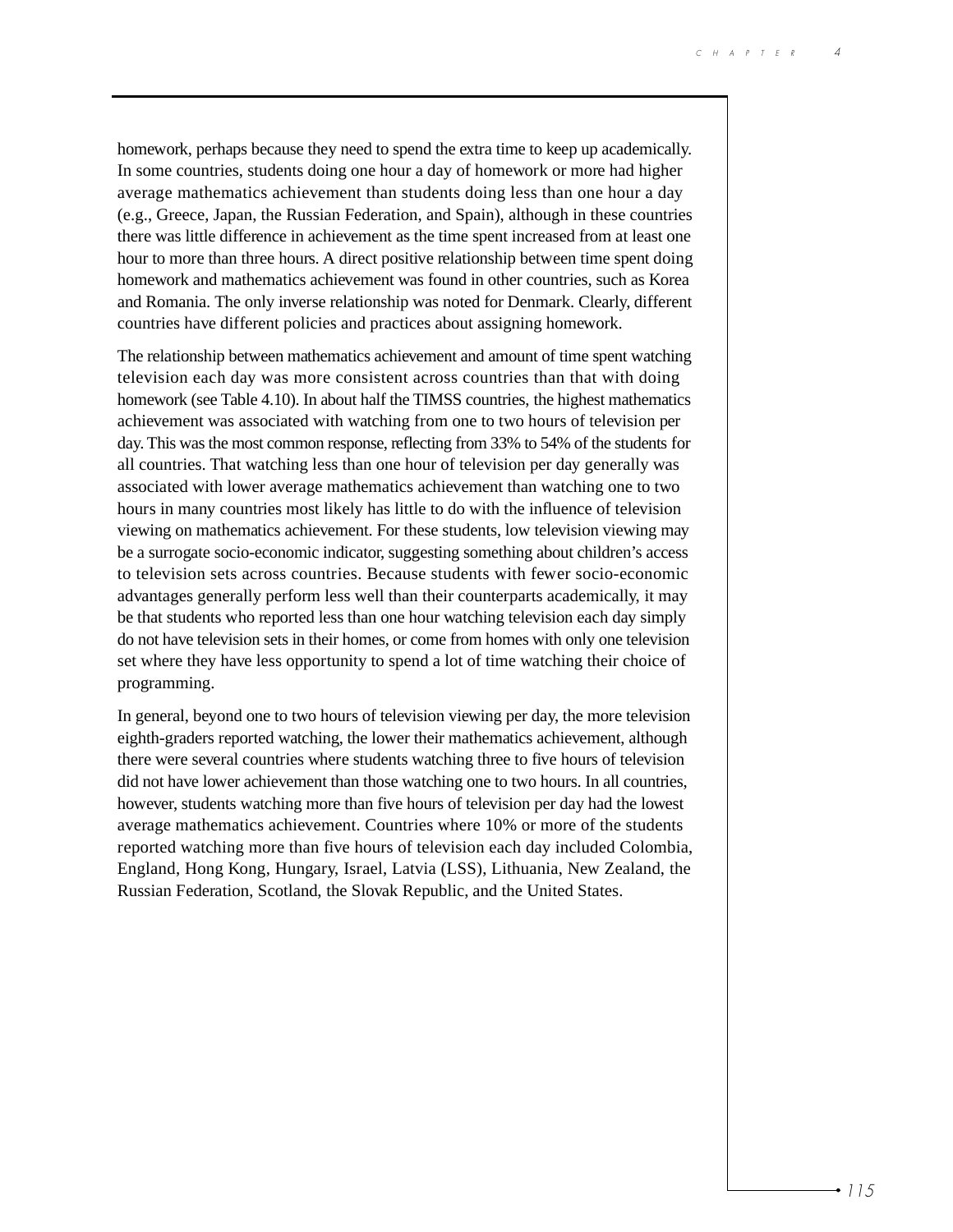## **Students' Reports on the Hours Spent Each Day Watching Television and Videos Mathematics - Upper Grade (Eighth Grade\*)**

| <b>Country</b>            | <b>Less than 1 Hour</b> |                    |                   | 1 to 2 Hours       |                   | 3 to 5 Hours       |                 | <b>More than 5 Hours</b> |
|---------------------------|-------------------------|--------------------|-------------------|--------------------|-------------------|--------------------|-----------------|--------------------------|
|                           | <b>Percent of</b>       | Mean               | <b>Percent of</b> | Mean               | <b>Percent of</b> | Mean               | Percent of      | Mean                     |
|                           | <b>Students</b>         | <b>Achievement</b> | <b>Students</b>   | <b>Achievement</b> | <b>Students</b>   | <b>Achievement</b> | <b>Students</b> | <b>Achievement</b>       |
| Australia                 | 24                      | 539                | 41                | 539                | 27                | (3.8)              | 9               | 487                      |
|                           | (0.9)                   | (6.0)              | (0.8)             | (4.1)              | (0.8)             | 528                | (0.6)           | (5.5)                    |
| Austria                   | 25                      | 540                | 53                | 546                | 17                | 539                | 5               | 497                      |
|                           | (1.4)                   | (5.4)              | (1.1)             | (4.2)              | (1.0)             | (5.2)              | (0.6)           | (8.6)                    |
| Belgium (FI)              | 24                      | (6.7)              | 52                | (6.2)              | 19                | 535                | 5               | (12.1)                   |
|                           | (1.2)                   | 580                | (1.2)             | 575                | (1.0)             | (7.1)              | (0.5)           | 514                      |
| Belgium (Fr)              | 33                      | 536                | (1.8)             | 536                | (1.3)             | 522                | (1.0)           | (9.0)                    |
|                           | (1.3)                   | (4.2)              | 44                | (4.9)              | 17                | (4.0)              | 6               | 445                      |
| Canada                    | 22                      | 522                | 46                | 534                | 25                | 532                | 7               | (5.2)                    |
|                           | (0.7)                   | (2.9)              | (0.8)             | (3.5)              | (0.7)             | (3.0)              | (0.6)           | 504                      |
| Colombia                  | 31                      | (4.9)              | (1.2)             | 397                | 20                | 391                | 11              | 374                      |
|                           | (1.5)                   | 384                | 39                | (3.3)              | (1.2)             | (5.2)              | (1.0)           | (5.3)                    |
| <b>Cyprus</b>             | 25                      | 466                | 45                | (2.7)              | 21                | 479                | 9               | 441                      |
|                           | (1.1)                   | (4.4)              | (1.1)             | 486                | (0.8)             | (3.7)              | (0.7)           | (5.7)                    |
| <b>Czech Republic</b>     | 15                      | 556                | 45                | (6.2)              | 31                | 562                | (0.8)           | (8.9)                    |
|                           | (0.8)                   | (7.5)              | (1.2)             | 575                | (1.2)             | (4.3)              | 9               | 531                      |
| Denmark                   | 28                      | 499                | 42                | (4.0)              | 22                | 510                | 8               | 488                      |
|                           | (1.1)                   | (3.9)              | (1.2)             | 507                | (1.0)             | (4.5)              | (0.7)           | (6.0)                    |
| England                   | 20                      | 500                | 37                | (3.9)              | 31                | 516                | (0.9)           | (6.1)                    |
|                           | (1.3)                   | (8.1)              | (1.2)             | 515                | (1.2)             | (3.7)              | 11              | 481                      |
| <b>France</b>             | 42                      | 546                | 45                | 539                | 9                 | 532                | 4               | 494                      |
|                           | (1.3)                   | (3.9)              | (1.1)             | (2.9)              | (0.7)             | (5.5)              | (0.5)           | (10.8)                   |
| Germany                   | 31                      | (6.2)              | 47                | 517                | 16                | (5.9)              | 6               | 467                      |
|                           | (1.0)                   | 510                | (1.1)             | (4.5)              | (0.8)             | 511                | (0.6)           | (7.4)                    |
| Greece                    | 32                      | 486                | 42                | 489                | 17                | 486                | 9               | (5.7)                    |
|                           | (0.9)                   | (3.5)              | (0.7)             | (3.7)              | (0.7)             | (4.9)              | (0.5)           | 470                      |
| <b>Hong Kong</b>          | 22                      | 582                | (0.9)             | (6.8)              | 28                | 599                | (0.8)           | (9.1)                    |
|                           | (0.9)                   | (7.7)              | 39                | 599                | (1.0)             | (6.5)              | 11              | 556                      |
| <b>Hungary</b>            | 11                      | (6.2)              | 41                | 552                | 33                | (3.9)              | 15              | (5.2)                    |
|                           | (0.7)                   | 550                | (1.1)             | (4.0)              | (0.9)             | 537                | (1.0)           | 496                      |
| <b>Iceland</b>            | 24                      | 475                | 47                | 494                | 22                | 498                | 7               | 473                      |
|                           | (1.3)                   | (7.4)              | (1.3)             | (4.5)              | (1.2)             | (5.7)              | (0.8)           | (11.8)                   |
| Iran, Islamic Rep.        | 32                      | 421                | 46                | (2.9)              | 17                | 438                | 5               | 425                      |
|                           | (1.3)                   | (3.1)              | (0.9)             | 434                | (0.9)             | (4.1)              | (0.6)           | (7.9)                    |
| Ireland                   | 20                      | (6.4)              | 51                | 539                | 23                | 531                | 5               | 486                      |
|                           | (0.8)                   | 517                | (1.1)             | (5.2)              | (0.8)             | (5.3)              | (0.5)           | (8.5)                    |
| Israel                    | 9                       | 506                | (2.1)             | 536                | 44                | (5.4)              | (1.2)           | 505                      |
|                           | (1.4)                   | (17.0)             | 33                | (7.0)              | (1.7)             | 525                | 14              | (7.8)                    |
| Japan                     | 9                       | (5.7)              | (0.9)             | (2.1)              | 30                | 596                | 9               | 569                      |
|                           | (0.5)                   | 606                | 53                | 615                | (0.8)             | (3.4)              | (0.5)           | (5.1)                    |
| Korea                     | 32                      | 612                | 40                | 618                | 20                | 595                | 7               | (6.9)                    |
|                           | (1.0)                   | (4.6)              | (1.0)             | (3.4)              | (0.8)             | (5.3)              | (0.6)           | 570                      |
| Kuwait                    | 39                      | 386                | 38                | 398                | (1.2)             | (3.8)              | (0.8)           | 384                      |
|                           | (1.7)                   | (2.9)              | (1.3)             | (3.3)              | 14                | 400                | 9               | (4.1)                    |
| Latvia (LSS)              | 16                      | 474                | 44                | (3.7)              | 29                | (4.2)              | (0.7)           | 475                      |
|                           | (1.0)                   | (4.4)              | (1.1)             | 500                | (1.2)             | 509                | 10              | (5.1)                    |
| Lithuania                 | 12                      | (6.2)              | (1.3)             | 480                | 32                | 483                | 12 <sup>°</sup> | (5.8)                    |
|                           | (0.7)                   | 469                | 44                | (4.6)              | (1.2)             | (4.0)              | (0.9)           | 472                      |
| Netherlands               | 17                      | 544                | 47                | (7.0)              | 27                | 529                | 9               | 496                      |
|                           | (1.8)                   | (14.0)             | (1.7)             | 556                | (1.5)             | (6.3)              | (0.9)           | (7.3)                    |
| <b>New Zealand</b>        | 24                      | 506                | 38                | 521                | 26                | 510                | 12              | (5.7)                    |
|                           | (1.0)                   | (6.4)              | (0.9)             | (4.8)              | (0.9)             | (4.7)              | (0.8)           | 474                      |
| <b>Norway</b>             | 15                      | 508                | 48                | 509                | 30                | (3.7)              | 7               | 470                      |
|                           | (0.7)                   | (4.2)              | (1.0)             | (2.5)              | (1.0)             | 503                | (0.4)           | (6.0)                    |
| Portugal                  | 27                      | (3.3)              | 48                | 458                | 20                | 460                | 5               | (5.3)                    |
|                           | (1.0)                   | 450                | (0.9)             | (2.9)              | (0.8)             | (3.3)              | (0.5)           | 440                      |
| Romania                   | 38                      | (5.6)              | 39                | (5.5)              | 16                | 495                | (0.7)           | 470                      |
|                           | (1.4)                   | 475                | (1.2)             | 489                | (0.9)             | (5.6)              | 8               | (7.7)                    |
| <b>Russian Federation</b> | 12                      | 515                | 42                | 538                | 32                | (4.8)              | (0.9)           | 535                      |
|                           | (1.0)                   | (6.9)              | (1.4)             | (5.9)              | (1.0)             | 547                | 14              | (7.5)                    |
| Scotland                  | 15                      | (7.2)              | 43                | 504                | 31                | 508                | 11              | 472                      |
|                           | (0.7)                   | 488                | (1.0)             | (6.9)              | (1.0)             | (5.9)              | (0.7)           | (4.8)                    |
| <b>Singapore</b>          | 7                       | (7.2)              | 50                | (5.2)              | 37                | 636                | (0.5)           | 619                      |
|                           | (0.6)                   | 657                | (1.1)             | 650                | (1.2)             | (5.2)              | 6               | (8.6)                    |
| <b>Slovak Republic</b>    | (0.7)                   | (7.4)              | 47                | 550                | 28                | 547                | (0.8)           | 523                      |
|                           | 14                      | 561                | (1.0)             | (3.5)              | (0.9)             | (4.1)              | 11              | (5.6)                    |
| Slovenia                  | 23<br>(1.1)             | 546<br>(4.1)       | 54<br>(1.1)       | (3.4)<br>541       | 19<br>(0.9)       | 540<br>(4.7)       | (0.4)<br>4      | 518 (9.9)                |
| <b>Spain</b>              | 33                      | 481                | 46                | (2.4)              | 17                | 489                | (0.5)           | (5.1)                    |
|                           | (1.2)                   | (3.0)              | (1.0)             | 494                | (0.8)             | (3.9)              | 4               | 464                      |
| <b>Sweden</b>             | 16                      | (4.9)              | (0.9)             | 528                | 27                | (3.7)              | (0.5)           | 478                      |
|                           | (0.7)                   | 518                | 51                | (3.3)              | (0.8)             | 514                | 6               | (5.5)                    |
| <b>Switzerland</b>        | 45<br>(1.5)             | 556<br>(4.1)       | (1.3)<br>44       | 543<br>(3.2)       | 9<br>(0.7)        | 528<br>(6.6)       | 2<br>(0.2)      |                          |
| Thailand                  | 28                      | (4.7)              | 46                | 524                | 19                | 540                | 8               | 521                      |
|                           | (1.4)                   | 510                | (1.0)             | (6.4)              | (1.1)             | (7.3)              | (0.7)           | (6.9)                    |
| <b>United States</b>      | 22(0.8)                 | 504<br>(5.7)       | (0.9)<br>40       | (5.1)<br>513       | (0.6)<br>25       | 501<br>(4.2)       | (1.0)<br>13     | 461<br>(4.6)             |

\*Eighth grade in most countries; see Table 2 for more information about the grades tested in each country.

( ) Standard errors appear in parentheses. Because results are rounded to the nearest whole number, some totals may appear inconsistent.

Countries shown in italics did not satisfy one or more guidelines for sample participation rates, age/grade specifications, or classroom

sampling procedures (see Figure A.3). Background data for Bulgaria and South Africa are unavailable.

Because population coverage falls below 65%, Latvia is annotated LSS for Latvian Speaking Schools only.

A tilde (~) indicates insufficient data to report achievement.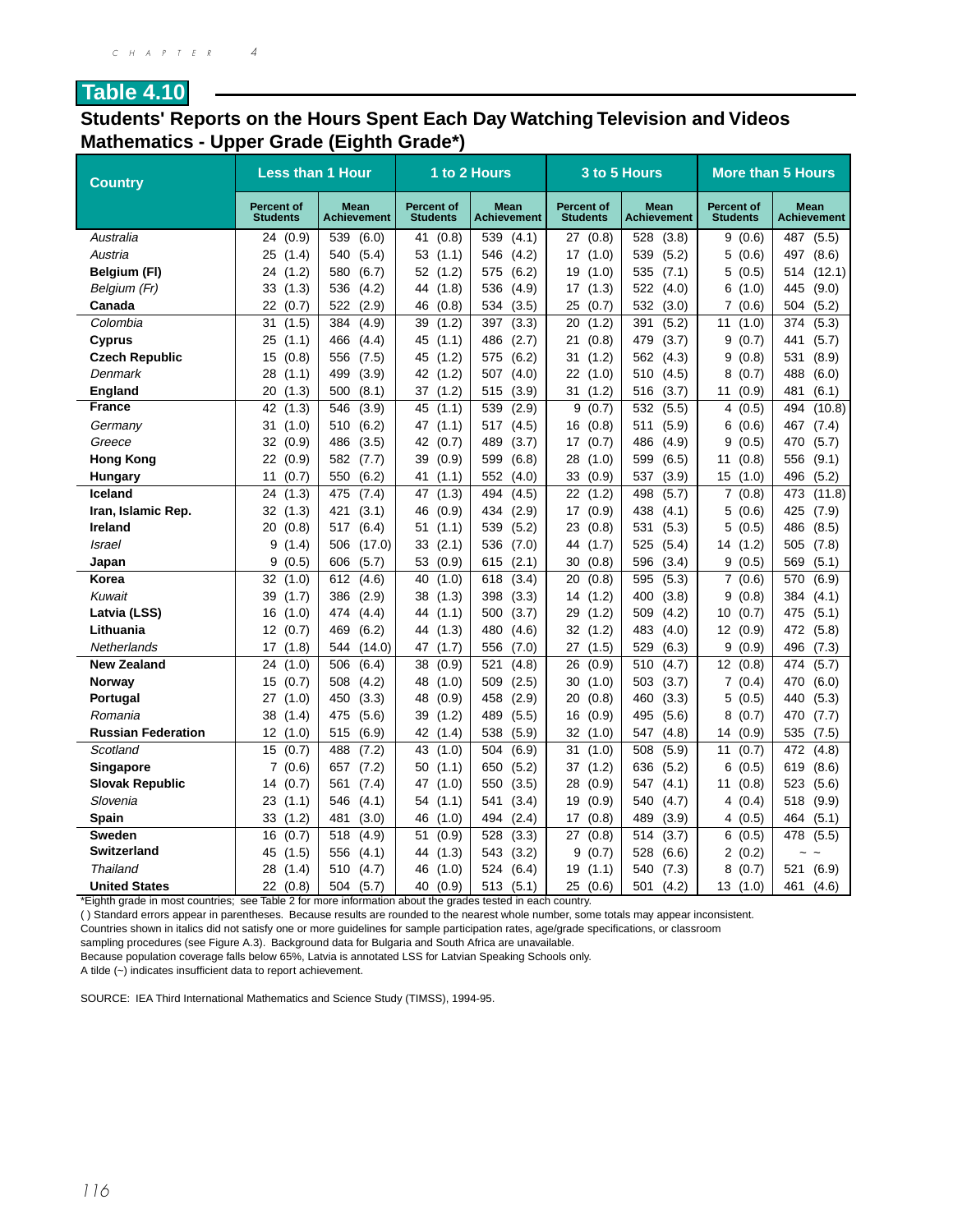#### HOW DO STUDENTS PERCEIVE SUCCESS IN MATHEMATICS?

Table 4.11 presents eighth-grade students' perceptions about doing well in mathematics. In all except four countries, the majority of students agreed or strongly agreed that they did well in mathematics. The four exceptions, where more than 50% of the students disagreed or strongly disagreed about doing well, were Hong Kong (62%), Japan (55%), Korea (62%), and Lithuania (51%). Notably, three of those countries were among the very highest performing countries. Countries where 80% or more of the eighth-graders felt they were usually good at mathematics represented a range in mathematics performance – Australia, Canada, Colombia, Denmark, England, Greece, Iceland, Iran, Israel, Kuwait, New Zealand, Scotland, Sweden, and the United States.

Figure 4.2 indicates that, internationally, eighth-grade girls had lower self-perceptions than boys about how well they usually do in mathematics. This figure and the distributions shown in Table 4.11 also show that, on average, both boys and girls in the participating countries tended to agree (or sometimes disagree) about usually doing well in mathematics rather than report the extremes of strongly agreeing or disagreeing. For most countries both boys and girls tended to indicate that they did well in mathematics – a perception that did not always coincide with their achievement on the TIMSS mathematics test.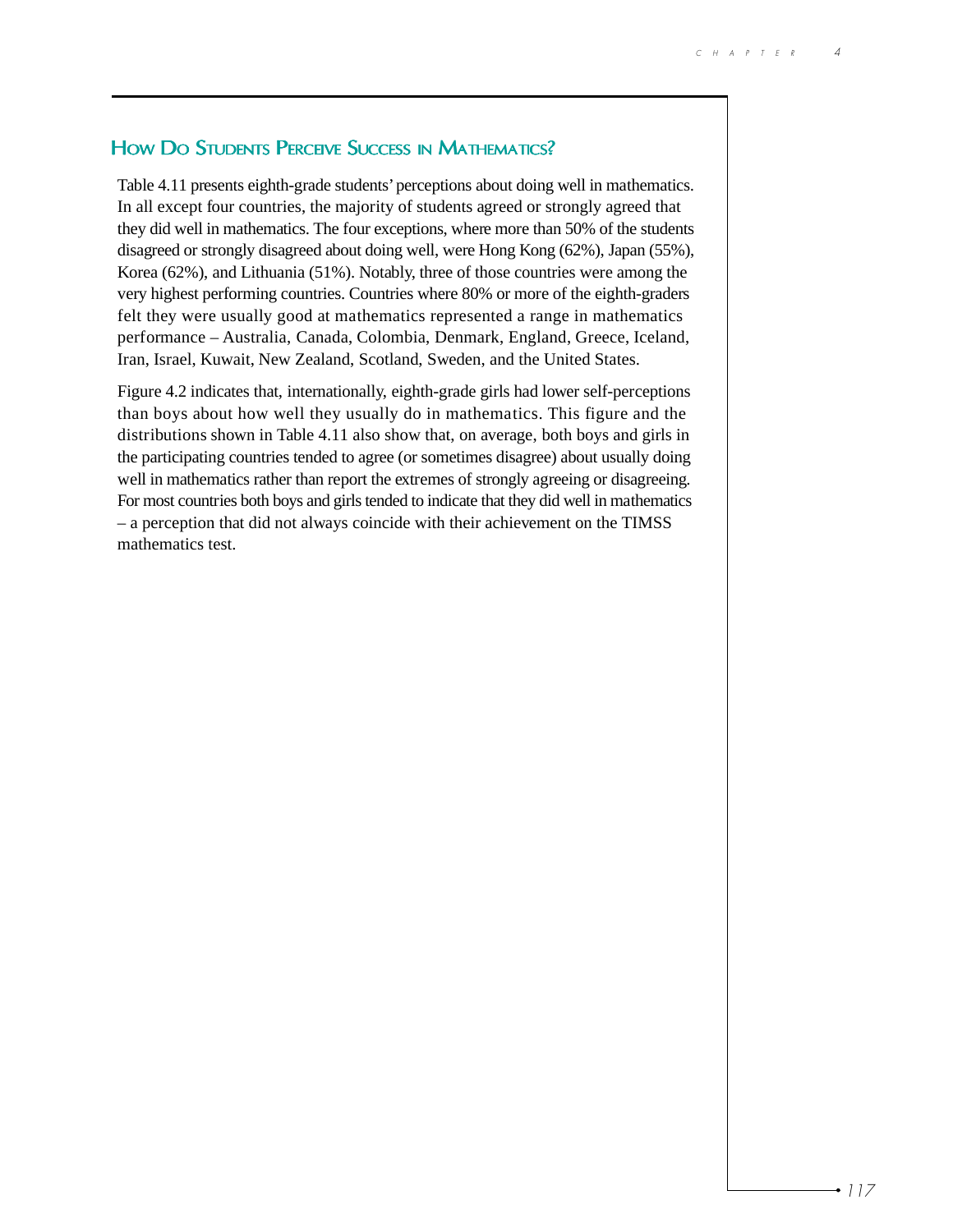### **Students' Self-Perceptions About Usually Doing Well in Mathematics Upper Grade (Eighth Grade\*)**

|                           | <b>Strongly Disagree</b>             |                                            |                                      | <b>Disagree</b>            |                                      | Agree                      |                               | <b>Strongly Agree</b>      |
|---------------------------|--------------------------------------|--------------------------------------------|--------------------------------------|----------------------------|--------------------------------------|----------------------------|-------------------------------|----------------------------|
| <b>Country</b>            | <b>Percent of</b><br><b>Students</b> | Mean<br><b>Achievement</b>                 | <b>Percent of</b><br><b>Students</b> | Mean<br><b>Achievement</b> | <b>Percent of</b><br><b>Students</b> | Mean<br><b>Achievement</b> | Percent of<br><b>Students</b> | Mean<br><b>Achievement</b> |
| Australia                 | 3<br>(0.3)                           | 457<br>(7.9)                               | 17<br>(0.7)                          | 487<br>(5.6)               | 60<br>(0.8)                          | 530<br>(3.9)               | 20<br>(0.9)                   | 586<br>(4.7)               |
| Austria                   | 3<br>(0.4)                           | 512<br>(10.1)                              | 21<br>(1.1)                          | 508<br>(5.4)               | 45<br>(1.2)                          | 535<br>(4.0)               | 31<br>(1.4)                   | (4.3)<br>572               |
| Belgium (FI)              | 5<br>(0.4)                           | 512<br>(6.7)                               | 29<br>(1.0)                          | (5.9)<br>548               | 48<br>(1.1)                          | 567<br>(6.4)               | 17<br>(0.9)                   | 609<br>(7.2)               |
| Belgium (Fr)              | 3<br>(0.4)                           | (7.8)<br>467                               | (1.3)<br>19                          | (5.4)<br>505               | (1.3)<br>48                          | (3.8)<br>528               | (1.5)<br>29                   | (5.0)<br>550               |
| Canada                    | 3<br>(0.3)                           | (9.0)<br>480                               | 13<br>(0.6)                          | (4.9)<br>480               | (1.1)<br>49                          | (2.3)<br>514               | 35<br>(1.1)                   | (3.4)<br>570               |
| Colombia                  | 2<br>(0.4)                           |                                            | (1.3)<br>17                          | 373<br>(3.7)               | 51<br>(1.9)                          | 385<br>(4.6)               | 30<br>(1.4)                   | 398<br>(5.3)               |
| <b>Cyprus</b>             | 5<br>(0.4)                           | 411<br>(7.6)                               | 18<br>(0.8)                          | 432<br>(3.7)               | 46<br>(1.0)                          | 469<br>(2.6)               | 31<br>(1.0)                   | 521<br>(4.4)               |
| <b>Czech Republic</b>     | 2<br>(0.3)                           | $\sim$                                     | 37 (1.4)                             | 516<br>(4.2)               | 48<br>(1.4)                          | 584<br>(5.2)               | 13<br>(1.0)                   | 640<br>(8.0)               |
| Denmark                   | (0.2)<br>1                           | $\sim$                                     | 8<br>(0.6)                           | 431<br>(7.0)               | 53<br>(1.4)                          | 492<br>(3.0)               | 38<br>(1.3)                   | 537<br>(4.0)               |
| England                   | (0.2)<br>1                           | $\overline{\phantom{0}}$<br>$\overline{ }$ | 6<br>(0.6)                           | (8.3)<br>475               | 69<br>(1.0)                          | (3.0)<br>500               | 24<br>(1.0)                   | (5.8)<br>538               |
| <b>France</b>             | 6<br>(0.7)                           | (6.1)<br>495                               | 26<br>(1.1)                          | 513<br>(4.0)               | 46<br>(1.0)                          | (3.4)<br>548               | 22<br>(0.8)                   | (5.1)<br>564               |
| Germany                   | (0.5)<br>7                           | 474 (7.1)                                  | 24<br>(1.0)                          | 491<br>(5.2)               | 33<br>(1.1)                          | 511<br>(5.1)               | 36<br>(1.1)                   | (5.3)<br>529               |
| Greece                    | 2<br>(0.3)                           | $\sim$                                     | 16<br>(0.7)                          | 454<br>(3.6)               | 55<br>(0.8)                          | 481<br>(3.2)               | 27<br>(0.8)                   | 515<br>(4.2)               |
| <b>Hong Kong</b>          | 11<br>(0.9)                          | 536 (9.5)                                  | 51<br>(1.2)                          | 577<br>(6.7)               | 33<br>(1.2)                          | 620<br>(6.7)               | 5 (0.5)                       | 643<br>(8.2)               |
| <b>Hungary</b>            | 3<br>(0.3)                           | (11.7)<br>469                              | 25<br>(0.9)                          | 490<br>(4.2)               | 57<br>(1.0)                          | 545<br>(3.4)               | 15<br>(0.8)                   | 608<br>(4.8)               |
| <b>Iceland</b>            | 3<br>(0.6)                           | 421<br>(10.1)                              | 14<br>(1.4)                          | 447<br>(4.9)               | 55<br>(1.6)                          | 486<br>(4.5)               | (1.8)<br>28                   | 519<br>(9.5)               |
| Iran, Islamic Rep.        | (0.4)<br>1                           | $\tilde{}$                                 | 8<br>(0.7)                           | 403<br>(4.3)               | 62<br>(1.4)                          | 423<br>(2.6)               | 29<br>(1.4)                   | 450<br>(3.7)               |
| <b>Ireland</b>            | 3<br>(0.3)                           | 475 (7.7)                                  | 18<br>(1.0)                          | 492<br>(5.5)               | 61<br>(0.9)                          | (5.2)<br>530               | 18<br>(1.0)                   | 572<br>(7.6)               |
| <b>Israel</b>             | 2<br>(0.4)                           | L.                                         | 12<br>(1.3)                          | 494<br>(10.1)              | 45<br>(1.9)                          | 513<br>(6.2)               | 41<br>(1.9)                   | 549<br>(8.3)               |
| Japan                     | (0.5)<br>10                          | 523<br>(3.7)                               | 45<br>(0.7)                          | (2.3)<br>577               | 40<br>(0.7)                          | (2.5)<br>650               | 4<br>(0.3)                    | 669<br>(7.8)               |
| Korea                     | 9<br>(0.5)                           | 535<br>(5.7)                               | 53<br>(1.0)                          | 572<br>(3.0)               | 32<br>(0.9)                          | 669<br>(3.0)               | 6<br>(0.6)                    | (5.7)<br>702               |
| Kuwait                    | 3<br>(0.7)                           | 364 (11.3)                                 | 9<br>(0.9)                           | 382<br>(3.6)               | 49<br>(1.7)                          | 386<br>(2.4)               | 39<br>(2.1)                   | 405<br>(3.9)               |
| Latvia (LSS)              | 2<br>(0.3)                           | $\ddot{ }$<br>$\sim$                       | 43<br>(1.2)                          | (3.5)<br>471               | (1.2)<br>43                          | (3.7)<br>505               | 12<br>(0.8)                   | 542<br>(5.5)               |
| Lithuania                 | 5<br>(0.5)                           | 446 (7.5)                                  | (1.2)<br>46                          | 454<br>(3.4)               | (1.2)<br>38                          | 492<br>(4.3)               | 11<br>(0.8)                   | (6.0)<br>544               |
| Netherlands               | 4<br>(0.5)                           | 487 (12.4)                                 | 21<br>(1.4)                          | 504<br>(7.1)               | 43<br>(1.3)                          | 537<br>(8.4)               | 32<br>(1.6)                   | 580<br>(7.3)               |
| <b>New Zealand</b>        | 2<br>(0.3)                           |                                            | (0.8)<br>13                          | 466<br>(6.1)               | 62<br>(0.9)                          | 501<br>(4.5)               | 22<br>(0.8)                   | 559<br>(5.5)               |
| Norway                    | 3<br>(0.3)                           | 434<br>(7.4)                               | 18<br>(0.9)                          | 455<br>(3.2)               | 58<br>(1.0)                          | 504<br>(2.2)               | 21<br>(0.8)                   | 555<br>(4.4)               |
| Portugal                  | 7<br>(0.5)                           | 419<br>(3.6)                               | 37<br>(1.1)                          | 435<br>(2.3)               | 42<br>(1.1)                          | 463<br>(2.5)               | 14<br>(0.8)                   | (5.2)<br>502               |
| Romania                   | (0.6)<br>6                           | 455<br>(12.0)                              | 25<br>(1.0)                          | 459<br>(4.6)               | (0.9)<br>49                          | 488<br>(4.3)               | 20<br>(1.0)                   | 505<br>(6.3)               |
| <b>Russian Federation</b> | 2<br>(0.3)                           | $\widetilde{\phantom{m}}$<br>$\tilde{}$    | 37<br>(1.4)                          | 501<br>(7.1)               | 43<br>(1.1)                          | (5.1)<br>547               | 18<br>(0.8)                   | 590<br>(4.9)               |
| Scotland                  | $\overline{2}$<br>(0.3)              | $\tilde{}$                                 | 10<br>(0.8)                          | 455<br>(5.5)               | (1.3)<br>66                          | 491<br>(4.8)               | 22<br>(1.3)                   | 553<br>(9.3)               |
| <b>Singapore</b>          | 6<br>(0.4)                           | 587 (9.0)                                  | 38<br>(1.2)                          | 624<br>(5.2)               | 46<br>(1.1)                          | 659<br>(4.9)               | 11<br>(0.6)                   | (6.2)<br>677               |
| <b>Slovak Republic</b>    | (0.2)<br>1                           | $\overline{\phantom{0}}$                   | 28<br>(1.1)                          | 496<br>(3.8)               | 55<br>(1.1)                          | (3.8)<br>555               | 15<br>(0.7)                   | 619<br>(5.2)               |
| Slovenia                  | 2<br>(0.3)                           | $\overline{ }$                             | 24<br>(1.1)                          | 497<br>(4.0)               | 53<br>(1.0)                          | (3.6)<br>538               | 21<br>(0.9)                   | 602<br>(4.2)               |
| Spain                     | 5<br>(0.5)                           | 441<br>(4.6)                               | 23<br>(1.0)                          | (2.6)<br>456               | 45<br>(1.1)                          | 488<br>(2.6)               | 27<br>(1.0)                   | 522<br>(3.4)               |
| <b>Sweden</b>             | 2<br>(0.3)                           |                                            | 16<br>(0.7)                          | 475<br>(3.4)               | (0.9)<br>61                          | 517<br>(3.0)               | 21<br>(0.8)                   | 565<br>(3.8)               |
| <b>Switzerland</b>        | 3<br>(0.4)                           | 497 (10.1)                                 | 21<br>(0.9)                          | 528<br>(4.0)               | 47<br>(0.9)                          | 541<br>(3.0)               | 28<br>(1.1)                   | 575<br>(3.3)               |
| Thailand                  | (0.3)<br>2                           |                                            | (1.5)<br>38                          | 510<br>(5.1)               | 45<br>(1.1)                          | (6.6)<br>529               | 15<br>(0.9)                   | 537<br>(7.4)               |
| <b>United States</b>      | 3<br>(0.3)                           | 430<br>(5.1)                               | 11<br>(0.6)                          | 462<br>(4.8)               | 52<br>(0.9)                          | 491<br>(4.3)               | 34<br>(1.0)                   | (5.9)<br>534               |

\*Eighth grade in most countries; see Table 2 for more information about the grades tested in each country.

( ) Standard errors appear in parentheses. Because results are rounded to the nearest whole number, some totals may appear inconsistent.

Countries shown in italics did not satisfy one or more guidelines for sample participation rates, age/grade specifications, or classroom

sampling procedures (see Figure A.3). Background data for Bulgaria and South Africa are unavailable.

Because population coverage falls below 65%, Latvia is annotated LSS for Latvian Speaking Schools only.

A tilde (~) indicates insufficient data to report achievement.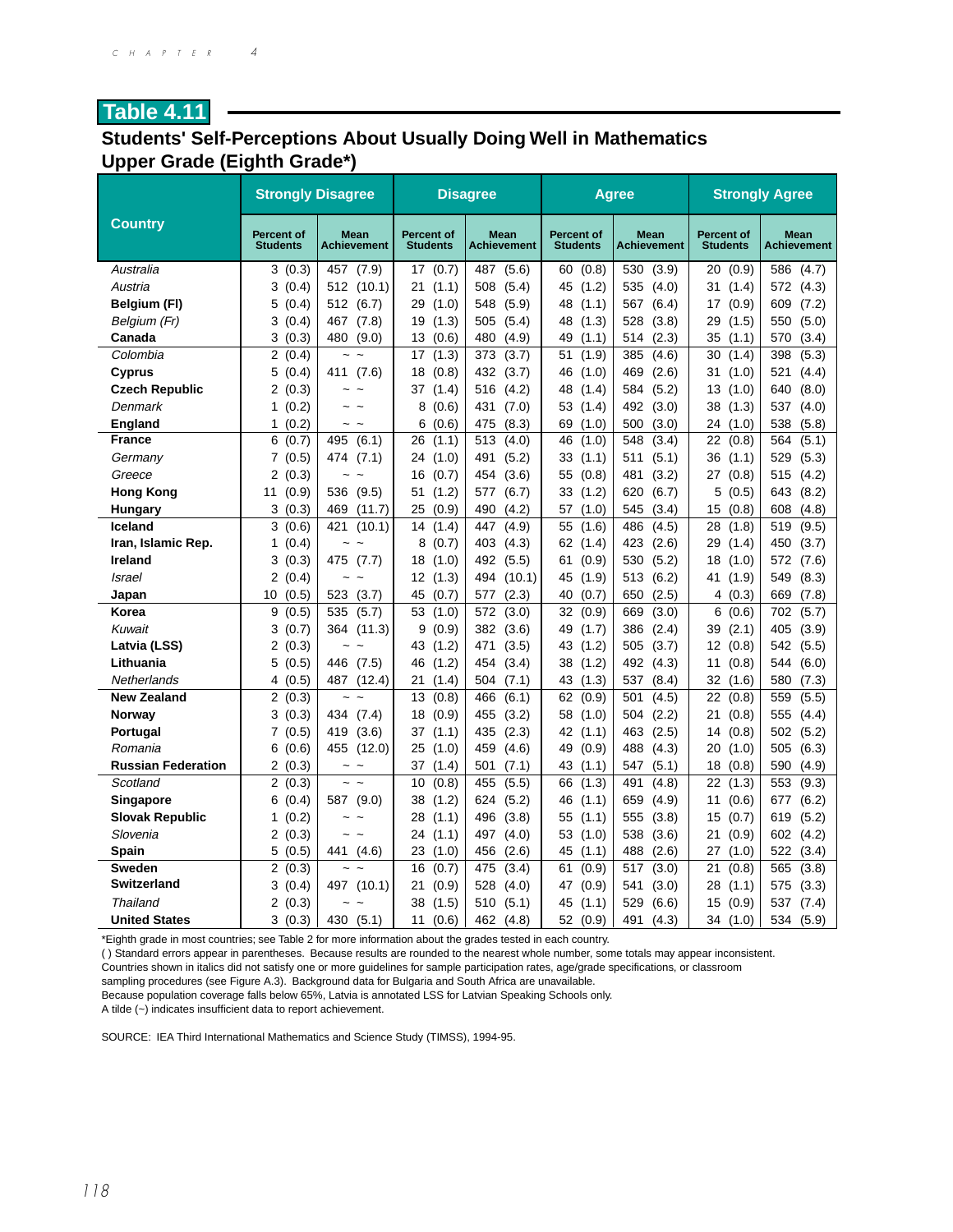## **Figure 4.2**

## **Gender Differences in Students' Self-Perceptions About Usually Doing Well in Mathematics - Upper Grade (Eighth Grade\*)**

| Australia<br>₩þ⊦<br>Austria<br><del>। । । । ।</del><br>Belgium (FI)<br>$\blackleftrightarrow$<br>Belgium (Fr)<br>₩0+<br>Canada<br>$\biguplus$<br>Colombia<br>Юł<br>Cyprus<br>ЮЮ<br><b>Czech Republic</b><br>H<br><b>Denmark</b><br>$\bigotimes$<br>England<br>$\bigotimes$<br><b>France</b><br>₩М<br>Germany<br><del>ю⊩∣ю</del><br>Greece<br>₩₩<br><b>Hong Kong</b><br><del>। । ।</del><br>Hungary<br>$\Theta$<br>Iceland<br>₩<br>Iran, Islamic Rep.<br>$\overline{\text{R}}$<br><b>Ireland</b><br>юн≽н<br><b>Israel</b><br>$\overline{R}$<br>Japan<br>$\theta$ $\theta$<br>Korea<br><del>101</del><br>Latvia (LSS)<br>ю⊦<br>Lithuania<br>$\overline{R}$<br><b>Netherlands</b><br>$\overline{\mathsf{H}}$<br>$\dashv$<br><b>New Zealand</b><br>ΘНΘ<br>Norway<br><del>к≯</del> ∣ю⊦<br>Portugal<br>$K$ $\blacksquare$<br>Romania<br>ΚΦ<br><b>Russian Federation</b><br><b>PIA</b><br>Scotland<br><del>l</del> o<br>Singapore<br>10H<br><b>Slovak Republic</b><br>Ю<br>Slovenia<br>Ю<br>Spain<br>$\overline{\mathbf{z}}$<br>Sweden<br><del>⊠∣¤</del><br><b>Switzerland</b><br>$\blacklozenge$<br>Ю<br><b>Thailand</b><br>H<br><b>United States</b><br><b>RO</b> | <b>Country</b> | <b>Strongly</b><br><b>Disagree</b> | <b>Disagree</b> | Agree | <b>Strongly</b><br><b>Agree</b> |
|--------------------------------------------------------------------------------------------------------------------------------------------------------------------------------------------------------------------------------------------------------------------------------------------------------------------------------------------------------------------------------------------------------------------------------------------------------------------------------------------------------------------------------------------------------------------------------------------------------------------------------------------------------------------------------------------------------------------------------------------------------------------------------------------------------------------------------------------------------------------------------------------------------------------------------------------------------------------------------------------------------------------------------------------------------------------------------------------------------------------------------------------------------------|----------------|------------------------------------|-----------------|-------|---------------------------------|
|                                                                                                                                                                                                                                                                                                                                                                                                                                                                                                                                                                                                                                                                                                                                                                                                                                                                                                                                                                                                                                                                                                                                                              |                |                                    |                 |       |                                 |
|                                                                                                                                                                                                                                                                                                                                                                                                                                                                                                                                                                                                                                                                                                                                                                                                                                                                                                                                                                                                                                                                                                                                                              |                |                                    |                 |       |                                 |
|                                                                                                                                                                                                                                                                                                                                                                                                                                                                                                                                                                                                                                                                                                                                                                                                                                                                                                                                                                                                                                                                                                                                                              |                |                                    |                 |       |                                 |
|                                                                                                                                                                                                                                                                                                                                                                                                                                                                                                                                                                                                                                                                                                                                                                                                                                                                                                                                                                                                                                                                                                                                                              |                |                                    |                 |       |                                 |
|                                                                                                                                                                                                                                                                                                                                                                                                                                                                                                                                                                                                                                                                                                                                                                                                                                                                                                                                                                                                                                                                                                                                                              |                |                                    |                 |       |                                 |
|                                                                                                                                                                                                                                                                                                                                                                                                                                                                                                                                                                                                                                                                                                                                                                                                                                                                                                                                                                                                                                                                                                                                                              |                |                                    |                 |       |                                 |
|                                                                                                                                                                                                                                                                                                                                                                                                                                                                                                                                                                                                                                                                                                                                                                                                                                                                                                                                                                                                                                                                                                                                                              |                |                                    |                 |       |                                 |
|                                                                                                                                                                                                                                                                                                                                                                                                                                                                                                                                                                                                                                                                                                                                                                                                                                                                                                                                                                                                                                                                                                                                                              |                |                                    |                 |       |                                 |
|                                                                                                                                                                                                                                                                                                                                                                                                                                                                                                                                                                                                                                                                                                                                                                                                                                                                                                                                                                                                                                                                                                                                                              |                |                                    |                 |       |                                 |
|                                                                                                                                                                                                                                                                                                                                                                                                                                                                                                                                                                                                                                                                                                                                                                                                                                                                                                                                                                                                                                                                                                                                                              |                |                                    |                 |       |                                 |
|                                                                                                                                                                                                                                                                                                                                                                                                                                                                                                                                                                                                                                                                                                                                                                                                                                                                                                                                                                                                                                                                                                                                                              |                |                                    |                 |       |                                 |
|                                                                                                                                                                                                                                                                                                                                                                                                                                                                                                                                                                                                                                                                                                                                                                                                                                                                                                                                                                                                                                                                                                                                                              |                |                                    |                 |       |                                 |
|                                                                                                                                                                                                                                                                                                                                                                                                                                                                                                                                                                                                                                                                                                                                                                                                                                                                                                                                                                                                                                                                                                                                                              |                |                                    |                 |       |                                 |
|                                                                                                                                                                                                                                                                                                                                                                                                                                                                                                                                                                                                                                                                                                                                                                                                                                                                                                                                                                                                                                                                                                                                                              |                |                                    |                 |       |                                 |
|                                                                                                                                                                                                                                                                                                                                                                                                                                                                                                                                                                                                                                                                                                                                                                                                                                                                                                                                                                                                                                                                                                                                                              |                |                                    |                 |       |                                 |
|                                                                                                                                                                                                                                                                                                                                                                                                                                                                                                                                                                                                                                                                                                                                                                                                                                                                                                                                                                                                                                                                                                                                                              |                |                                    |                 |       |                                 |
|                                                                                                                                                                                                                                                                                                                                                                                                                                                                                                                                                                                                                                                                                                                                                                                                                                                                                                                                                                                                                                                                                                                                                              |                |                                    |                 |       |                                 |
|                                                                                                                                                                                                                                                                                                                                                                                                                                                                                                                                                                                                                                                                                                                                                                                                                                                                                                                                                                                                                                                                                                                                                              |                |                                    |                 |       |                                 |
|                                                                                                                                                                                                                                                                                                                                                                                                                                                                                                                                                                                                                                                                                                                                                                                                                                                                                                                                                                                                                                                                                                                                                              |                |                                    |                 |       |                                 |
|                                                                                                                                                                                                                                                                                                                                                                                                                                                                                                                                                                                                                                                                                                                                                                                                                                                                                                                                                                                                                                                                                                                                                              |                |                                    |                 |       |                                 |
|                                                                                                                                                                                                                                                                                                                                                                                                                                                                                                                                                                                                                                                                                                                                                                                                                                                                                                                                                                                                                                                                                                                                                              |                |                                    |                 |       |                                 |
|                                                                                                                                                                                                                                                                                                                                                                                                                                                                                                                                                                                                                                                                                                                                                                                                                                                                                                                                                                                                                                                                                                                                                              |                |                                    |                 |       |                                 |
|                                                                                                                                                                                                                                                                                                                                                                                                                                                                                                                                                                                                                                                                                                                                                                                                                                                                                                                                                                                                                                                                                                                                                              |                |                                    |                 |       |                                 |
|                                                                                                                                                                                                                                                                                                                                                                                                                                                                                                                                                                                                                                                                                                                                                                                                                                                                                                                                                                                                                                                                                                                                                              |                |                                    |                 |       |                                 |
|                                                                                                                                                                                                                                                                                                                                                                                                                                                                                                                                                                                                                                                                                                                                                                                                                                                                                                                                                                                                                                                                                                                                                              |                |                                    |                 |       |                                 |
|                                                                                                                                                                                                                                                                                                                                                                                                                                                                                                                                                                                                                                                                                                                                                                                                                                                                                                                                                                                                                                                                                                                                                              |                |                                    |                 |       |                                 |
|                                                                                                                                                                                                                                                                                                                                                                                                                                                                                                                                                                                                                                                                                                                                                                                                                                                                                                                                                                                                                                                                                                                                                              |                |                                    |                 |       |                                 |
|                                                                                                                                                                                                                                                                                                                                                                                                                                                                                                                                                                                                                                                                                                                                                                                                                                                                                                                                                                                                                                                                                                                                                              |                |                                    |                 |       |                                 |
|                                                                                                                                                                                                                                                                                                                                                                                                                                                                                                                                                                                                                                                                                                                                                                                                                                                                                                                                                                                                                                                                                                                                                              |                |                                    |                 |       |                                 |
|                                                                                                                                                                                                                                                                                                                                                                                                                                                                                                                                                                                                                                                                                                                                                                                                                                                                                                                                                                                                                                                                                                                                                              |                |                                    |                 |       |                                 |
|                                                                                                                                                                                                                                                                                                                                                                                                                                                                                                                                                                                                                                                                                                                                                                                                                                                                                                                                                                                                                                                                                                                                                              |                |                                    |                 |       |                                 |
|                                                                                                                                                                                                                                                                                                                                                                                                                                                                                                                                                                                                                                                                                                                                                                                                                                                                                                                                                                                                                                                                                                                                                              |                |                                    |                 |       |                                 |
|                                                                                                                                                                                                                                                                                                                                                                                                                                                                                                                                                                                                                                                                                                                                                                                                                                                                                                                                                                                                                                                                                                                                                              |                |                                    |                 |       |                                 |
|                                                                                                                                                                                                                                                                                                                                                                                                                                                                                                                                                                                                                                                                                                                                                                                                                                                                                                                                                                                                                                                                                                                                                              |                |                                    |                 |       |                                 |
|                                                                                                                                                                                                                                                                                                                                                                                                                                                                                                                                                                                                                                                                                                                                                                                                                                                                                                                                                                                                                                                                                                                                                              |                |                                    |                 |       |                                 |
|                                                                                                                                                                                                                                                                                                                                                                                                                                                                                                                                                                                                                                                                                                                                                                                                                                                                                                                                                                                                                                                                                                                                                              |                |                                    |                 |       |                                 |
|                                                                                                                                                                                                                                                                                                                                                                                                                                                                                                                                                                                                                                                                                                                                                                                                                                                                                                                                                                                                                                                                                                                                                              |                |                                    |                 |       |                                 |
|                                                                                                                                                                                                                                                                                                                                                                                                                                                                                                                                                                                                                                                                                                                                                                                                                                                                                                                                                                                                                                                                                                                                                              |                |                                    |                 |       |                                 |

 $\overrightarrow{H}$  = Average for Girls ( $\pm$ 2SE)  $\text{H}\text{O}$  = Average for Boys ( $\pm 2SE$ )

<sup>\*</sup>Eighth grade in most countries; see Table 2 for more information about the grades tested in each country. Countries shown in italics did not satisfy one or more guidelines for sample participation rates, age/grade specifications, or classroom sampling procedures (see Figure A.3). Background Data for Bulgaria and South Africa are unavailable. Because population coverage falls below 65%, Latvia is annotated LSS for Latvian Speaking Schools only.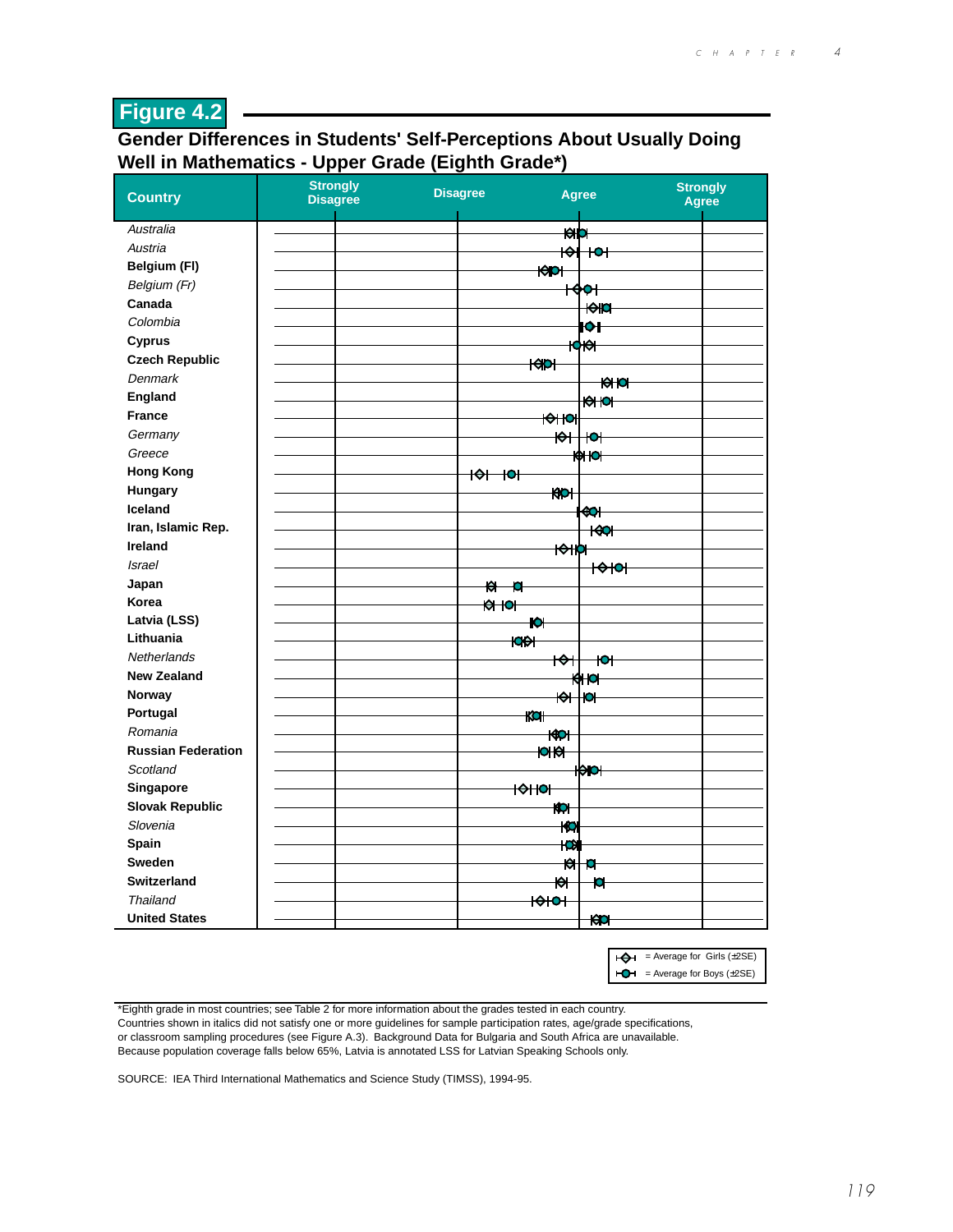Students were asked about the necessity of various attributes or activities to do well in mathematics (see Table 4.12). There was enormous variation from country to country in the percentage of eighth-grade students agreeing that natural talent or ability were important to do well in mathematics. Fewer than 50% of the students agreed in England, France, Iceland, the Netherlands, and Sweden compared to 90% or more in Colombia, Denmark, Hungary, and Iran. Internationally, relatively few students agreed that good luck was important to do well. The countries where more than 50% of the eighth-graders agreed that good luck was needed to do well in mathematics included Colombia, the Czech Republic, Hungary, Iran, Japan, Korea, Kuwait, Latvia (LSS), Lithuania, Romania, the Russian Federation, and the Slovak Republic.

Internationally, there was a high degree of agreement among students that lots of hard work studying at home was necessary in order to do well in mathematics. Percentages of agreement were in the 80s and 90s for most countries, and in the 70s for Austria, Germany, Hungary, Switzerland, and Thailand. The variation was substantial from country to country regarding students' agreement with the necessity of memorizing the textbook or notes. In Belgium (French), France, Iceland, Japan, Kuwait, and Thailand, 90% or more of the eighth-grade students agreed or strongly agreed that memorization was important to doing well in mathematics. In contrast, fewer than 40% so agreed in Austria, Latvia (LSS), Lithuania, Singapore, the Slovak Republic, Slovenia, Sweden, and Switzerland.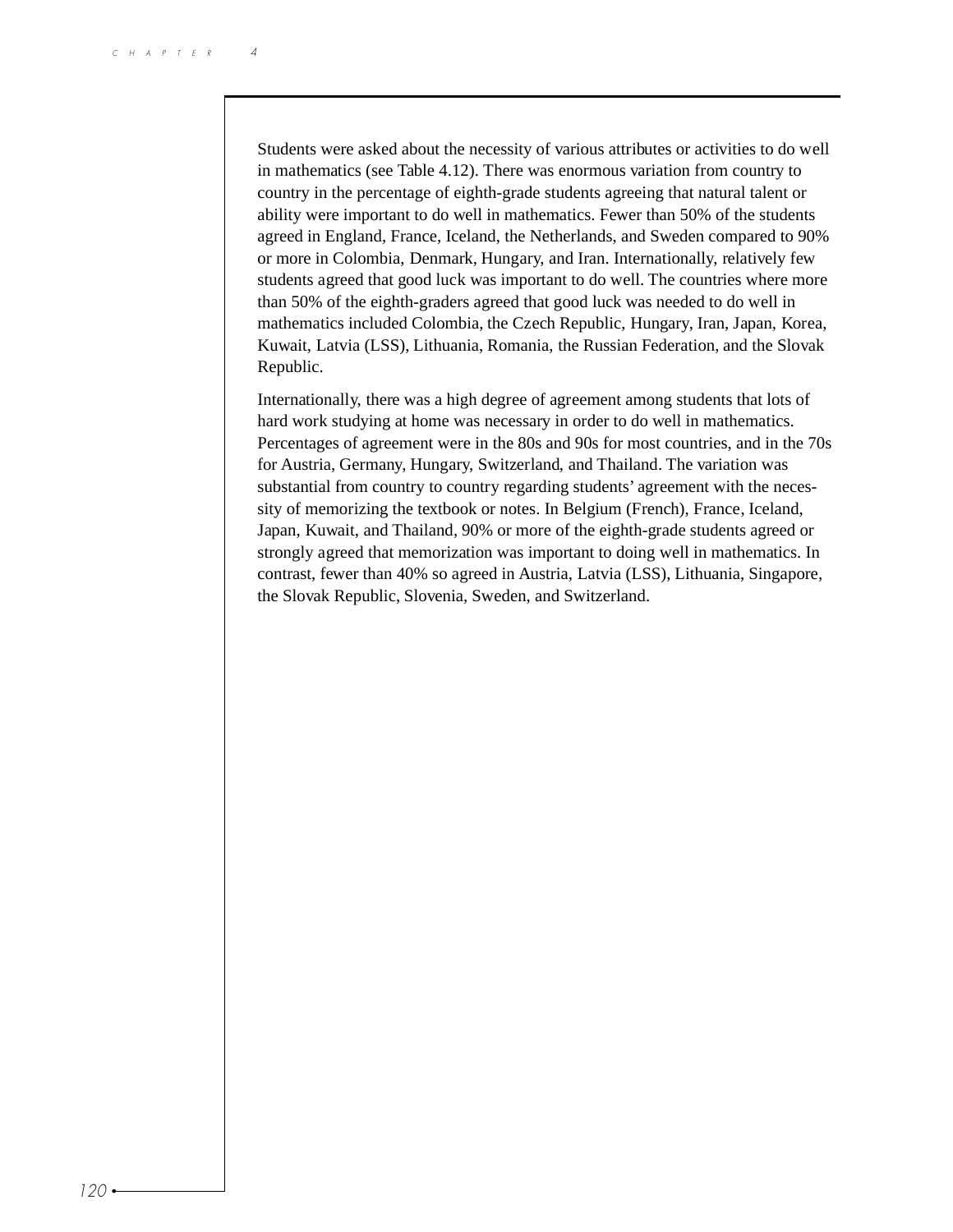#### **Students' Reports on Things Necessary to Do Well in Mathematics Upper Grade (Eighth Grade\*)**

|                           | Percent of Students Responding Agree or Strongly Agree |                                                                                                                       |                                                     |                                                 |  |  |  |  |
|---------------------------|--------------------------------------------------------|-----------------------------------------------------------------------------------------------------------------------|-----------------------------------------------------|-------------------------------------------------|--|--|--|--|
| <b>Country</b>            | <b>Natural</b><br><b>Talent/Ability</b>                | <b>Good Luck</b>                                                                                                      | <b>Lots of Hard Work</b><br><b>Studying at Home</b> | <b>Memorize the</b><br><b>Textbook or Notes</b> |  |  |  |  |
| Australia                 | 66 (0.8)                                               | 30(0.8)                                                                                                               | 92(0.5)                                             | 67(0.8)                                         |  |  |  |  |
| Austria                   | 70 (1.4)                                               | 27 (1.2)                                                                                                              | 78 (1.2)                                            | 39 (1.2)                                        |  |  |  |  |
| Belgium (FI)              | 58<br>(1.7)                                            | 22(2.0)                                                                                                               | 85 (1.1)                                            | 51(1.8)                                         |  |  |  |  |
| Belgium (Fr)              | 69 (1.3)                                               | 23 (1.3)                                                                                                              | 93 (0.8)                                            | 93 (0.5)                                        |  |  |  |  |
| Canada                    | 61(1.0)                                                | 26<br>(0.9)                                                                                                           | 87 (0.7)                                            | 42 (0.9)                                        |  |  |  |  |
| Colombia                  | (1.0)<br>91                                            | 62 (1.4)                                                                                                              | 97<br>(0.3)                                         | $\overline{7}4(1.4)$                            |  |  |  |  |
| <b>Cyprus</b>             | 51(1.0)                                                | 34 (1.1)                                                                                                              | 92 (0.6)                                            | 71(1.2)                                         |  |  |  |  |
| <b>Czech Republic</b>     | 61<br>(1.0)                                            | 57 (1.2)                                                                                                              | 81 (1.0)                                            | 41<br>(1.8)                                     |  |  |  |  |
| <b>Denmark</b>            | $90\,$<br>(0.7)                                        | 28<br>(1.3)                                                                                                           | 87 (1.0)                                            | (1.5)<br>61                                     |  |  |  |  |
| <b>England</b>            | 45<br>(1.3)                                            | 23(1.0)                                                                                                               | 93 (0.7)                                            | 49<br>(1.2)                                     |  |  |  |  |
| <b>France</b>             | 40<br>(1.4)                                            | 21<br>(1.1)                                                                                                           | 90<br>(0.7)                                         | 95<br>(0.7)                                     |  |  |  |  |
| Germany                   | 59<br>(1.5)                                            | 25 (1.1)                                                                                                              | 76 (1.1)                                            | 47 (1.5)                                        |  |  |  |  |
| Greece                    | 54<br>(0.9)                                            | 26<br>(0.9)                                                                                                           | 95<br>(0.5)                                         | (0.7)<br>84                                     |  |  |  |  |
| <b>Hong Kong</b>          | 77 (1.0)                                               | 38 (1.0)                                                                                                              | 95 (0.6)                                            | 69 (1.5)                                        |  |  |  |  |
| <b>Hungary</b>            | 95<br>(0.5)                                            | 56 (1.0)                                                                                                              | 79 (1.1)                                            | (1.5)<br>47                                     |  |  |  |  |
| Iceland                   | 37<br>(1.8)                                            | 24<br>(1.5)                                                                                                           | 92<br>(0.8)                                         | 94<br>(1.0)                                     |  |  |  |  |
| Iran, Islamic Rep.        | 95(0.5)                                                | 51 (2.5)                                                                                                              | 96 (0.4)                                            | 89 (0.9)                                        |  |  |  |  |
| <b>Ireland</b>            | 72 (1.0)                                               | 31<br>(1.2)                                                                                                           | 95 (0.5)                                            | 69 (1.1)                                        |  |  |  |  |
| <b>Israel</b>             | 55<br>(2.1)                                            | 17(1.6)                                                                                                               | 96<br>(0.6)                                         | 40 (2.1)                                        |  |  |  |  |
| Japan                     | 82 (0.6)                                               | 59<br>(1.0)                                                                                                           | 96 (0.3)                                            | 92(0.6)                                         |  |  |  |  |
| Korea                     | 86 (0.7)                                               | 63 (1.0)                                                                                                              | 98<br>(0.2)                                         | 73 (0.7)                                        |  |  |  |  |
| Kuwait                    | 87 (1.3)                                               | 76 (1.7)                                                                                                              | 83 (1.4)                                            | 91<br>(0.8)                                     |  |  |  |  |
| Latvia (LSS)              | 61<br>(1.1)                                            | 63<br>(1.4)                                                                                                           | 91<br>(0.7)                                         | 38 (1.3)                                        |  |  |  |  |
| Lithuania                 | 85 (1.0)                                               | (1.1)<br>69                                                                                                           | 83 (0.9)                                            | 28 (1.5)                                        |  |  |  |  |
| Netherlands               | 44 (1.5)                                               | 23(1.5)                                                                                                               | 89<br>(0.9)                                         | 53(1.7)                                         |  |  |  |  |
| <b>New Zealand</b>        | 62(1.1)                                                | 27 (1.2)                                                                                                              | 92 (0.5)                                            | 72 (1.2)                                        |  |  |  |  |
| Norway                    | 86<br>(0.6)                                            | 19(0.8)                                                                                                               | 92 (0.6)                                            | 74(1.1)                                         |  |  |  |  |
| Portugal                  | 72 (1.0)                                               | 39 (1.3)                                                                                                              | 97 (0.3)                                            | 56 (1.5)                                        |  |  |  |  |
| Romania                   | 66 (1.1)                                               | 59 (1.3)                                                                                                              | 88 (0.7)                                            | 73 (1.3)                                        |  |  |  |  |
| <b>Russian Federation</b> | 79 (1.0)                                               | 51<br>(1.4)                                                                                                           | 89 (0.8)                                            | 61<br>(1.9)                                     |  |  |  |  |
| Scotland                  | $\overline{a}$                                         |                                                                                                                       | $\blacksquare$                                      | $\overline{\phantom{a}}$                        |  |  |  |  |
| <b>Singapore</b>          | 84 (0.7)                                               | 41 (1.0)                                                                                                              | 92 (0.7)                                            | 32 (1.6)                                        |  |  |  |  |
| <b>Slovak Republic</b>    | 69 (1.1)                                               | 52 (1.1)                                                                                                              | 90 (0.6)                                            | 35(1.1)                                         |  |  |  |  |
| Slovenia                  | (1.0)<br>81                                            | 38<br>(1.3)                                                                                                           | 82 (1.0)                                            | 16(1.0)                                         |  |  |  |  |
| Spain                     | 66 (1.2)                                               | 35(1.0)                                                                                                               | 89 (0.8)                                            | 60 (1.4)                                        |  |  |  |  |
| <b>Sweden</b>             | 48 (1.0)                                               | 24 (1.0)                                                                                                              | 83 (0.7)                                            | 33 (0.9)                                        |  |  |  |  |
| Switzerland               | 60<br>(1.2)                                            | 22(0.9)                                                                                                               | (1.0)<br>71                                         | 36 (1.4)                                        |  |  |  |  |
| <b>Thailand</b>           | (1.2)<br>69                                            | 34(1.1)                                                                                                               | 77 (0.9)                                            | 96 (0.4)                                        |  |  |  |  |
| <b>United States</b>      | 50 (1.0)                                               | 32 (1.2)<br>*Eighth grade in most countries: see Table 2 for more information about the grades tested in each country | 90(0.6)                                             | 59 (1.1)                                        |  |  |  |  |

( ) Standard errors appear in parentheses. Because results are rounded to the nearest whole number, some totals may appear inconsistent. Countries shown in italics did not satisfy one or more guidelines for sample participation rates, age/grade specifications, or classroom

sampling procedures (see Figure A.3). Background data for Bulgaria and South Africa are unavailable.

Because population coverage falls below 65%, Latvia is annotated LSS for Latvian Speaking Schools only.

A dash (-) indicates data are not available.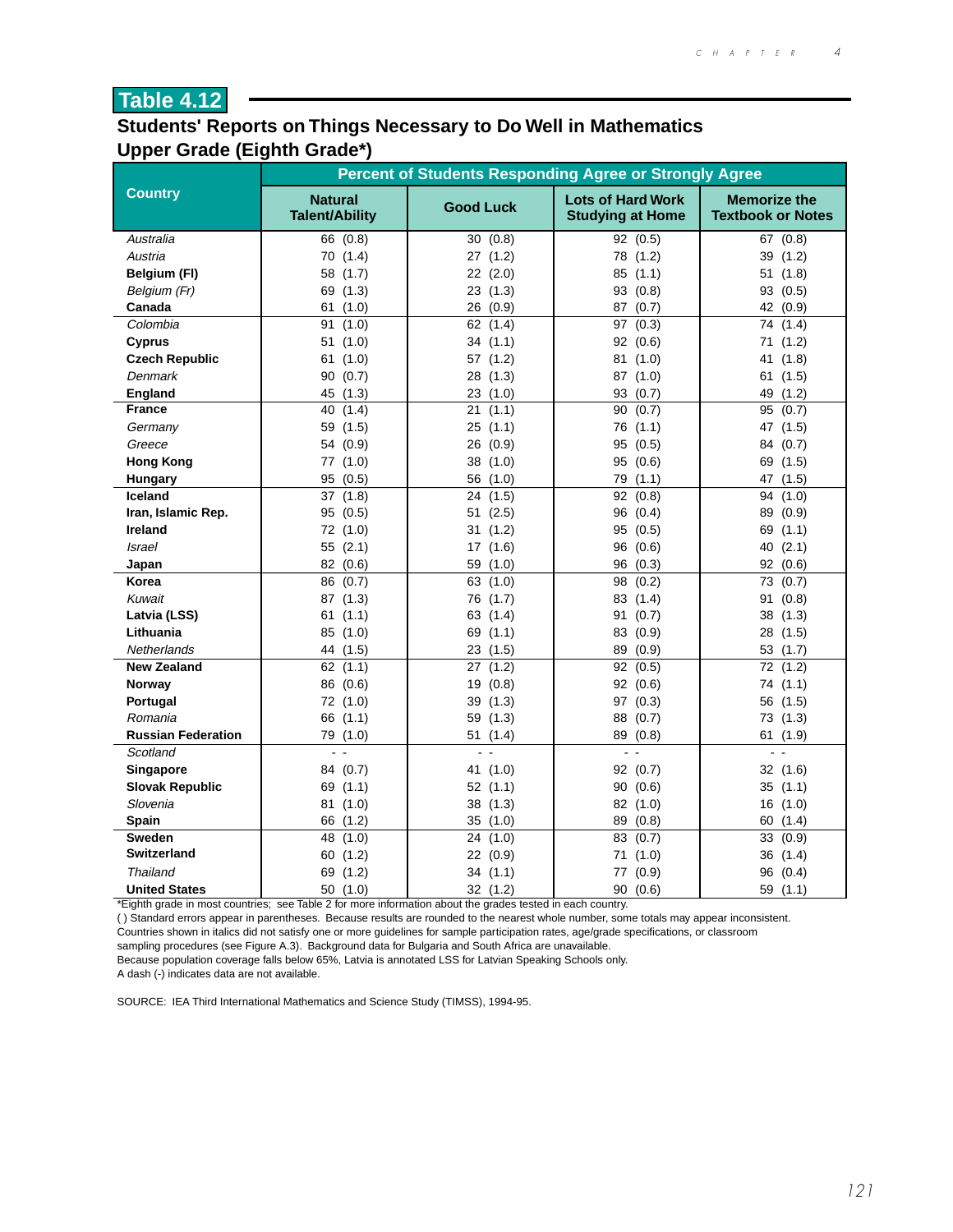Students also were asked about why they need to do well in mathematics. Students could agree with any or all of the three areas of possible motivation presented in Table 4.13, including getting their desired job, to please their parents, and to get into their desired secondary school or university. There were substantial differences from country to country in students' responses. In Colombia, Cyprus, Iran, Kuwait, and Scotland, 50% or more of the eighth-graders strongly agreed that they needed to do well in mathematics to get their desired job. The majority of students in nearly all countries either agreed or strongly agreed that getting their desired job was a motivating factor, except Korea, where 53% of the students disagreed or strongly disagreed.

In Iran, Kuwait, and Thailand, 50% or more of the students strongly agreed that they needed to do well in mathematics to please their parents. Even though in most countries the majority of the eighth-grade students agreed at some level that pleasing their parents was important, 50% or more disagreed or strongly disagreed in Denmark, Iceland, Japan, the Netherlands, Slovenia, and Sweden. Internationally, the reason most frequently cited by students for needing to do well in mathematics was to get into students' desired secondary school or university. With the exception of Austria, Belgium (Flemish), Germany, the Netherlands, and Switzerland, three-fourths or more of the students strongly agreed or agreed that this was a motivating factor for doing well in mathematics.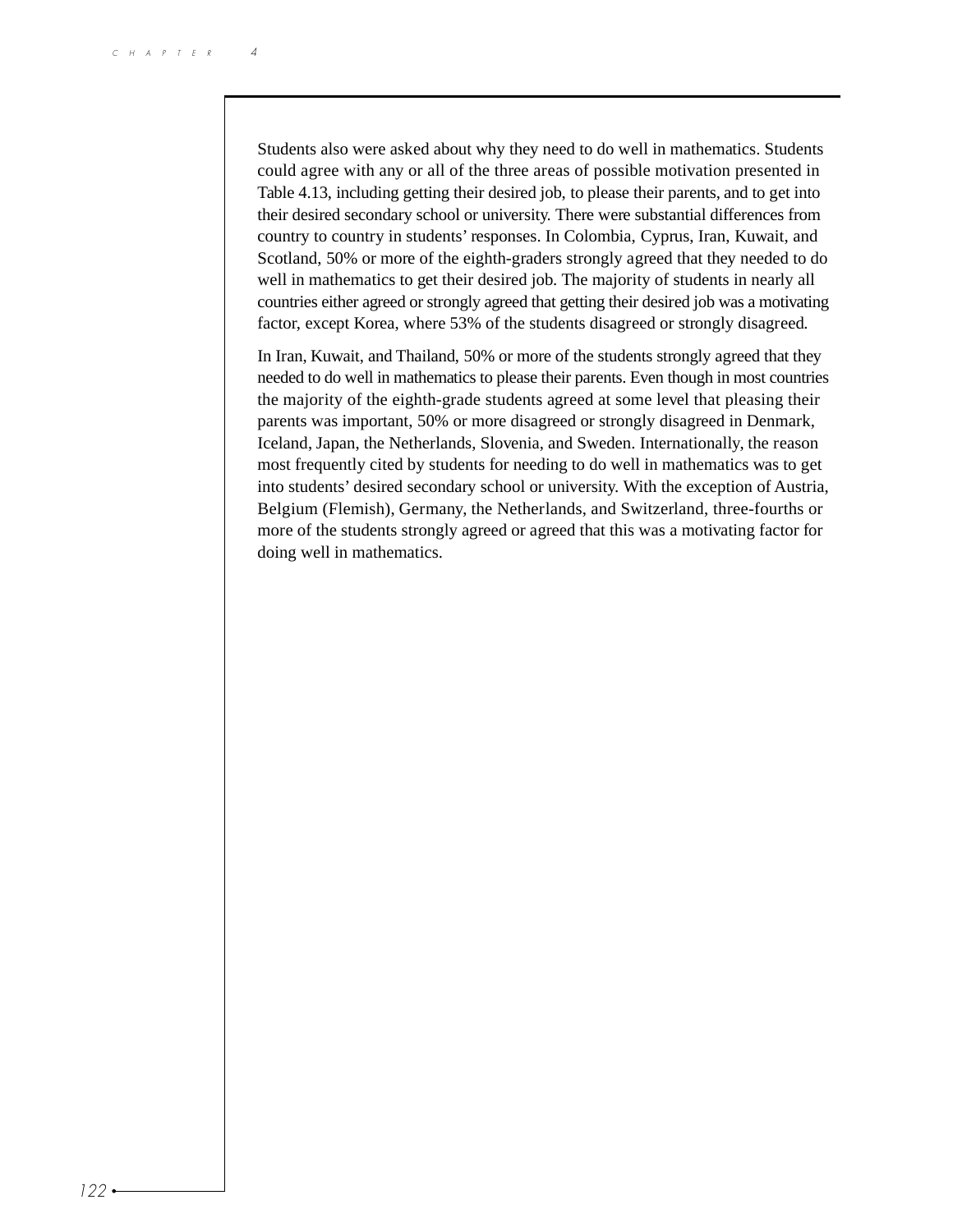## **Students' Reports on Why They Need to Do Well in Mathematics Upper Grade (Eighth Grade\*)**

|                           | <b>Percent of Students</b> |                        |                                                 |                          |                       |                                                 |                                                                  |             |                                                 |
|---------------------------|----------------------------|------------------------|-------------------------------------------------|--------------------------|-----------------------|-------------------------------------------------|------------------------------------------------------------------|-------------|-------------------------------------------------|
| <b>Country</b>            |                            | <b>Get Desired Job</b> |                                                 |                          | <b>Please Parents</b> |                                                 | <b>Get into Desired Secondary</b><br><b>School or University</b> |             |                                                 |
|                           | <b>Strongly</b><br>Agree   | Agree                  | Disagree/<br><b>Strongly</b><br><b>Disagree</b> | <b>Strongly</b><br>Agree | Agree                 | Disagree/<br><b>Strongly</b><br><b>Disagree</b> | <b>Strongly</b><br>Agree                                         | Agree       | Disagree/<br><b>Strongly</b><br><b>Disagree</b> |
| Australia                 | 36<br>(0.9)                | 43<br>(0.8)            | 21<br>(0.7)                                     | 22 (0.7)                 | 50<br>(0.7)           | 28<br>(0.6)                                     | 36<br>(0.9)                                                      | 42 (0.8)    | 22<br>(1.0)                                     |
| Austria                   | 33                         | 31                     | 36                                              | 17                       | (1.2)                 | 46                                              | 36                                                               | 27          | 37                                              |
|                           | (1.3)                      | (0.8)                  | (1.5)                                           | (1.0)                    | 37                    | (1.3)                                           | (1.4)                                                            | (1.3)       | (1.6)                                           |
| Belgium (FI)              | 17                         | 40                     | 43                                              | (0.8)                    | 53                    | 32                                              | 27                                                               | 47          | 26                                              |
|                           | (0.9)                      | (1.1)                  | (1.5)                                           | 16                       | (1.2)                 | (1.2)                                           | (1.1)                                                            | (0.9)       | (1.0)                                           |
| Belgium (Fr)              | 35                         | (1.4)                  | 29                                              | 28                       | 49                    | 23                                              | 36                                                               | (1.3)       | 23                                              |
|                           | (1.3)                      | 36                     | (1.2)                                           | (1.6)                    | (1.2)                 | (1.2)                                           | (1.2)                                                            | 41          | (1.1)                                           |
| Canada                    | (0.9)                      | 41                     | 15                                              | 23                       | 44                    | 32                                              | 55                                                               | (1.2)       | 8                                               |
|                           | 44                         | (1.0)                  | (0.6)                                           | (0.7)                    | (0.9)                 | (1.1)                                           | (1.4)                                                            | 37          | (0.5)                                           |
| Colombia                  | 50                         | 35                     | 15                                              | (2.2)                    | 36                    | 23                                              | 63                                                               | 31          | 6                                               |
|                           | (1.7)                      | (1.3)                  | (0.9)                                           | 41                       | (1.2)                 | (1.5)                                           | (1.2)                                                            | (1.1)       | (0.5)                                           |
| Cyprus                    | 53                         | 34                     | 13                                              | (0.9)                    | 37                    | 30                                              | 50                                                               | 32          | 18                                              |
|                           | (1.1)                      | (1.0)                  | (0.8)                                           | 34                       | (1.1)                 | (1.0)                                           | (1.0)                                                            | (0.9)       | (0.9)                                           |
| <b>Czech Republic</b>     | 32                         | 50                     | (1.2)                                           | 23                       | 61                    | 16                                              | 45                                                               | (1.2)       | 15                                              |
|                           | (1.3)                      | (1.1)                  | 17                                              | (1.1)                    | (1.0)                 | (0.8)                                           | (1.0)                                                            | 40          | (0.9)                                           |
| Denmark                   | 32<br>(1.2)                | 39<br>(1.3)            | 29<br>(1.1)                                     | 13(1.3)                  | 28<br>(1.2)           | 59<br>(1.7)                                     | (1.5)<br>40                                                      | 45<br>(1.4) | (1.0)<br>14                                     |
| England                   | 37                         | 43                     | 20                                              | 20                       | 43                    | 36                                              | (1.2)                                                            | 45          | (1.0)                                           |
|                           | (1.1)                      | (1.1)                  | (0.9)                                           | (1.1)                    | (1.3)                 | (1.5)                                           | 41                                                               | (1.1)       | 14                                              |
| <b>France</b>             | 35                         | 36                     | 29                                              | (1.0)                    | 42                    | 41                                              | 42                                                               | 42          | 17                                              |
|                           | (1.1)                      | (1.0)                  | (1.2)                                           | 17                       | (1.4)                 | (1.4)                                           | (1.1)                                                            | (1.0)       | (0.9)                                           |
| Germany                   | (1.3)                      | 31                     | (1.0)                                           | (1.2)                    | 32                    | 43                                              | 32                                                               | 33          | 35                                              |
|                           | 39                         | (1.1)                  | 30                                              | 25                       | (0.9)                 | (1.2)                                           | (1.1)                                                            | (1.1)       | (1.2)                                           |
| Greece                    | (0.9)                      | 37                     | 17                                              | (1.2)                    | 39                    | 25                                              | 51                                                               | 34          | 15                                              |
|                           | 45                         | (1.0)                  | (0.6)                                           | 37                       | (0.9)                 | (0.8)                                           | (0.9)                                                            | (0.9)       | (0.6)                                           |
| Hong Kong                 | 24                         | 52                     | 24                                              | 16                       | 43                    | 41                                              | 32                                                               | 51          | 17                                              |
|                           | (1.0)                      | (0.9)                  | (0.8)                                           | (0.7)                    | (0.9)                 | (1.1)                                           | (0.9)                                                            | (0.9)       | (0.8)                                           |
| <b>Hungary</b>            | 22                         | 55                     | 23                                              | 10                       | 53                    | 36                                              | 32                                                               | (1.0)       | 25                                              |
|                           | (1.0)                      | (1.0)                  | (1.1)                                           | (0.7)                    | (1.0)                 | (1.2)                                           | (1.0)                                                            | 43          | (1.2)                                           |
| <b>Iceland</b>            | 32                         | 47                     | 21                                              | 13                       | (1.3)                 | 57                                              | 49                                                               | 44          | (0.8)                                           |
|                           | (1.8)                      | (2.0)                  | (1.2)                                           | (1.4)                    | 30                    | (2.1)                                           | (1.5)                                                            | (1.9)       | 7                                               |
| Iran, Islamic Rep.        | 62                         | 28                     | (0.9)                                           | 69                       | 25                    | 5                                               | 73                                                               | 22          | 5                                               |
|                           | (1.2)                      | (1.0)                  | 10                                              | (1.3)                    | (1.3)                 | (0.6)                                           | (1.3)                                                            | (1.0)       | (0.7)                                           |
| <b>Ireland</b>            | 40                         | 40                     | (0.9)                                           | (0.9)                    | 43                    | 38                                              | 42                                                               | 40          | 18                                              |
|                           | (1.1)                      | (1.1)                  | 20                                              | 19                       | (0.8)                 | (1.0)                                           | (1.1)                                                            | (1.1)       | (1.2)                                           |
| Israel                    | (1.8)                      | 34                     | 21                                              | (1.4)                    | (2.0)                 | 44                                              | 68                                                               | 28          | 4                                               |
|                           | 45                         | (1.5)                  | (1.1)                                           | 21                       | 36                    | (2.0)                                           | (1.8)                                                            | (1.6)       | (0.6)                                           |
| Japan                     | 12                         | 43                     | 45                                              | 6                        | 28                    | 66                                              | 35                                                               | 56          | 9                                               |
|                           | (0.5)                      | (0.7)                  | (0.8)                                           | (0.4)                    | (0.7)                 | (0.9)                                           | (0.7)                                                            | (0.8)       | (0.9)                                           |
| Korea                     | 13                         | 34                     | 53                                              | (0.7)                    | 44                    | 44                                              | 35                                                               | 51          | 14                                              |
|                           | (0.8)                      | (0.8)                  | (1.1)                                           | 11                       | (1.2)                 | (1.3)                                           | (1.2)                                                            | (1.0)       | (0.8)                                           |
| Kuwait                    | 50                         | 34                     | 15                                              | (2.2)                    | (1.7)                 | 8                                               | (1.5)                                                            | 25          | 12                                              |
|                           | (2.4)                      | (1.7)                  | (1.2)                                           | 64                       | 29                    | (0.8)                                           | 63                                                               | (1.1)       | (1.1)                                           |
| Latvia (LSS)              | (1.2)                      | 46                     | 15                                              | 29                       | (1.3)                 | 20                                              | 45                                                               | 44          | 11                                              |
|                           | 39                         | (1.0)                  | (1.0)                                           | (1.4)                    | 50                    | (1.0)                                           | (1.3)                                                            | (1.1)       | (0.7)                                           |
| Lithuania                 | 43                         | 44                     | (0.9)                                           | (0.9)                    | (1.3)                 | (1.3)                                           | 41                                                               | 42          | 17                                              |
|                           | (1.4)                      | (1.3)                  | 13                                              | 16                       | 37                    | 47                                              | (1.2)                                                            | (1.3)       | (1.0)                                           |
| Netherlands               | 16                         | 37                     | 47                                              | 8                        | 35                    | 57                                              | 19                                                               | 47          | 33                                              |
|                           | (1.1)                      | (1.4)                  | (1.3)                                           | (1.0)                    | (1.4)                 | (1.7)                                           | (1.1)                                                            | (1.2)       | (1.3)                                           |
| <b>New Zealand</b>        | 41                         | 42                     | 17                                              | (0.8)                    | (1.0)                 | 34                                              | 37                                                               | 44          | 20                                              |
|                           | (1.0)                      | (0.9)                  | (0.7)                                           | 22                       | 44                    | (1.0)                                           | (1.0)                                                            | (0.9)       | (0.7)                                           |
| Norway                    | (0.9)                      | 49                     | 28                                              | (0.8)                    | 38                    | 48                                              | 37                                                               | 52          | 11                                              |
|                           | 24                         | (0.9)                  | (0.9)                                           | 14                       | (0.9)                 | (1.0)                                           | (1.0)                                                            | (1.0)       | (0.7)                                           |
| Portugal                  | 37                         | 39                     | 23                                              | 22                       | 44                    | 34                                              | 43                                                               | 40          | 17                                              |
|                           | (0.8)                      | (0.9)                  | (0.8)                                           | (1.0)                    | (1.0)                 | (1.1)                                           | (1.1)                                                            | (1.0)       | (0.8)                                           |
| Romania                   | (1.2)                      | 38                     | 22                                              | 33                       | 43                    | 24                                              | 46                                                               | 36          | 18                                              |
|                           | 40                         | (1.0)                  | (1.1)                                           | (1.0)                    | (1.1)                 | (1.0)                                           | (1.2)                                                            | (1.0)       | (1.0)                                           |
| <b>Russian Federation</b> | 42                         | 40                     | 18                                              | 26                       | 45                    | 29                                              | (1.1)                                                            | 39          | 17                                              |
|                           | (0.9)                      | (0.9)                  | (0.9)                                           | (1.0)                    | (1.2)                 | (1.2)                                           | 44                                                               | (1.1)       | (0.7)                                           |
| Scotland                  | 51                         | 36                     | 12                                              | 22                       | 43                    | 34                                              | 51                                                               | 33          | 16                                              |
|                           | (1.2)                      | (1.1)                  | (0.6)                                           | (0.9)                    | (1.0)                 | (1.0)                                           | (1.2)                                                            | (1.1)       | (1.0)                                           |
| Singapore                 | 37                         | 48                     | 15                                              | 20                       | 46                    | 34                                              | 51                                                               | 44          | 5                                               |
|                           | (0.8)                      | (0.6)                  | (0.7)                                           | (0.6)                    | (0.8)                 | (1.0)                                           | (1.0)                                                            | (1.0)       | (0.3)                                           |
| <b>Slovak Republic</b>    | 31                         | 48                     | 20                                              | 15                       | 56                    | 29                                              | 42                                                               | 51          | $\overline{7}$                                  |
|                           | (0.9)                      | (1.0)                  | (0.9)                                           | (0.7)                    | (1.0)                 | (1.1)                                           | (0.9)                                                            | (0.9)       | (0.5)                                           |
| Slovenia                  | 27                         | 51                     | 22                                              | 8                        | 35                    | 56                                              | 39                                                               | 49          | 12                                              |
|                           | (1.1)                      | (1.1)                  | (1.0)                                           | (0.6)                    | (1.3)                 | (1.5)                                           | (1.1)                                                            | (1.1)       | (0.7)                                           |
| <b>Spain</b>              | 31                         | 39                     | 29                                              | 36                       | 45                    | 18                                              | 47                                                               | 41          | 12                                              |
|                           | (1.0)                      | (0.9)                  | (0.8)                                           | (1.0)                    | (0.9)                 | (0.9)                                           | (1.0)                                                            | (0.9)       | (0.5)                                           |
| <b>Sweden</b>             | (0.9)                      | 47                     | 29                                              | 11                       | (0.9)                 | 54                                              | 29                                                               | 53          | 18                                              |
|                           | 24                         | (0.9)                  | (0.8)                                           | (0.7)                    | 35                    | (1.1)                                           | (0.9)                                                            | (0.9)       | (0.6)                                           |
| <b>Switzerland</b>        | (1.0)                      | (0.9)                  | (1.0)                                           | 18                       | 39                    | 43                                              | 32                                                               | 39          | 28                                              |
|                           | 30                         | 36                     | 34                                              | (1.0)                    | (0.9)                 | (0.9)                                           | (0.9)                                                            | (1.1)       | (0.9)                                           |
| Thailand                  | 47                         | 48                     | 4                                               | 54                       | 44                    | 2                                               | 61                                                               | 37          | 2                                               |
|                           | (1.1)                      | (1.0)                  | (0.4)                                           | (1.1)                    | (1.1)                 | (0.3)                                           | (1.1)                                                            | (1.0)       | (0.3)                                           |
| <b>United States</b>      | (1.2)<br>47                | 39<br>(0.8)            | 15<br>(0.7)                                     | 35<br>(0.9)              | 45<br>(0.7)           | 20<br>(0.8)                                     | 64<br>(1.2)                                                      | 32<br>(1.0) | 4(0.3)                                          |

\*Eighth grade in most countries; see Table 2 for more information about the grades tested in each country.

( ) Standard errors appear in parentheses. Because results are rounded to the nearest whole number, some totals may appear inconsistent.

Countries shown in italics did not satisfy one or more guidelines for sample participation rates, age/grade specifications, or classroom

sampling procedures (see Figure A.3). Background data for Bulgaria and South Africa are unavailable.

Because population coverage falls below 65%, Latvia is annotated LSS for Latvian Speaking Schools only.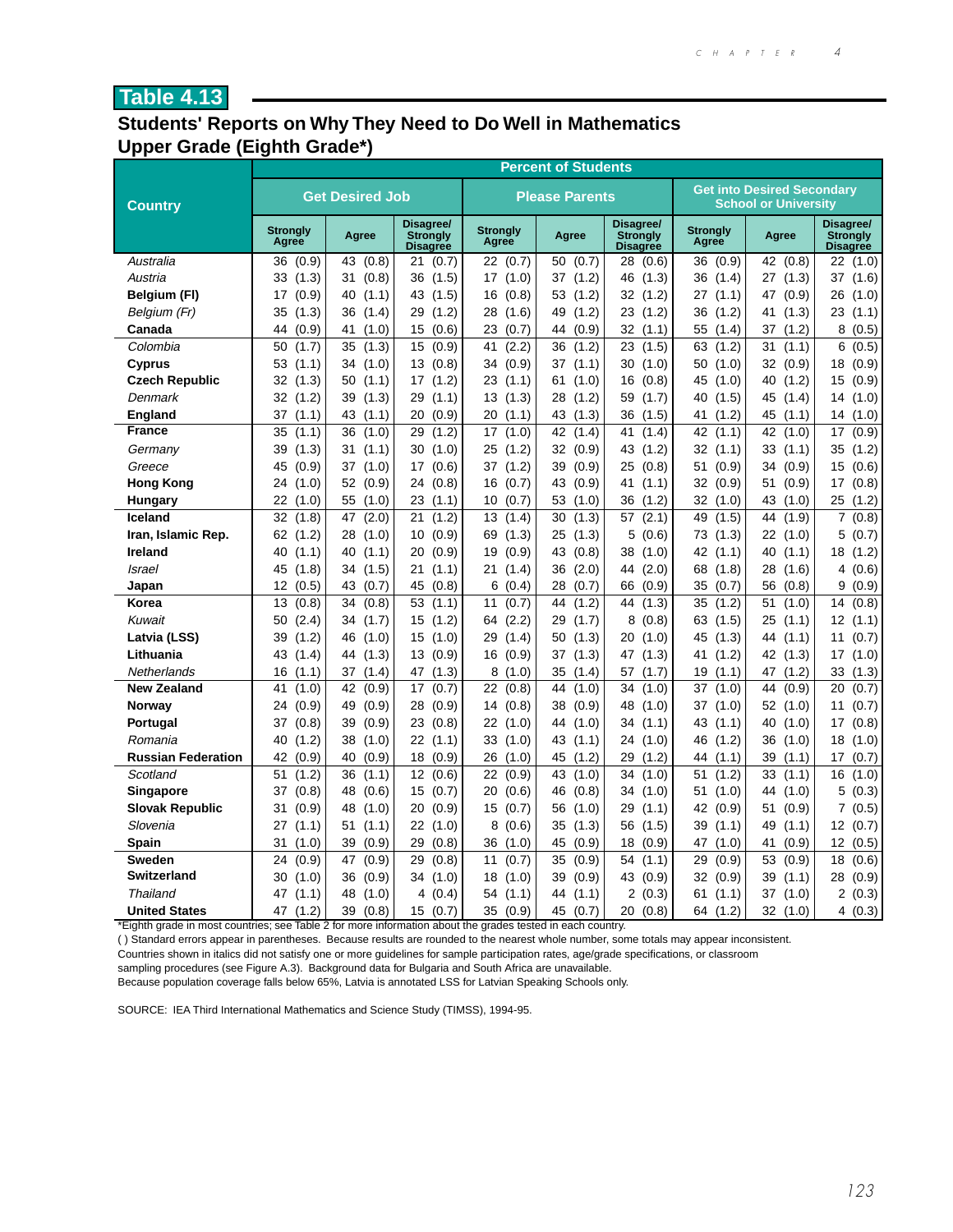### WHAT ARE STUDENTS' ATTITUDES TOWARDS MATHEMATICS?

To collect information on eighth-grade students' perceptions of mathematics, TIMSS asked them a series of questions about its utility, importance, and enjoyability. Students' perceptions about the value of learning mathematics may be considered as both an input and outcome variable, because their attitudes towards the subject can be related to educational achievement in ways that reinforce higher or lower performance. That is, students who do well in mathematics generally have more positive attitudes towards the subject, and those who have more positive attitudes tend to perform better.

Table 4.14 provides students' responses to the question about how much they like or dislike mathematics in relation to their average mathematics achievement. As anticipated, within nearly every country, a clear positive relationship can be observed between a stronger liking of mathematics and higher achievement. Even though the majority of eighth-graders in nearly every country indicated they liked mathematics to some degree, clearly not all students feel positive about this subject area. In Austria, the Czech Republic, Germany, Hungary, Japan, Korea, Lithuania, and the Netherlands, more than 40% of the eighth-grade students reported disliking mathematics.

The data in Figure 4.3 reveal that, on average, eighth-graders of both genders were relatively neutral about liking mathematics. In no country did girls report a significantly stronger liking of the subject area than did boys. However, boys reported liking mathematics better than girls did in several countries, including Austria, France, Germany, Hong Kong, Japan, Norway, and Switzerland.

To gain some understanding about eighth-graders' view about the utility of mathematics and their enjoyment of it as a school subject, TIMSS asked students to state their level of agreement with the following four statements: 1) I would like a job that involved using mathematics, 2) Mathematics is important to everyone's life, 3) Mathematics is boring, and 4) I enjoy learning mathematics. The results for these four questions were averaged with students' responses to the question about liking mathematics to form an index of their overall attitudes towards mathematics based on all five questions.

The data for the index in Table 4.15 reveal that eighth-grade students generally had positive attitudes towards mathematics, and that those students with more positive attitudes had higher average mathematics achievement. On average, across the five questions comprising the mathematics attitude index, the majority of students in each TIMSS country expressed positive or strongly positive attitudes about mathematics. Very few students (usually only 2% to 3%) consistently had strongly negative opinions about all aspects of the subject. Since these results seem slightly more supportive than students' liking of the subject alone, it may be that students understand the utility of mathematics to a greater extent than they actually like doing it.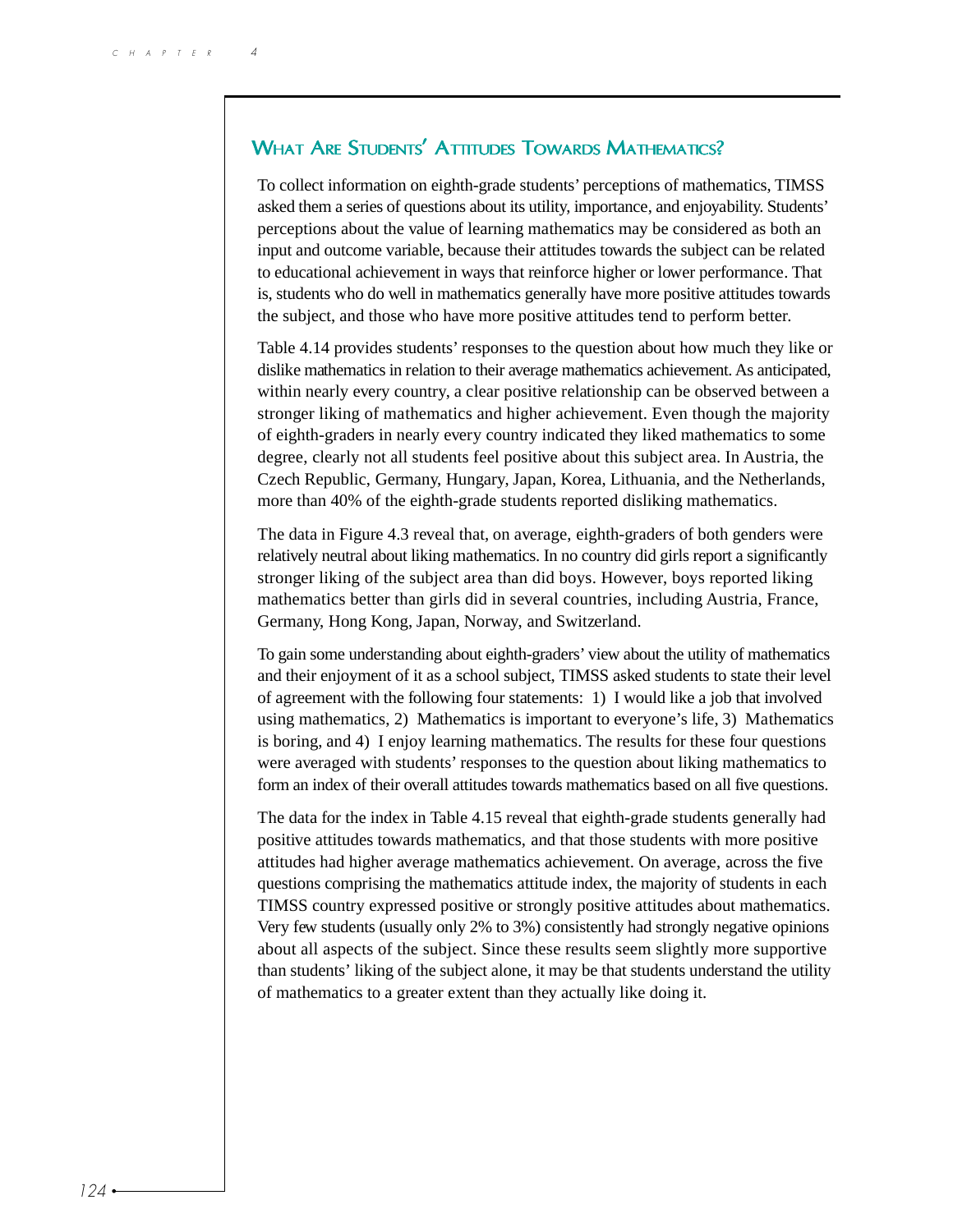Gender differences for the index of overall attitudes are portrayed in Figure 4.4. In many countries, girls and boys reported similar overall attitudes about mathematics. The countries where boys' attitudes were significantly more positive than those of girls included Austria, France, Germany, Greece, Hong Kong, Japan, the Netherlands, Norway, Sweden, and Switzerland. Interestingly, the index of overall attitudes towards mathematics showed gender differences in a somewhat different set of countries than the single question about liking mathematics. For the countries showing a gender difference on the attitudes index but not on the liking question, it is possible that boys more than girls perceive the relevance of mathematics.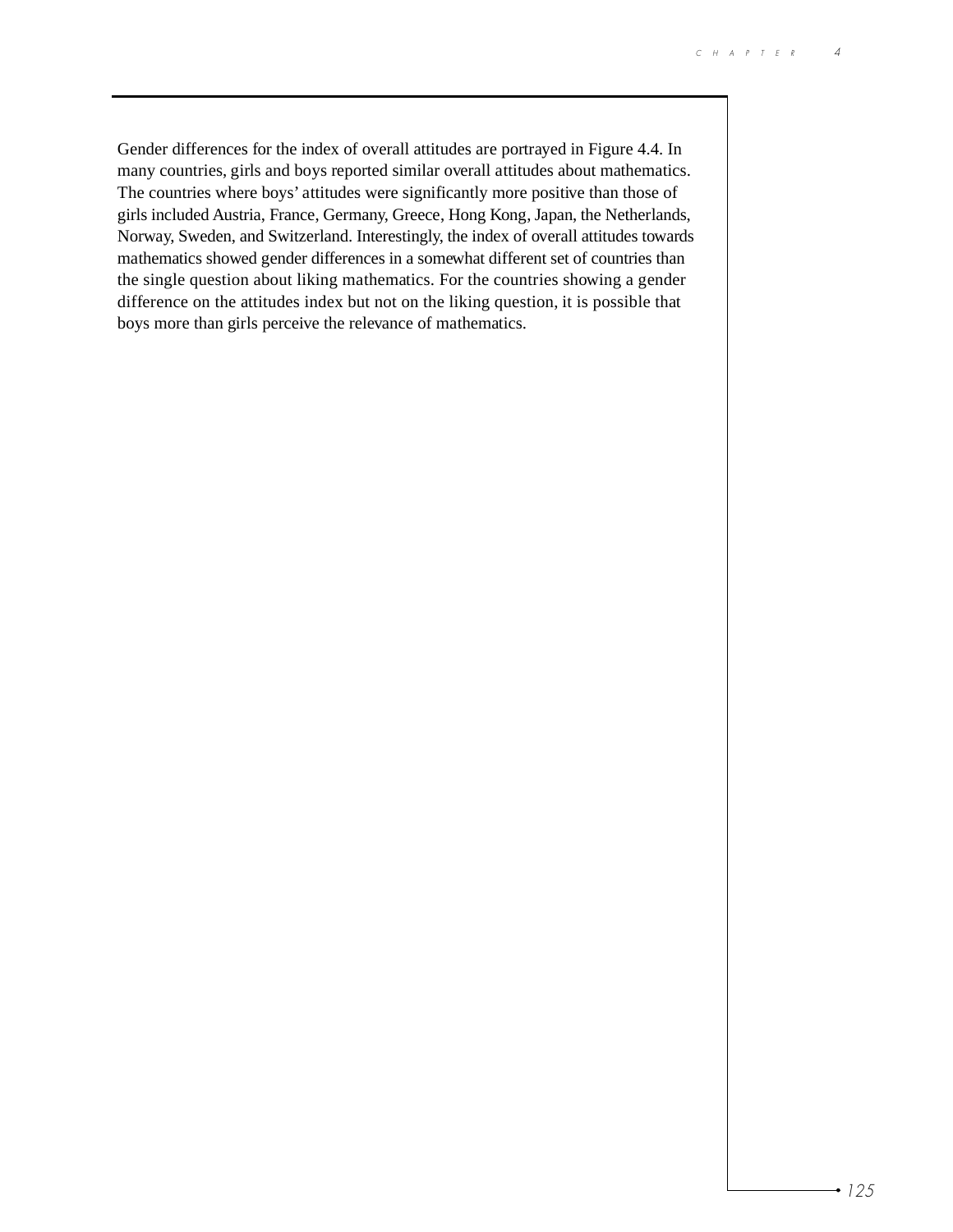## **Students' Reports on How Much They Like Mathematics Upper Grade (Eighth Grade\*)**

| <b>Country</b>            | <b>Dislike a Lot</b> |                    | <b>Dislike</b>    |                    | Like            |                    | <b>Like a Lot</b> |                    |
|---------------------------|----------------------|--------------------|-------------------|--------------------|-----------------|--------------------|-------------------|--------------------|
|                           | Percent of           | <b>Mean</b>        | <b>Percent of</b> | <b>Mean</b>        | Percent of      | <b>Mean</b>        | Percent of        | <b>Mean</b>        |
|                           | <b>Students</b>      | <b>Achievement</b> | <b>Students</b>   | <b>Achievement</b> | <b>Students</b> | <b>Achievement</b> | <b>Students</b>   | <b>Achievement</b> |
| Australia                 | 12(0.6)              | 480<br>(5.2)       | 24<br>(0.7)       | 523<br>(4.8)       | 51<br>(0.7)     | 541<br>(4.1)       | 13<br>(0.7)       | 563<br>(5.0)       |
| Austria                   | (1.0)                | 517                | 26                | 529                | (1.1)           | 548                | 17                | 558                |
|                           | 16                   | (6.2)              | (1.1)             | (4.7)              | 41              | (3.6)              | (1.2)             | (6.3)              |
| Belgium (FI)              | 11                   | 520                | 21                | 558                | (1.1)           | 566                | (1.1)             | 602                |
|                           | (0.8)                | (7.3)              | (1.0)             | (4.9)              | 49              | (6.7)              | 18                | (6.2)              |
| Belgium (Fr)              | (1.2)                | 489                | 19                | 514                | 48              | 529                | (1.2)             | 557                |
|                           | 11                   | (8.2)              | (1.0)             | (5.7)              | (1.1)           | (3.9)              | 22                | (7.1)              |
| Canada                    | 10                   | 498                | 16                | 521                | 54              | 527                | 20                | 553                |
|                           | (0.5)                | (4.7)              | (0.7)             | (3.6)              | (1.1)           | (2.9)              | (0.9)             | (3.4)              |
| Colombia                  | 8                    | 367                | 14                | 378                | 55              | 388                | (1.4)             | 392                |
|                           | (0.6)                | (6.9)              | (1.1)             | (3.9)              | (1.3)           | (3.1)              | 23                | (6.6)              |
| Cyprus                    | 14<br>(0.9)          | 423<br>(3.5)       | 13<br>(0.5)       | 449<br>(4.3)       | 46 (1.0)        | (2.7)<br>473       | 28<br>(1.0)       | 515<br>(3.4)       |
| <b>Czech Republic</b>     | 14                   | (6.0)              | (1.2)             | (5.4)              | (1.4)           | (6.0)              | 8                 | (8.0)              |
|                           | (0.8)                | 533                | 36                | 550                | 41              | 578                | (0.6)             | 606                |
| Denmark                   | 5                    | 480                | (1.1)             | (4.3)              | (1.2)           | 503                | 32                | 522                |
|                           | (0.6)                | (7.9)              | 17                | 477                | 46              | (4.0)              | (1.5)             | (3.9)              |
| England                   | 5                    | (8.5)              | 15                | 499                | 56              | (3.2)              | 24                | 518                |
|                           | (0.5)                | 473                | (1.0)             | (6.5)              | (1.2)           | 507                | (1.1)             | (4.6)              |
| <b>France</b>             | 12                   | 506                | (1.1)             | 524                | 51              | (3.3)              | 17                | (5.5)              |
|                           | (1.0)                | (5.7)              | 20                | (4.6)              | (1.3)           | 544                | (1.0)             | 566                |
| Germany                   | 23                   | 481                | 22                | 508                | 31              | 525                | 24                | 522                |
|                           | (1.2)                | (4.8)              | (1.1)             | (6.8)              | (1.1)           | (5.0)              | (1.1)             | (5.7)              |
| Greece                    | 11                   | (5.0)              | 15                | 468                | 49              | (3.4)              | 25                | (3.6)              |
|                           | (0.6)                | 453                | (0.6)             | (4.3)              | (1.0)           | 480                | (1.0)             | 517                |
| <b>Hong Kong</b>          | 12                   | 545                | 23                | 569                | 48              | 598                | (0.9)             | 629                |
|                           | (0.8)                | (10.1)             | (0.9)             | (7.0)              | (1.0)           | (6.1)              | 17                | (6.5)              |
| <b>Hungary</b>            | 12                   | 496                | 30                | 522                | 47              | 549                | 11                | 589                |
|                           | (0.8)                | (7.4)              | (1.2)             | (4.3)              | (1.1)           | (3.8)              | (0.7)             | (6.1)              |
| <b>Iceland</b>            | 6                    | 447                | 15                | 480                | 56              | 488                | 23                | 503                |
|                           | (0.9)                | (15.0)             | (1.1)             | (5.9)              | (1.7)           | (4.7)              | (1.5)             | (5.5)              |
| Iran, Islamic Rep.        | 7 (0.6)              | 407<br>(5.2)       | 8<br>(0.7)        | 412<br>(5.2)       | 47<br>(1.5)     | 421<br>(2.8)       | (1.5)<br>38       | 446<br>(2.8)       |
| <b>Ireland</b>            | (0.7)                | 492                | 18                | 520                | 53              | 531                | 21                | (8.0)              |
|                           | 9                    | (7.1)              | (1.0)             | (5.4)              | (1.2)           | (5.1)              | (1.1)             | 549                |
| <b>Israel</b>             | (1.3)                | (9.8)              | 24                | (8.2)              | 45              | 522                | 21                | 536                |
|                           | 10                   | 513                | (1.4)             | 523                | (1.7)           | (5.5)              | (1.3)             | (8.5)              |
| Japan                     | 11                   | 550                | 36                | 585                | 43              | (2.3)              | (0.5)             | 649                |
|                           | (0.7)                | (4.1)              | (1.0)             | (2.6)              | (1.0)           | 625                | 10                | (4.1)              |
| Korea                     | (0.3)                | (8.0)              | (1.2)             | (3.6)              | (1.2)           | (3.3)              | (0.8)             | (5.0)              |
|                           | 6                    | 536                | 36                | 569                | 44              | 628                | 14                | 676                |
| Kuwait                    | (1.5)                | (6.2)              | (0.9)             | (5.1)              | 40              | 391                | (2.5)             | 398                |
|                           | 8                    | 371                | 8                 | 391                | (1.9)           | (3.0)              | 44                | (3.5)              |
| Latvia (LSS)              | 7                    | (6.2)              | (1.2)             | (4.2)              | 56              | (3.6)              | 11                | (5.8)              |
|                           | (0.7)                | 469                | 26                | 475                | (1.3)           | 499                | (0.8)             | 536                |
| Lithuania                 | 12                   | 457                | 35                | 463                | 44              | 488                | 9                 | 519                |
|                           | (0.8)                | (6.1)              | (1.3)             | (4.1)              | (1.4)           | (4.1)              | (0.7)             | (8.7)              |
| Netherlands               | 13                   | 494                | 30                | 535                | 50              | 554                | 8                 | (9.2)              |
|                           | (1.8)                | (17.1)             | (1.3)             | (7.5)              | (1.8)           | (6.2)              | (0.8)             | 567                |
| <b>New Zealand</b>        | 9                    | (6.0)              | 19                | (4.9)              | 51              | (5.0)              | 21                | 533                |
|                           | (0.6)                | 475                | (0.8)             | 500                | (0.9)           | 508                | (0.9)             | (6.1)              |
| Norway                    | 11                   | 454                | 26                | 485                | 47              | 514                | 16                | 540                |
|                           | (0.7)                | (3.9)              | (0.9)             | (3.3)              | (1.0)           | (2.9)              | (0.7)             | (4.2)              |
| Portugal                  | 10                   | (3.8)              | 19                | 439                | 53              | (2.5)              | 18                | 485                |
|                           | (0.7)                | 421                | (1.0)             | (3.4)              | (1.0)           | 456                | (1.1)             | (4.0)              |
| Romania                   | 11                   | 458                | 18                | (5.4)              | 52              | 483                | 19                | 516                |
|                           | (0.7)                | (7.3)              | (0.7)             | 460                | (1.0)           | (4.1)              | (1.0)             | (5.6)              |
| <b>Russian Federation</b> | 5                    | 499                | 22                | 510                | 58              | 540                | 15                | 574                |
|                           | (0.5)                | (8.9)              | (1.0)             | (7.2)              | (1.2)           | (5.4)              | (0.8)             | (5.1)              |
| Scotland                  | 7                    | 458                | 19                | 493                | (1.0)           | 498                | (1.0)             | 529                |
|                           | (0.6)                | (6.4)              | (0.9)             | (5.3)              | 57              | (6.0)              | 17                | (9.8)              |
| Singapore                 | 4                    | 583                | 14                | 613                | (0.9)           | 642                | 28                | (5.5)              |
|                           | (0.4)                | (8.8)              | (0.7)             | (6.4)              | 54              | (4.8)              | (1.1)             | 671                |
| <b>Slovak Republic</b>    | 15                   | 496                | 25                | (4.2)              | 49              | 559                | (0.7)             | 613                |
|                           | (0.6)                | (4.4)              | (1.0)             | 526                | (1.1)           | (3.7)              | 11                | (4.5)              |
| Slovenia                  | 11<br>(1.0)          | 511<br>(6.7)       | 23<br>(1.1)       | 519<br>(4.5)       | 52 (1.5)        | (3.5)<br>540       | (0.8)<br>14       | 606<br>(4.7)       |
| Spain                     | 13                   | 459                | 24                | 473                | 45              | 491                | 18                | (3.6)              |
|                           | (0.8)                | (3.6)              | (0.8)             | (3.0)              | (0.9)           | (2.5)              | (0.8)             | 516                |
| <b>Sweden</b>             | 11                   | 479                | 29                | (3.2)              | (1.1)           | 526                | (0.7)             | 547                |
|                           | (0.7)                | (4.9)              | (1.0)             | 510                | 48              | (3.3)              | 13                | (5.1)              |
| <b>Switzerland</b>        | 10                   | 508                | 22                | 543                | 48              | 549                | 20                | 563                |
|                           | (0.7)                | (7.0)              | (1.1)             | (4.1)              | (0.9)           | (3.2)              | (0.8)             | (4.6)              |
| Thailand                  | 3                    | 502                | 15                | (5.8)              | 59              | (5.5)              | 23                | 548                |
|                           | (0.4)                | (11.6)             | (1.1)             | 504                | (1.3)           | 519                | (1.5)             | (7.9)              |
| <b>United States</b>      | 12(0.7)              | 463<br>(5.2)       | 17<br>(0.7)       | 492<br>(5.2)       | 47<br>(0.8)     | 504<br>(4.8)       | 23<br>(1.0)       | 519<br>(6.1)       |

\*Eighth grade in most countries; see Table 2 for more information about the grades tested in each country.

( ) Standard errors appear in parentheses. Because results are rounded to the nearest whole number, some totals may appear inconsistent.

Countries shown in italics did not satisfy one or more guidelines for sample participation rates, age/grade specifications, or classroom

sampling procedures (see Figure A.3). Background data for Bulgaria and South Africa are unavailable.

Because population coverage falls below 65%, Latvia is annotated LSS for Latvian Speaking Schools only.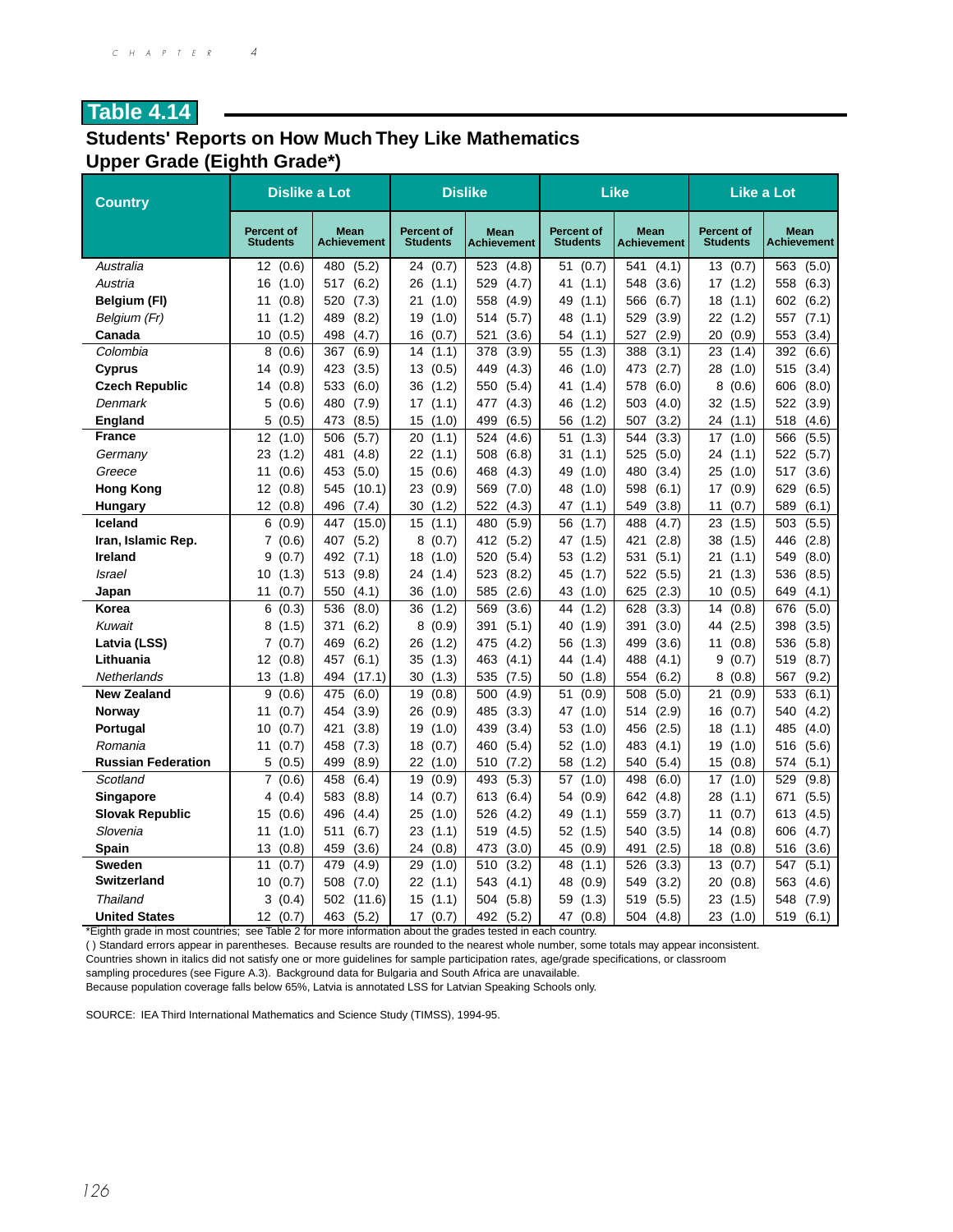## **Figure 4.3**

#### **Gender Differences in Liking Mathematics Upper Grade (Eighth Grade\*)**

| <b>Country</b>            | <b>Dislike a Lot</b> | <b>Dislike</b>       | <b>Like</b>                                                    | <b>Like a Lot</b> |
|---------------------------|----------------------|----------------------|----------------------------------------------------------------|-------------------|
| Australia                 |                      |                      | H                                                              |                   |
| Austria                   |                      |                      | <del>I⊘I I⊘I</del>                                             |                   |
| Belgium (FI)              |                      |                      | H                                                              |                   |
| Belgium (Fr)              |                      |                      | $\overline{+}\overline{+}\overline{+}$                         |                   |
| Canada                    |                      |                      | ₩Н                                                             |                   |
| Colombia                  |                      |                      | Ю                                                              |                   |
| <b>Cyprus</b>             |                      |                      | ЮЮ                                                             |                   |
| <b>Czech Republic</b>     |                      | $H$ OH               |                                                                |                   |
| <b>Denmark</b>            |                      |                      | <b>io</b> ll                                                   |                   |
| England                   |                      |                      | $\overline{100}$                                               |                   |
| <b>France</b>             |                      |                      | $\overline{1}$ $\Theta$ $\overline{1}$ $\Theta$ $\overline{1}$ |                   |
| Germany                   |                      |                      | $\overline{\phantom{a}}$                                       |                   |
| Greece                    |                      |                      | $\bigotimes$                                                   |                   |
| <b>Hong Kong</b>          |                      |                      | 101 101                                                        |                   |
| Hungary                   |                      |                      | $\blacktriangleright$                                          |                   |
| Iceland                   |                      |                      | +ОФН                                                           |                   |
| Iran, Islamic Rep.        |                      |                      | $\overline{\text{L}}$                                          |                   |
| Ireland                   |                      |                      | Ю⇔Н                                                            |                   |
| <b>Israel</b>             |                      |                      | H                                                              |                   |
| Japan                     |                      | $\frac{1}{\sqrt{2}}$ |                                                                |                   |
| Korea                     |                      |                      | 10101                                                          |                   |
| Latvia (LSS)              |                      |                      | H                                                              |                   |
| Lithuania                 |                      | H                    |                                                                |                   |
| <b>Netherlands</b>        |                      | $H^4H$               |                                                                |                   |
| <b>New Zealand</b>        |                      |                      | H                                                              |                   |
| Norway                    |                      |                      | 121121                                                         |                   |
| Portugal                  |                      |                      | M                                                              |                   |
| Romania                   |                      |                      | Ю⊦                                                             |                   |
| <b>Russian Federation</b> |                      |                      | H                                                              |                   |
| Scotland                  |                      |                      | H                                                              |                   |
| Singapore                 |                      |                      | KA                                                             |                   |
| <b>Slovak Republic</b>    |                      |                      | <del>। । ।</del>                                               |                   |
| Slovenia                  |                      |                      | $H$ $\bullet$ $H$                                              |                   |
| Spain                     |                      |                      | H                                                              |                   |
| <b>Sweden</b>             |                      |                      | <b>KAD+</b>                                                    |                   |
| <b>Switzerland</b>        |                      |                      | $\overline{\Theta}$<br>Ю                                       |                   |
| <b>Thailand</b>           |                      |                      | KCH.                                                           |                   |
| <b>United States</b>      |                      |                      | Ń                                                              |                   |
|                           |                      |                      |                                                                |                   |

 $\overrightarrow{H}$  = Average for Girls ( $\pm$ 2SE)  $\blacktriangleleft$  = Average for Boys ( $\pm$ 2SE)

\*Eighth grade in most countries; see Table 2 for more information about the grades tested in each country. Countries shown in italics did not satisfy one or more guidelines for sample participation rates, age/grade specifications, or classroom sampling procedures (see Figure A.3). Background data for Bulgaria and South Africa are unavailable. Because population coverage falls below 65%, Latvia is annotated LSS for Latvian Speaking Schools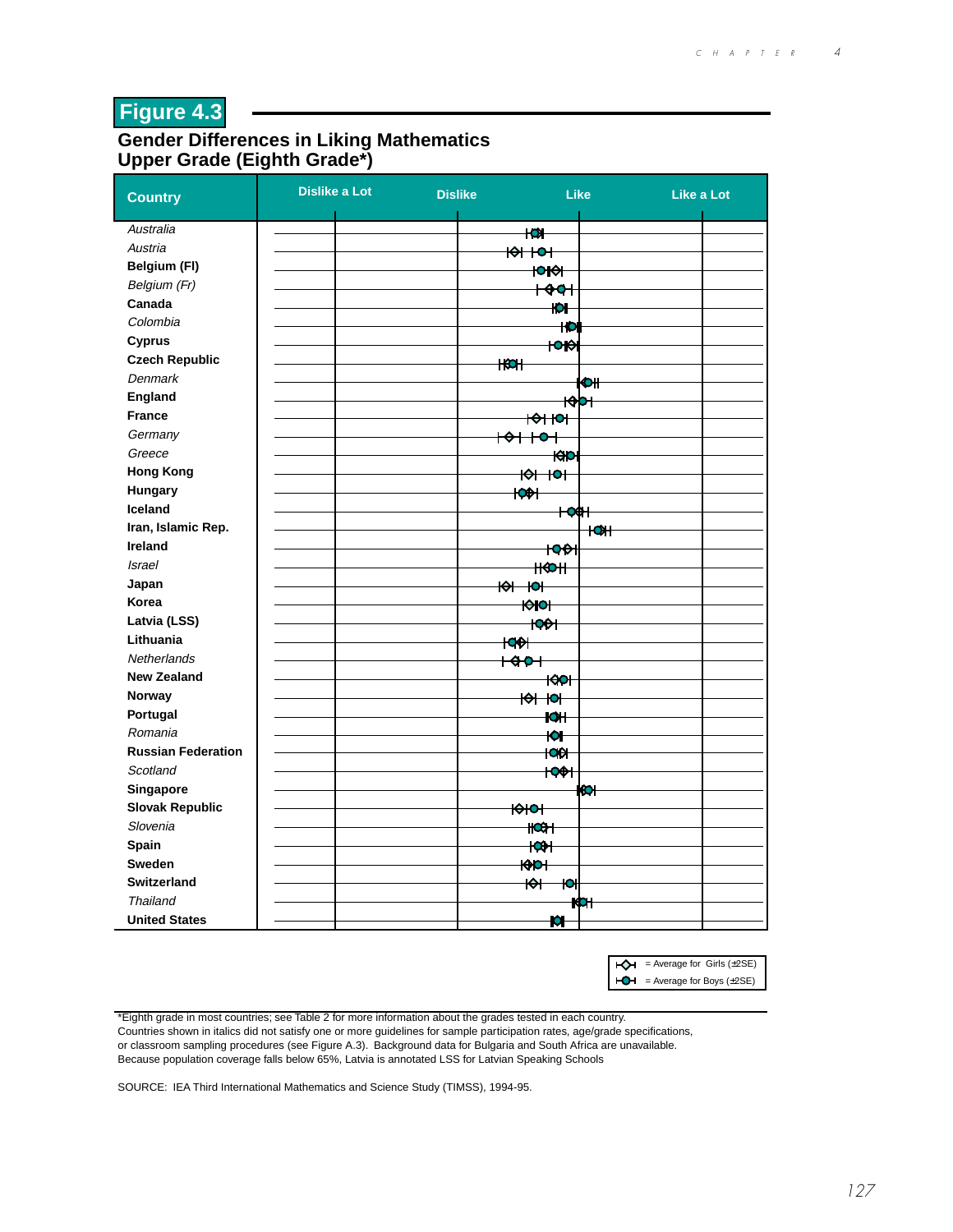#### Students' Overall Attitudes<sup>1</sup> Towards Mathematics **Upper Grade (Eighth Grade\*)**

|                                    | <b>Strongly Negative</b>             |                                 | <b>Negative</b>               |                                   |                               | <b>Positive</b>              | <b>Strongly Positive</b>      |                                   |
|------------------------------------|--------------------------------------|---------------------------------|-------------------------------|-----------------------------------|-------------------------------|------------------------------|-------------------------------|-----------------------------------|
| <b>Country</b>                     | <b>Percent of</b><br><b>Students</b> | Mean<br><b>Achievement</b>      | Percent of<br><b>Students</b> | <b>Mean</b><br><b>Achievement</b> | Percent of<br><b>Students</b> | <b>Mean</b><br>Achievement   | Percent of<br><b>Students</b> | <b>Mean</b><br><b>Achievement</b> |
| Australia                          | 4<br>(0.3)                           | 492<br>(8.3)                    | 32<br>(0.9)                   | 514<br>(4.5)                      | (0.8)<br>55                   | 540<br>(4.3)                 | 9(0.6)                        | 561<br>(5.9)                      |
| Austria                            | 4<br>(0.5)                           | (11.1)<br>527                   | 38<br>(1.1)                   | 532<br>(4.1)                      | 47<br>(0.9)                   | 542<br>(3.5)                 | 12 <sup>12</sup><br>(0.9)     | (7.4)<br>560                      |
| Belgium (FI)                       | 4<br>(0.5)                           | 535<br>(10.7)                   | 33 (1.1)                      | (5.2)<br>547                      | 52<br>(1.2)                   | 572<br>(6.4)                 | 11<br>(0.9)                   | (8.8)<br>604                      |
| Belgium (Fr)                       | 3<br>(0.5)                           | 507<br>(10.0)                   | 28<br>(1.3)                   | (5.4)<br>514                      | 53<br>(1.4)                   | 526<br>(4.0)                 | 15<br>(0.9)                   | (5.4)<br>558                      |
| Canada                             | 3<br>(0.3)                           | (9.1)<br>510                    | 23<br>(0.8)                   | 512<br>(3.5)                      | 58<br>(0.7)                   | (2.7)<br>528                 | 16<br>(0.7)                   | (3.3)<br>554                      |
| Colombia                           | 1<br>(0.5)                           | $\overline{\phantom{a}}$        | (1.2)<br>11                   | (8.2)<br>387                      | (1.5)<br>61                   | (3.7)<br>385                 | (1.2)<br>26                   | 387<br>(5.9)                      |
| Cyprus                             | 2<br>(0.4)                           | $\tilde{\phantom{a}}$           | 19<br>(1.1)                   | 435<br>(3.3)                      | 53<br>(0.9)                   | (2.6)<br>471                 | 26<br>(1.0)                   | (3.8)<br>513                      |
| <b>Czech Republic</b>              | 3<br>(0.3)                           | 543 (10.4)                      | 39<br>(1.4)                   | (6.1)<br>544                      | 52<br>(1.4)                   | 574<br>(5.6)                 | 6 (0.6)                       | 613<br>(10.1)                     |
| Denmark                            | (0.2)<br>1                           | $\sim$                          | 16<br>(1.1)                   | (4.8)<br>479                      | (1.3)<br>57                   | 502<br>(3.5)                 | 26<br>(1.4)                   | 523<br>(4.7)                      |
| England                            | 1<br>(0.3)                           | $\tilde{\phantom{a}}$<br>$\sim$ | 17<br>(1.0)                   | (5.9)<br>497                      | (1.1)<br>64                   | (3.0)<br>509                 | 18<br>(1.0)                   | (6.0)<br>514                      |
| <b>France</b>                      | (0.5)<br>3                           | 520<br>(7.7)                    | 27<br>(1.5)                   | 518<br>(4.5)                      | (1.1)<br>54                   | (3.2)<br>543                 | 16<br>(1.0)                   | 564<br>(5.7)                      |
| Germany                            | 5<br>(0.5)                           | 498 (8.0)                       | 38<br>(1.4)                   | 498<br>(5.2)                      | 43<br>(1.1)                   | 518<br>(5.3)                 | 13<br>(0.8)                   | 521<br>(6.3)                      |
| Greece                             | 2<br>(0.3)                           |                                 | 21<br>(0.8)                   | 467<br>(3.9)                      | 57<br>(0.9)                   | (3.7)<br>482                 | 20<br>(0.8)                   | 512<br>(3.7)                      |
| <b>Hong Kong</b>                   | 3<br>(0.4)                           | 530<br>(16.4)                   | 31<br>(1.0)                   | 561<br>(7.8)                      | (1.1)<br>57                   | (6.1)<br>601                 | 9<br>(0.6)                    | (6.6)<br>640                      |
| <b>Hungary</b>                     | 2<br>(0.3)                           | $\sim$ $\sim$                   | (1.2)<br>38                   | 518<br>(4.1)                      | (1.3)<br>53                   | (3.7)<br>547                 | 7<br>(0.6)                    | (7.2)<br>592                      |
| Iceland                            | $\overline{2}$<br>(0.5)              |                                 | 24<br>(1.6)                   | (5.5)<br>478                      | 59<br>(1.5)                   | 489<br>(4.9)                 | (1.2)<br>14                   | 499<br>(6.5)                      |
| Iran, Islamic Rep.                 | 2<br>(0.3)                           | $\sim$ $\sim$                   | 15<br>(1.2)                   | (3.1)<br>409                      | (1.6)<br>54                   | (2.7)<br>426                 | 30<br>(1.3)                   | (2.9)<br>446                      |
| <b>Ireland</b>                     | 2<br>(0.3)                           | ~ ~                             | 26<br>(1.1)                   | (5.3)<br>515                      | 59<br>(1.2)                   | 530<br>(5.3)                 | 13<br>(0.9)                   | (8.1)<br>551                      |
| <b>Israel</b>                      | 2(0.5)                               | $\sim$                          | (1.9)<br>25                   | 523<br>(7.9)                      | 56<br>(1.7)                   | 524<br>(6.4)                 | 17(1.4)                       | 527<br>(8.8)                      |
| Japan                              | 4<br>(0.4)                           | 558<br>(7.1)                    | 44<br>(1.2)                   | 592<br>(2.7)                      | 48<br>(1.3)                   | 619<br>(2.0)                 | 3(0.2)                        | 649<br>(8.7)                      |
| Korea                              | $\overline{2}$<br>(0.2)              |                                 | 48<br>(1.1)                   | 581<br>(3.0)                      | 46<br>(1.1)                   | (3.4)<br>630                 | 5<br>(0.4)                    | 680<br>(9.9)                      |
| Kuwait                             | 3<br>(0.5)                           | 372 (8.3)                       | 15<br>(1.5)                   | 385<br>(4.2)                      | 48<br>(1.5)                   | 390<br>(3.1)                 | 34<br>(2.2)                   | 400<br>(3.0)                      |
| Latvia (LSS)                       | 1<br>(0.2)                           | $\sim$                          | (1.3)<br>28                   | 478<br>(4.1)                      | 62<br>(1.3)                   | 496<br>(3.7)                 | 8<br>(0.7)                    | (5.9)<br>526                      |
| Lithuania                          | 2<br>(0.4)                           |                                 | (1.3)<br>38                   | (3.9)<br>467                      | 53<br>(1.4)                   | 480<br>(4.1)                 | $\overline{7}$<br>(0.6)       | (9.3)<br>513                      |
| Netherlands                        | (0.5)<br>4                           | 506 (14.7)                      | 40<br>(1.9)                   | (9.1)<br>526                      | (1.8)<br>50                   | (6.2)<br>554                 | 6<br>(0.8)                    | 570<br>(10.6)                     |
| <b>New Zealand</b>                 | 2<br>(0.3)                           |                                 | 23<br>(0.9)                   | 491<br>(4.4)                      | (0.9)<br>60                   | 511<br>(5.0)                 | 15<br>(0.8)                   | 530<br>(6.4)                      |
| <b>Norway</b>                      | 3<br>(0.3)                           | 456 (8.3)                       | 30<br>(0.9)                   | 481<br>(2.9)                      | (0.8)<br>55                   | 511<br>(2.7)                 | 12<br>(0.7)                   | 538<br>(4.6)                      |
| Portugal                           | 2<br>(0.3)                           |                                 | (1.2)<br>24                   | (3.0)<br>436                      | 58<br>(1.0)                   | (2.5)<br>456                 | 16(1.1)                       | (3.9)<br>480                      |
| Romania                            | 1<br>(0.1)                           |                                 | 25<br>(1.0)                   | (5.7)<br>465                      | 60<br>(1.0)                   | 480<br>(4.2)                 | 15<br>(0.9)                   | (6.2)<br>520                      |
| <b>Russian Federation</b>          | 1<br>(0.2)                           | $\tilde{\phantom{a}}$           | (1.1)<br>24                   | 512<br>(5.4)                      | (1.2)<br>63                   | 538<br>(6.1)                 | 12<br>(0.8)                   | (5.5)<br>570                      |
| Scotland                           | 7<br>(0.6)                           | (6.4)<br>458                    | (0.9)<br>19                   | 493<br>(5.3)                      | (1.0)<br>57                   | 498<br>(6.0)                 | (1.0)<br>17                   | 529<br>(9.8)                      |
| Singapore                          | 1<br>(0.2)                           | $\sim$                          | 16<br>(0.8)                   | (6.2)<br>609                      | 62<br>(0.9)                   | (4.9)<br>646                 | 20<br>(1.0)                   | (5.7)<br>666                      |
| <b>Slovak Republic</b><br>Slovenia | (0.3)<br>1<br>3                      |                                 | 30<br>(1.0)<br>33 (1.3)       | (3.7)<br>516                      | 60<br>(1.0)<br>57             | (3.7)<br>556                 | 9(0.6)                        | 601<br>(5.4)                      |
|                                    | (0.4)<br>3                           | 535 (11.2)                      |                               | (3.7)<br>519                      | (1.4)                         | (3.5)<br>546                 | 8(0.7)                        | (6.8)<br>601                      |
| <b>Spain</b><br>Sweden             | (0.4)<br>2<br>(0.3)                  | 459 (5.9)                       | (1.0)<br>33<br>33             | (2.8)<br>474<br>503<br>(3.3)      | 52<br>(1.0)<br>55             | (2.2)<br>491<br>523<br>(3.2) | 13(0.8)<br>10<br>(0.7)        | 513<br>(4.3)<br>553<br>(5.0)      |
| <b>Switzerland</b>                 | 3<br>(0.3)                           | 532 (9.2)                       | (1.1)<br>28                   | 540                               | (0.9)<br>(1.2)<br>53          | (3.0)<br>549                 | 16                            | (5.5)<br>554                      |
| <b>Thailand</b>                    | 0<br>(0.1)                           |                                 | (1.1)<br>12<br>(1.1)          | (4.1)<br>(7.3)<br>503             | 72<br>(1.0)                   | (5.3)<br>520                 | (0.6)<br>(1.2)<br>16          | (9.1)<br>551                      |
| <b>United States</b>               | (0.3)<br>4                           | 481<br>(7.5)                    | 26<br>(0.9)                   | 483<br>(5.0)                      | 55<br>(1.0)                   | 503<br>(4.8)                 | 15<br>(0.7)                   | 526<br>(6.8)                      |
|                                    |                                      |                                 |                               |                                   |                               |                              |                               |                                   |

**1** Index of overall attitudes towards mathematics is based on average of responses to the following statements: 1) I would like a job that involved using mathematics; 2) Mathematics is important to everyone's life; 3) Mathematics is boring (reversed scale); 4) I enjoy learning mathematics; 5) I like mathematics.

\*Eighth grade in most countries; see Table 2 for more information about the grades tested in each country.

( ) Standard errors appear in parentheses. Because results are rounded to the nearest whole number, some totals may appear inconsistent.

Countries shown in italics did not satisfy one or more guidelines for sample participation rates, age/grade specifications, or classroom

sampling procedures (see Figure A.3). Background data for Bulgaria and South Africa are unavailable.

Because population coverage falls below 65%, Latvia is annotated LSS for Latvian Speaking Schools only.

A tilde (~) indicates insufficient data to report achievement.